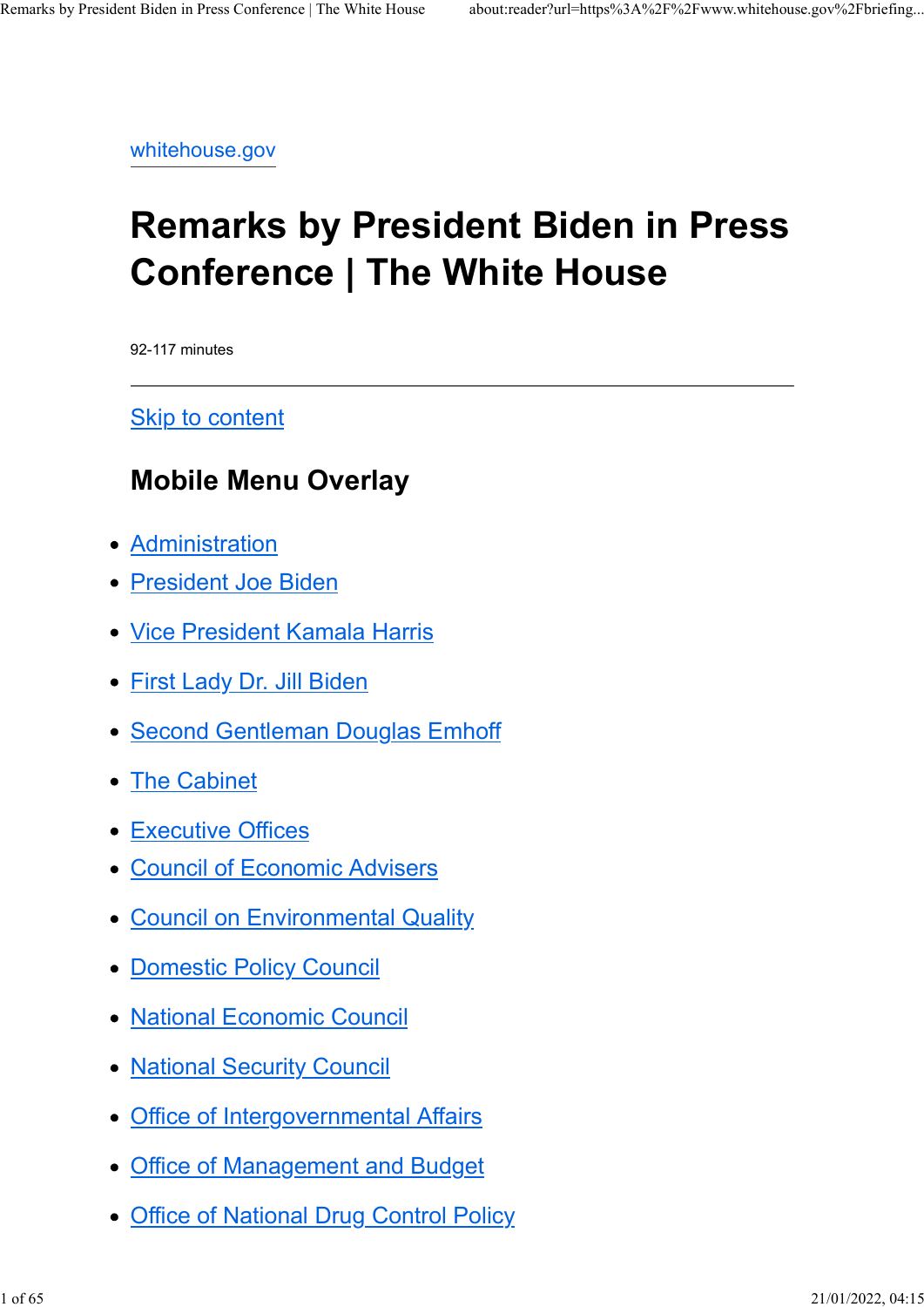- Office of Public Engagement
- Office of Science and Technology Policy
- **Priorities**
- Briefing Room
- The White House
- Presidents
- First Families
- The Grounds
- Our Government
- Get Involved
- Write or Call The White House
- Join Us
- White House Fellows
- COVID Plan
- Español



East Room

### 4:02 P.M. EST

THE PRESIDENT: Hello, folks. Thanks for being here.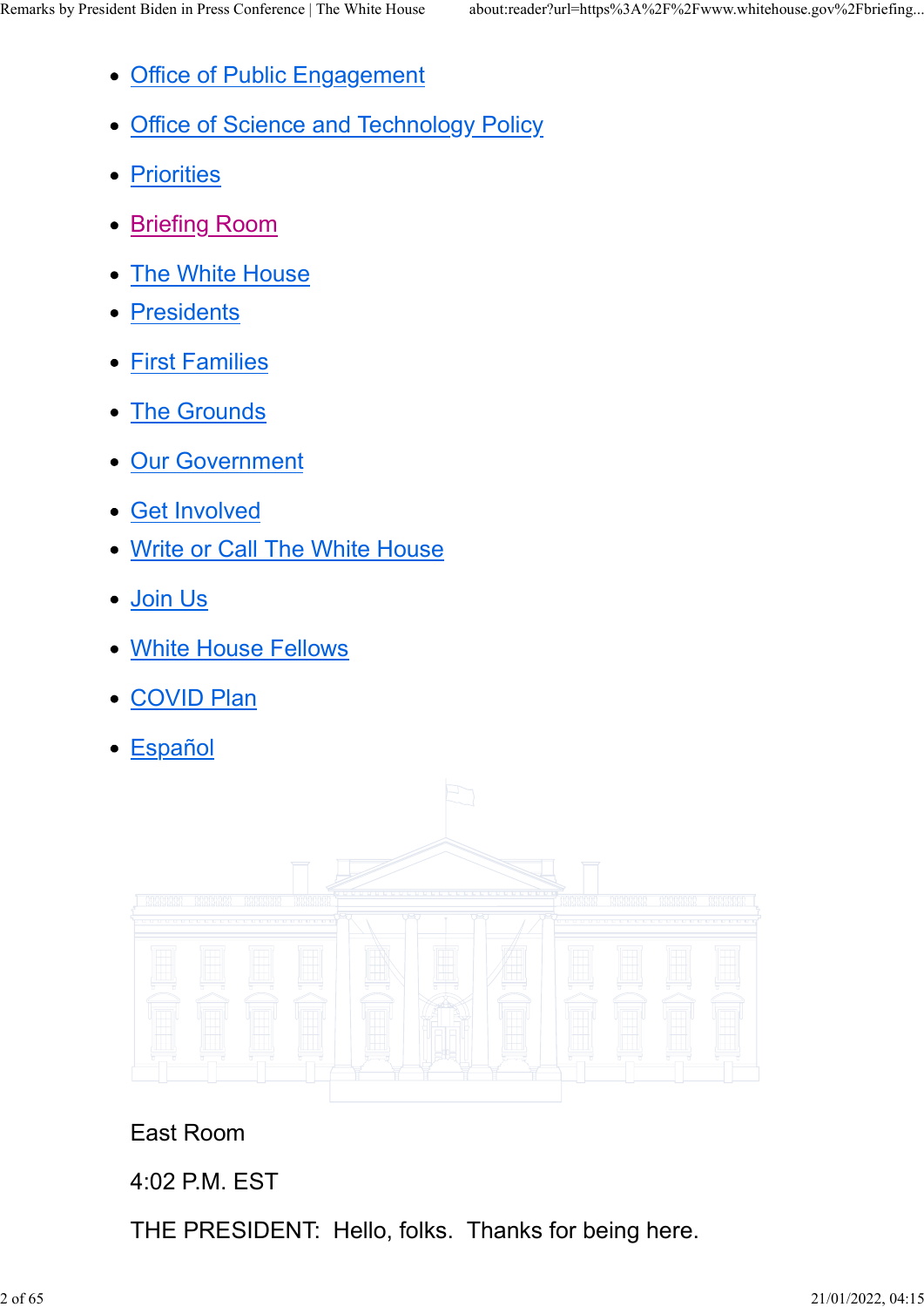Well, good afternoon, everyone. Tomorrow will mark one year since I took office. It's been a year of challenges, but it's also been a year of enormous progress.

We went from 2 million people being vaccinated at the moment I was sworn in to 210 million Americans being fully vaccinated today.

We created 6 million new jobs — more jobs in one year than at any time before.

Unemployment dropped — the unemployment rate dropped to 3.9 percent.

Child poverty dropped by nearly 40 percent — the biggest drop ever in American history.

New business applications grew by 30 percent — the biggest increase ever.

And for the first time in a long time, this country's working people actually got a raise — actually got a raise. The people — the bottom 40 percent saw their income go up the most of all those that got a raise.

We cut health insurance premiums for millions of American families.

And we just made surprise medical bills illegal in this country. You know those bills you get that you don't expect — up to \$2,000 or \$5,000 — from a hospital, beyond what you thought you were going to have to owe because of the consultation you weren't told was going to cost that much? No more. They're now illegal.

Thanks to the American Rescue Plan and other actions we've taken, we've seen record job creation and record economic growth in the past year.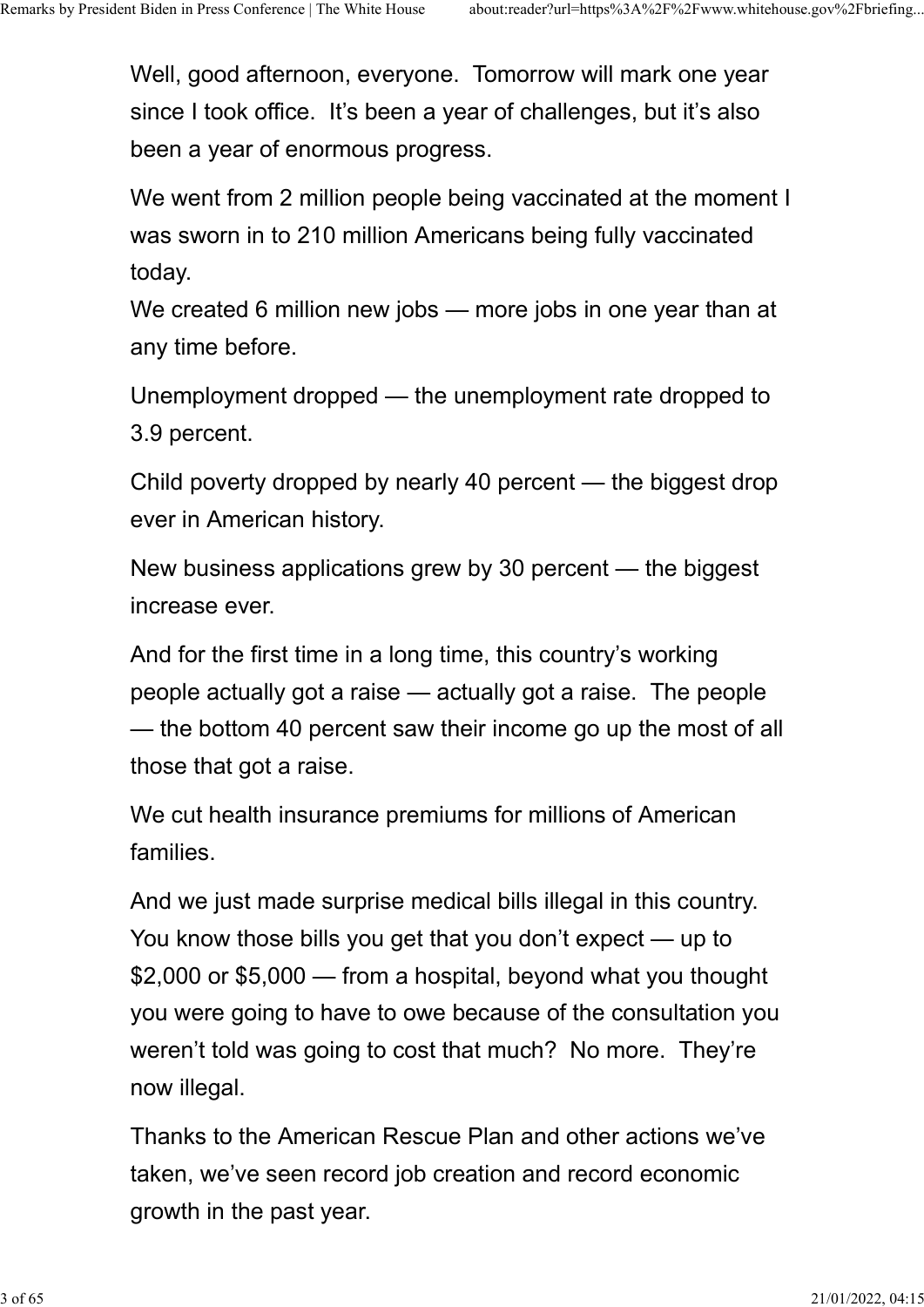Now, thanks to the Bipartisan Infrastructure Bill, we're about to make a record investment in rebuilding America to take us to be the number-one best infrastructure in the world. Well, now we're way below that.

We'll be creating better jobs for millions of people modernizing our roads, our bridges, our highways, our ports, our airports everything from making clean water; lead — removing lead pipes that every American can turn on — every American can turn on a faucet and drink clean water — urban and rural and suburban communities.

It's going to make affordable high-speed Internet available to every American in urban, rural, and suburban areas. We've never done that before. Now we are. We're in the process of that getting that done.

Still, for all this progress, I know there's a lot of frustration and fatigue in this country.

And we know why: COVID-19. Omicron has now been challenging us in a way that — it's the new enemy.

But while it's cause for concern, it's not cause for panic.

We've been doing everything we can, learning and adapting as fast as we can, and preparing for a future beyond the pandemic.

While I know that after almost two years of physical, emotional, and psychological weight of this pandemic, and has — the impact it's had on everyone, for many of us, it's been too much to bear. We're in a very different place now, though.

We have the tools — vaccines, boosters, masks, tests, pills to save lives and keep businesses and schools open.

Seventy-five percent of adults are fully vaccinated. We've gone from 90 million adults with no shots in arms last summer down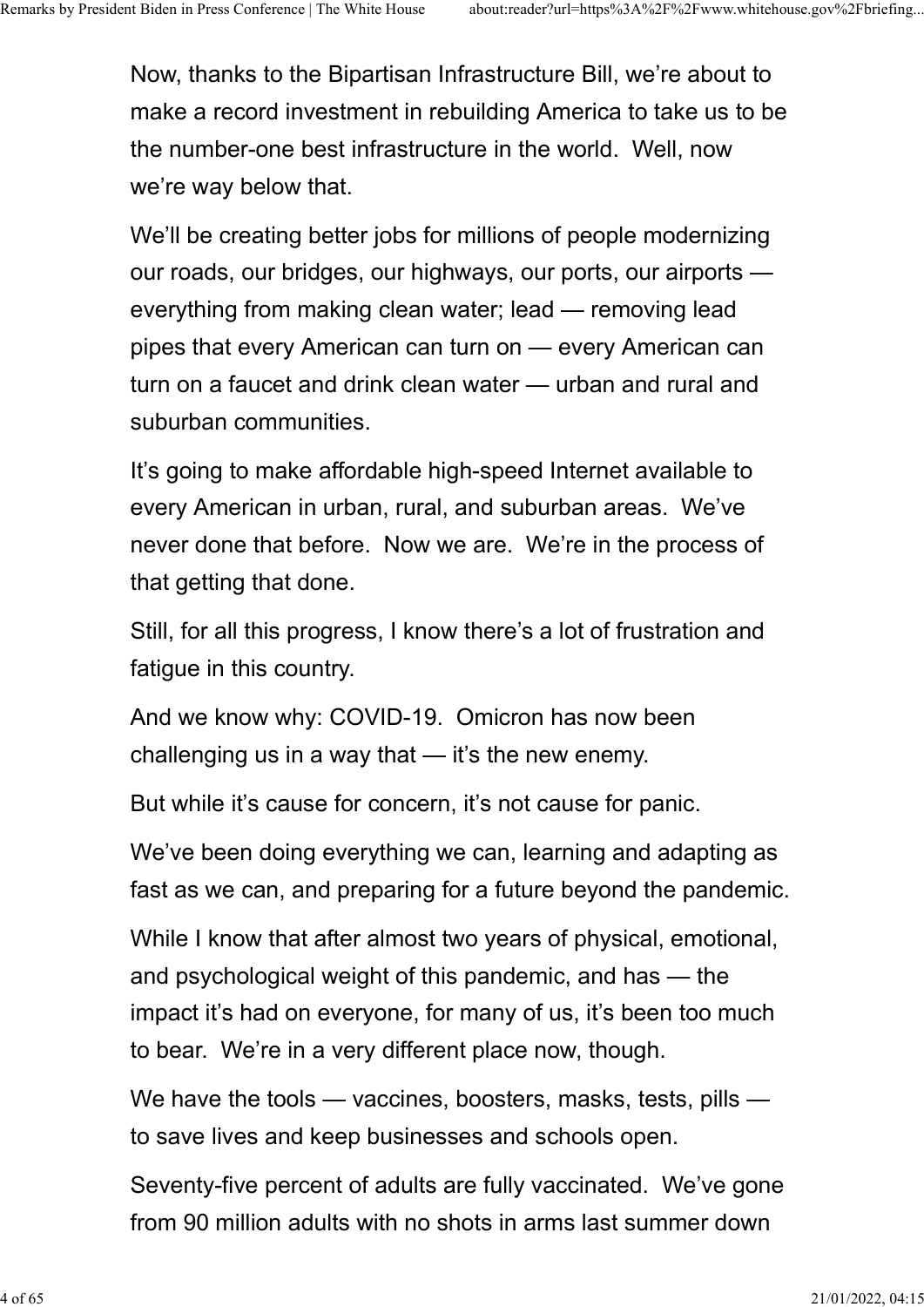to 35 million with no shots as of today. And we're adding about 9 million more vaccinations each week.

We're going to stick with our vaccination efforts because vaccinations work. So, get vaccinated, please. And get your booster.

Look, we're also increasing testing. Should we have done more testing earlier? Yes. But we're doing more now. We've gone from zero at-home tests a year ago to 375 million tests on the market in just this month. If you buy a test at a store, your insurance will reimburse you.

On top of that, we're making 1 billion — 1 billion at-home tests available for you to order and be delivered to your home for free. Just visit COVIDTests.gov to know how to get that free test kit to your home.

In addition, there are 20,000 sites where you can get tested in person for free, now.

And now we have more treatments that people can — that — for people — to keep people out of the hospital than any other point in the pandemic, including lifesaving antiviral pills. We purchased 20 million of these new Pfizer pills — more than any country in the world.

The bottom line on COVID-19 is that we are in a better place than we've been and have been thus far, clearly better than a year ago. We're not going back — we're not going back to lockdowns. We're not going back to closing schools. Schools should stay open.

Because of the American Rescue Plan, we provided the states \$130 billion — \$130 billion to keep our students and educators safe and schools open: funding for ventilation systems in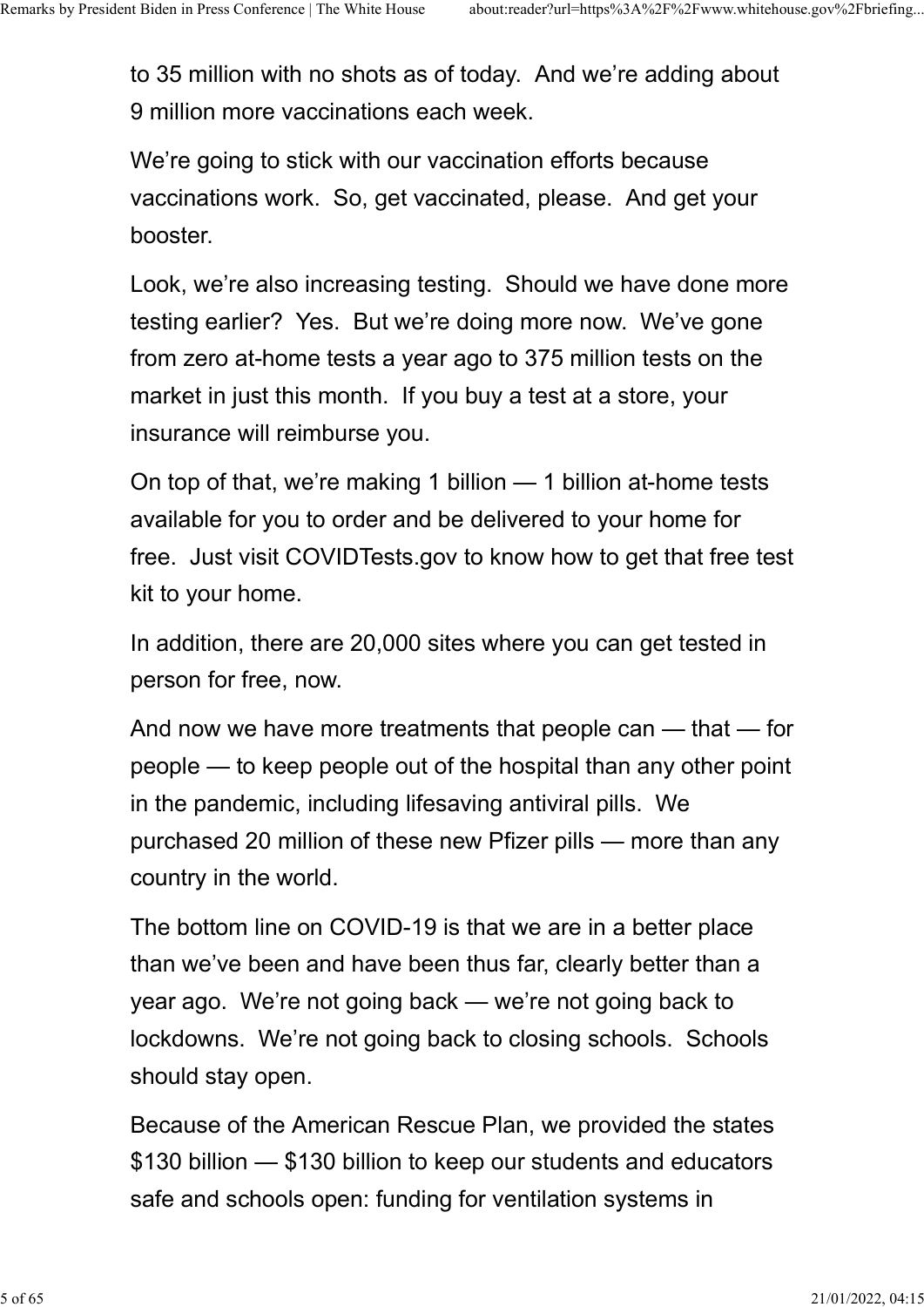schools, social distancing, hygiene for classrooms and the school buses. In addition, we've added another \$10 billion for COVID-19 tests to be able to be administered at schools.

And many states and school districts have spent this money very well. Unfortunately, some haven't.

I encourage the states and school districts that use the funding to protect our children and keep their schools open: Use it.

COVID-19 is not going to give up and accept things — you know, it's just — it's not going to go away immediately. But I'm not going to give up and accept things as they are now.

Some people may call what's happening now the "new normal." I call it a job not yet finished. It will get better. We're moving toward a time when COVID-19 won't disrupt our daily lives; where COVID 19 won't be a crisis but something to protect against and a threat [treat].

Look, we're not there yet, but we will get there.

Now, the second challenge we're facing are prices. COVID-19 has created a lot of economic complications, including rapid price increases across the world economy. People see it at the gas pumps, the grocery stores, and elsewhere.

So, here's what we're going to do:

A critical job in making sure that the elevated prices don't become entrenched rests with the Federal Reserve, which has a dual mandate: full employment and stable prices.

The Federal Reserve provided extraordinary support during the crisis for the previous year and a half.

Given the strength of our economy and the pace of recent price increases, it's appropriate, as the Federal Chairman, Chairman Powell — the Fed Chairman, Powell, has indicated — to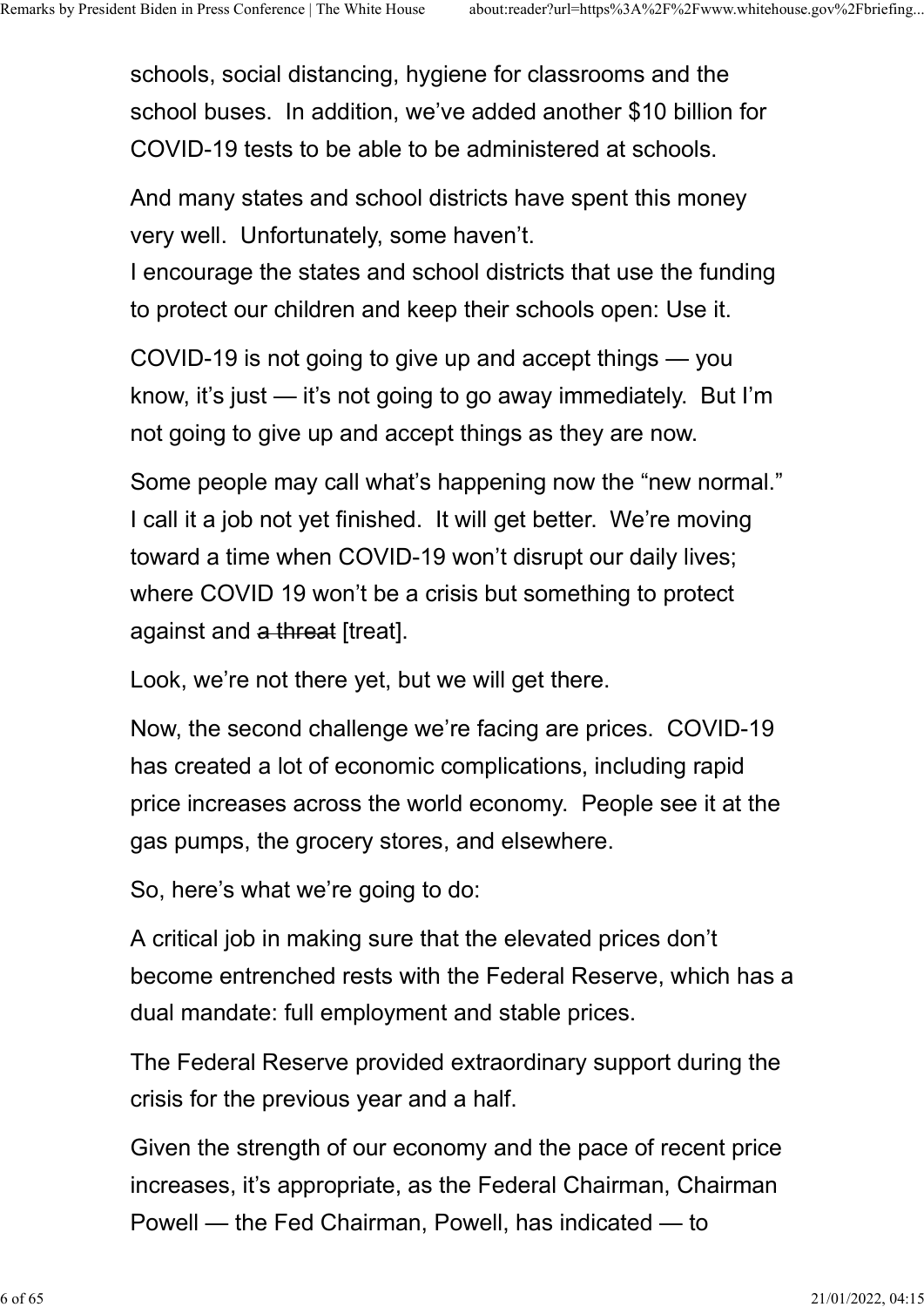recalibrate the support that is now necessary.

I respect the Fed's — the Fed's independence. And I've nominated five superb individuals to serve on the Federal Board of Governors — men and women from a variety of ideological perspectives. They're eminently qualified, historically diverse, and have earned bipartisan praise. And I call on the United States Senate to confirm them without any further delay.

And here at the White House and for my friends in Congress, the best thing to tackle high prices is a more productive economy with greater capacity to deliver goods and services to the American people, and a growing economy where folks have more choices and more small businesses can compete and where more goods can get to market faster and cheaper.

I've laid out a three-part plan to do just that.

First, fix the supply chain. COVID-19 has had a global impact on the economy. When a factory shuts down in one part of the world, shipments to shops and homes and businesses all over the world are disrupted.

COVID-19 has compounded that many times over.

A couple of months ago, in this very room, we talked — we heard dire warnings about how these supply chain problems could create a real crisis around the holidays. So, we acted. We brought together business and labor, and that muchpredicted crisis did not occur.

Ninety-nine percent of the packages were delivered on time, and shelves were stocked. And notwithstanding the recent storms that have impacted many parts of our country, the share of goods in stock at stores is 89 percent now, which is barely changed from the 91 percent before the pandemic.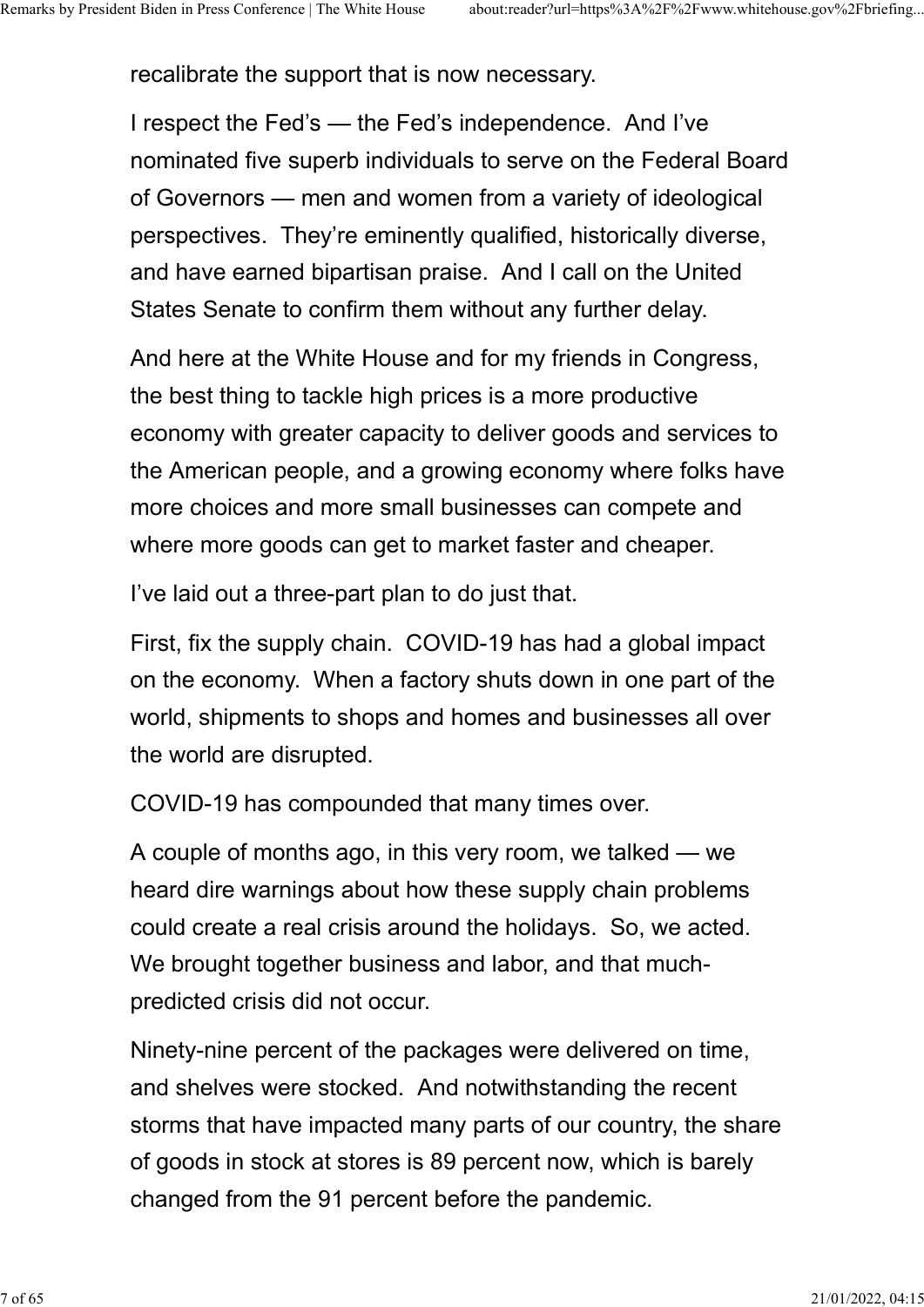I often see empty shelves being shown on television. Eightynine percent are full, which is only a few points below what it was before the pandemic.

But our work is not done. My infrastructure law will supercharge our effort, upgrading everything from roads and bridges to ports and airports, railways and transit, to make our economy move faster and reduce prices for families.

Second thing: My Build Back Better plan will address the biggest costs that working families face every day. No other plan will do more to lower the costs for American families. It cuts the cost of — for childcare.

Many families, including the people sitting in this room, if they have children and they're working full-time — many families pay up to \$14,000 a year for childcare in big cities, less than that in smaller ones. My plan cuts that in half.

That will not only be a gamechanger for so many families' budgets, but it will mean so much for the nearly 2 million women who — women who've left the workforce during the pandemic because of things like childcare.

My Build Back Better plan cuts the price of prescription drugs. So, insulin that today costs some people as much as \$1,000 a month will cost no more than \$35 a month.

It cuts the cost of eldercare. It lowers energy costs. And it will do all of this without raising a single penny in taxes on people making under \$400,000 a year or raising the deficit. In fact, my plan cuts the deficit and it boosts the economy by getting more people into the workforce.

That's why 17 Nobel prize winners for economics say it will ease long-term inflationary pressure.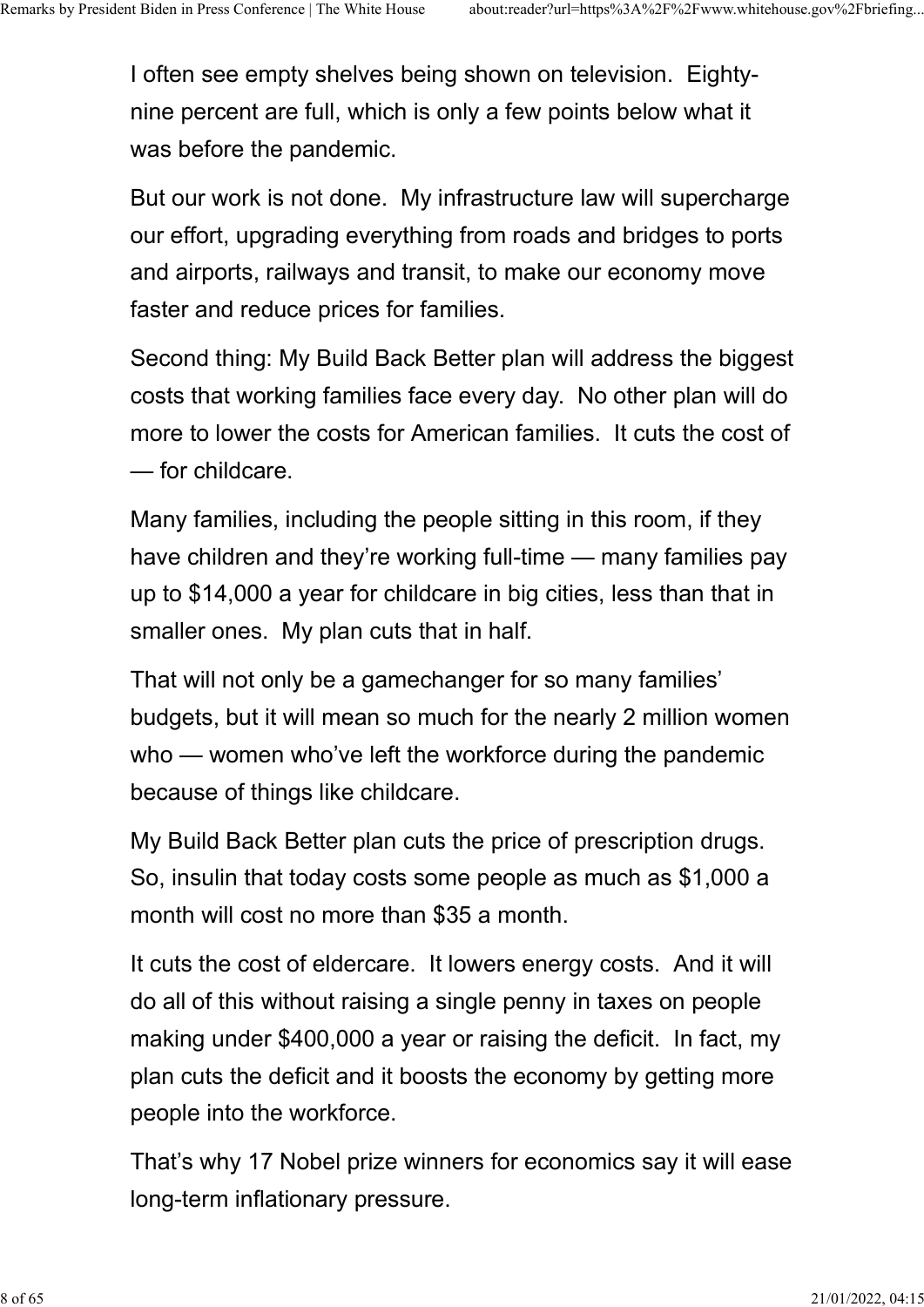The bottom line: If price increases are what you're worried about, the best answer is my Build Back Better plan.

Third thing we're going to do: promote competition.

Look, in too many industries, a handful of giant companies dominate the market in sectors like meat processing, railroads, shipping, and other areas.

This isn't a new issue. It's not been the reason we've have high inflation today. It's not the only reason. It's been happening for a decade.

But over time, it has reduced competition; squeezed out small businesses and farmers, ranchers; and increased the price for consumers.

We end up with an industry like the meat-processing industry where four big companies dominate the markets, pay ranchers less for their cattle they grow, charge consumers more for beef — hamburger meat, whatever they're buying. Prices are up.

Look, I'm a capitalist. But capitalism without competition

is not capitalism, it's exploitation.

So I signed an executive order to tackle unfair competition in our economy, and we're going to continue to enforce it, along with working with Congress where we can.

I'll close with this: We have faced some of the biggest challenges that we've ever faced in this country these past few years — challenges to our public health, challenges to our economy. But we're getting through it.

And not only are we getting through it, we're laying the foundation for a future where America wins the 21st century by creating jobs at a record pace. Now we need to get inflation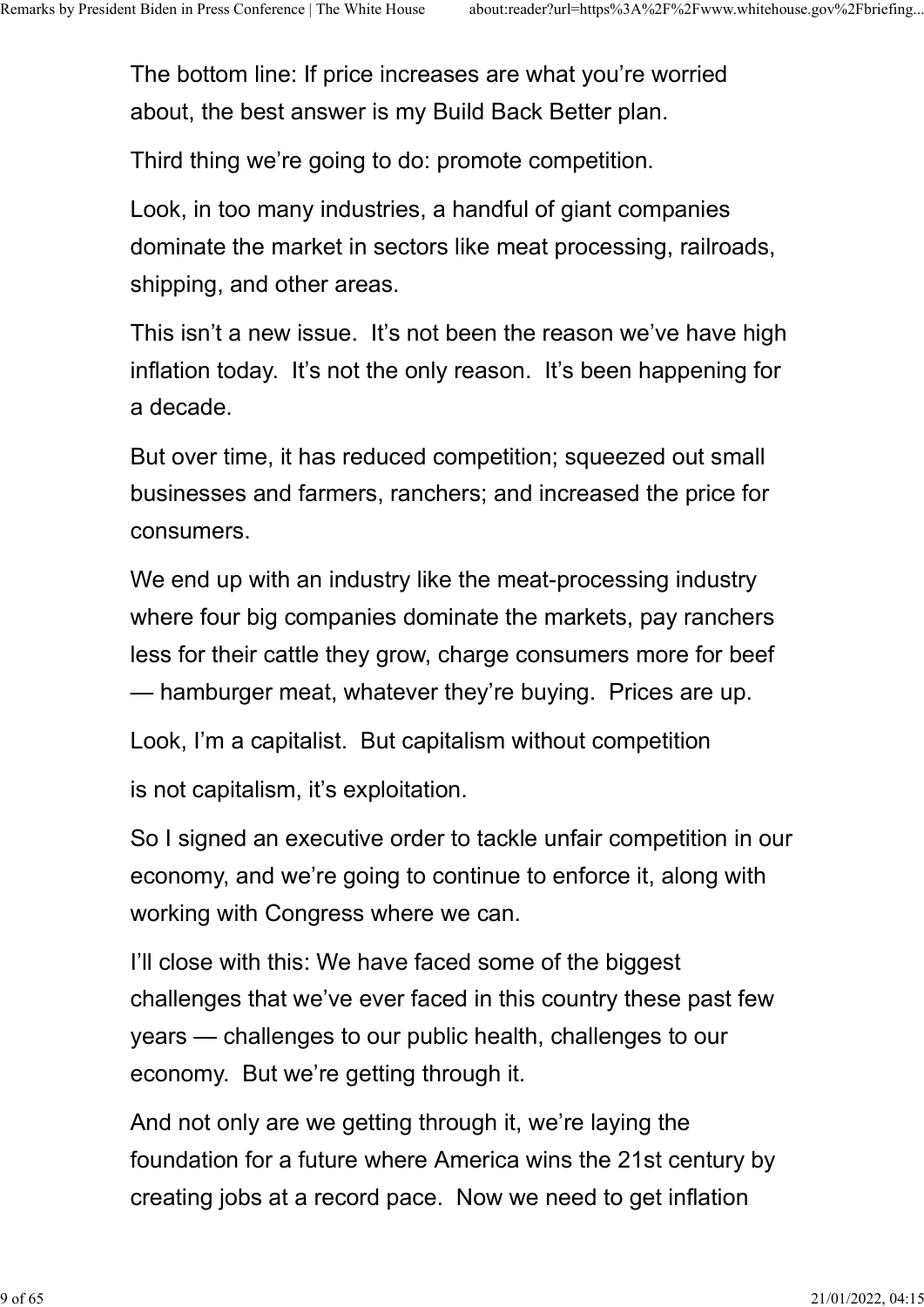under control.

We have developed ex- — an extraordinarily effective booster shots and antiviral pills. Now we need to finish the job to get COVID-19 under control.

I've long said it's never been a good bet to bet against the American people or America. I believe that more than ever today.

We've seen the grit and determination of the American people this past year. But the best days of this country are still ahead of us, not behind us.

Now I'm happy to take questions.

Yes.

Q Thank you, Mr. President. I know some of my colleagues will get into some specific issues, but I wanted to zoom out on your first year in office.

Inflation is up. Your signature domestic legislation is stalled in Congress. In a few hours from now, the Senate — an effort in the Senate to deal with voting rights and voting — voting reform legislation is going to fail. COVID-19 is taking the lives of 1,500 Americans every day. And the nation's divisions are just as raw as they were a year ago. Did you overpromise to the American public what you could achieve in your first year in office? And how do you plan to course-correct going forward?

THE PRESIDENT: Why are you such an optimist? (Laughter.)

Look, I didn't overpromise, but I have probably outperformed what anybody thought would happen. The fact of the matter is that we're in a situation where we have made enormous progress. You mentioned the number of deaths from COVID; well, it was three times that not long ago. It's coming down.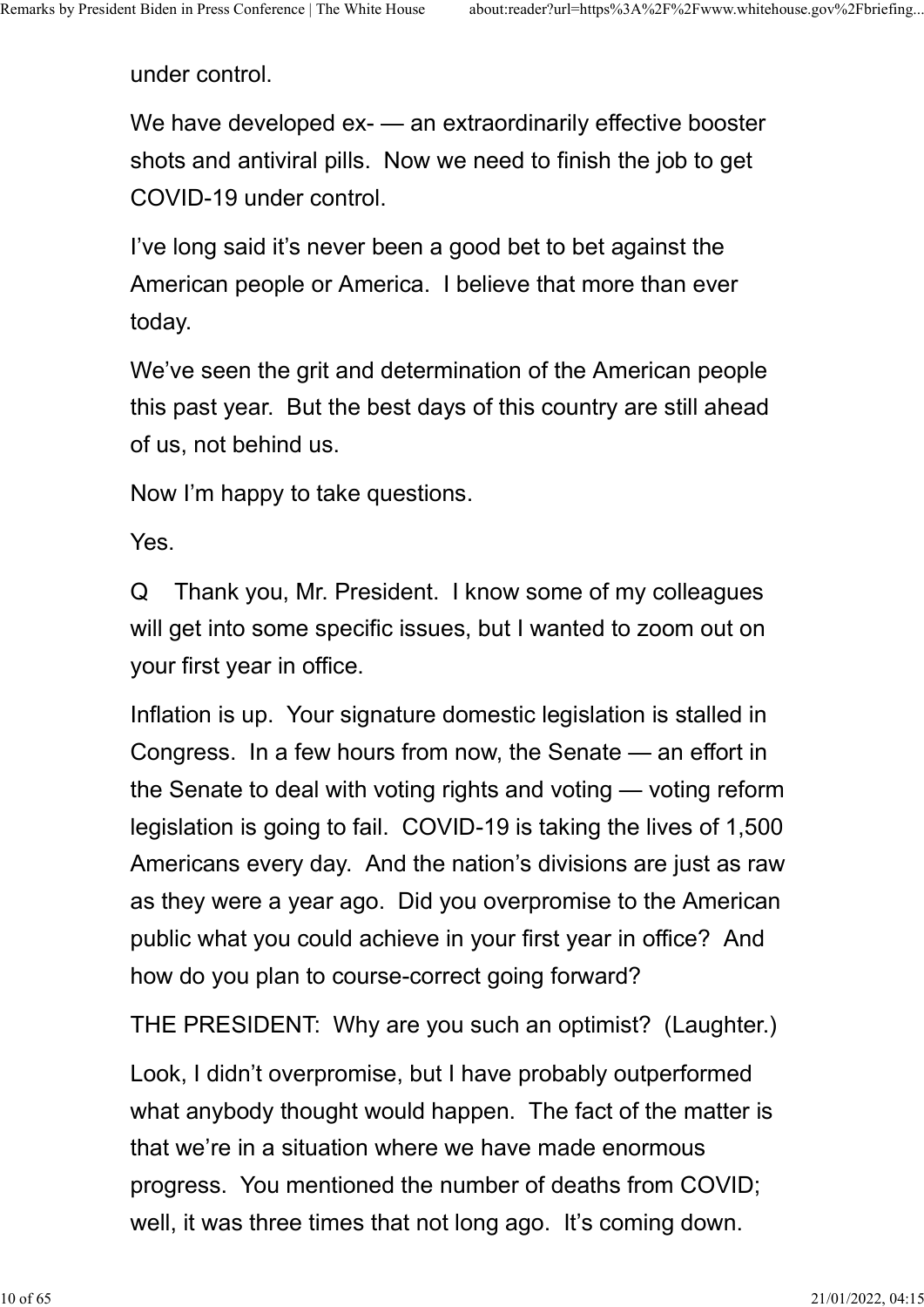Everything is changing. It's getting better.

Look, I didn't overpromise, but I think if you take a look at what we've been able to do, you'd have to acknowledge we made enormous progress.

But one of the things that I think is something that — one thing I haven't been able to do so far is get my Republican friends to get in the game of making things better in this country. For example, I was reading the other day — and I — I wrote the quote down so I don't misquote him — a quote from Senator Sununu, when he decided that he wasn't going to — excuse me, Governor Sununu — when he decided he wasn't going to run for the Senate in New Hampshire.

Here's what he said: "They were all, for the most…" — quote — "They were all, for the most part, content with the speed at which they weren't doing anything. It was very clear that we just had to hold the line for two years. Okay, so I'm just going to be a roadblock for the next two years? That's not what I do," Sununu said.

He went on to say, "It bothered me that they were okay with that." And then he goes on to say, "I said, okay, so we're not going to get stuff done if we win the White House back" — "if we win the White House back." "Why didn't [we] do [anything] in 2017 and 2018?"

And then, he said — how did the Republicans Sununu spoke to answer the challenge? He said, "Crickets. Yeah, crickets. They had no answer."

I did not anticipate that there'd be such a stalwart effort to make sure that the most important thing was that President Biden didn't get anything done. Think about this: What are Republicans for? What are they for? Name me one thing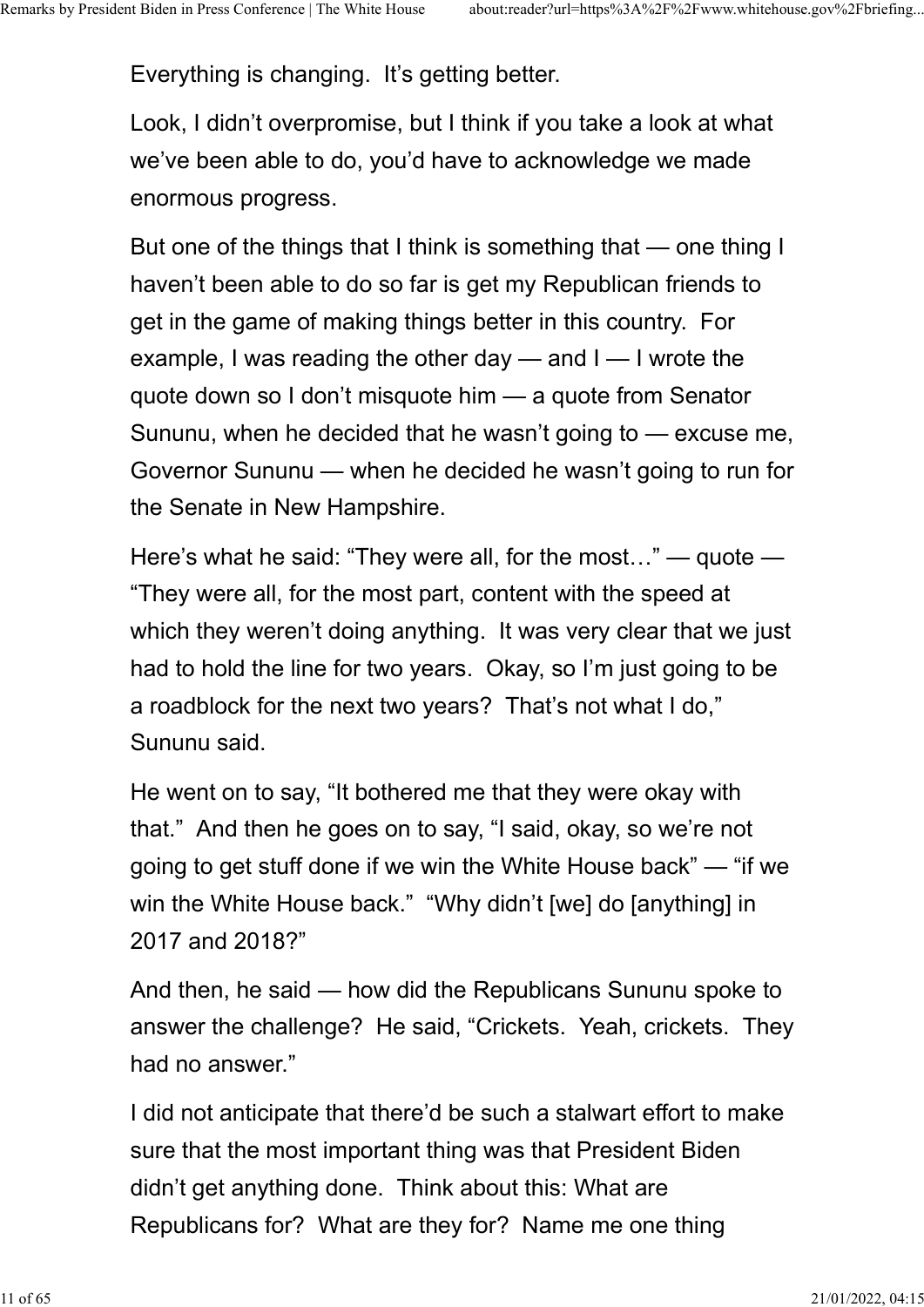they're for.

And so, the problem here is that I think what happens — what I have to do, and the change in tactic, if you will: I have to make clear to the American people what we are for. We've passed a lot. We've passed a lot of things that people don't even understand what's all that's in it, understandably.

Remember when we passed the Affordable Care Act and everybody thought that — you know, and it really was getting pummeled and beaten? And it wasn't until after you're out of office, and that next campaign when — that off-year campaign. And I went into a whole — I wasn't in office anymore. We were in a whole bunch of districts campaigning for Democrats in Republican districts who said they wanted to do away with with healthcare, with Obamacare.

And I started pointing out that if you did that, preexisting conditions would no longer be covered. And they said, "Huh? We didn't know that. We didn't know that." And guess what? We won over 38 seats because we explained to the people exactly what, in fact, had passed.

And one of the things that I remember saying — and I'll end this — I remember saying to President Obama, when he passed the Affordable Care Act — I said, "You ought to take a victory lap." And he said, "There's so many things going on, we have don't have time to take a victory lap."

As a consequence, no one knew what the detail of the legislation was. They don't know a lot of the detail of what we passed. So, the difference is, I'm going to be out on the road a lot, making the case around the country, with my colleagues who are up for reelection and others, making the case of what we did do and what we want to do, what we need to do.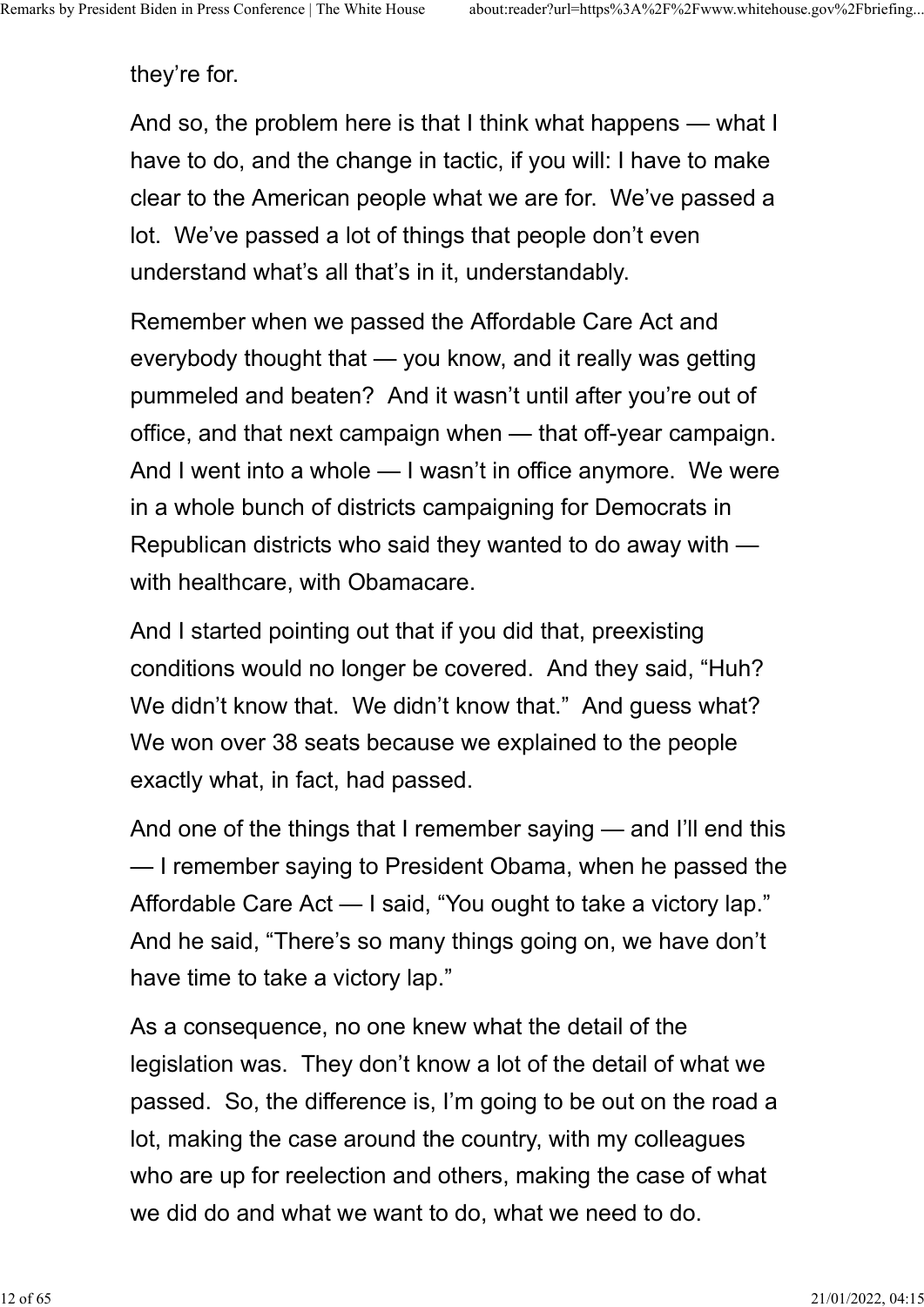And so, I don't think I've overpromised at all. And I'm going to stay on this track.

You know, one of the things that I remember — and I'll end this with — I was talking with, you know, Jim Clyburn, who was a great help to me in the campaign in South Carolina. And Jim said — and when he would endorse me — and there was a clip on television the last couple days of Jim. And it said that we want to make things accessible and affordable for all Americans. That's healthcare, that's education, that's prescription drugs, that's making sure you have access access to all the things that everybody else has. We can afford to do that. We can't afford not to do it.

So, I tell my Republican friends: Here I come. This is going to be about "what are you for" — "what are you for" — and lay out what we're for.

Mary Bruce, ABC.

Q Thank you, Mr. President. You mentioned your Republican colleagues. But right now, your top two legislative priorities your social spending package and voting rights legislation — are stalled, blocked by your own party, after months of negotiation.

You are only guaranteed control of Washington for one more year before the midterms. Do you need to be more realistic and scale down these priorities in order to get something passed?

THE PRESIDENT: No, I don't think so. When you say "more realistic," I think it's extremely realistic to say to people, because — let me back up. You all really know the politics in this country, and your networks and others. You've spent a lot of time, which I'm glad you do, polling this data, determining where the — what the American people's attitudes are, et cetera.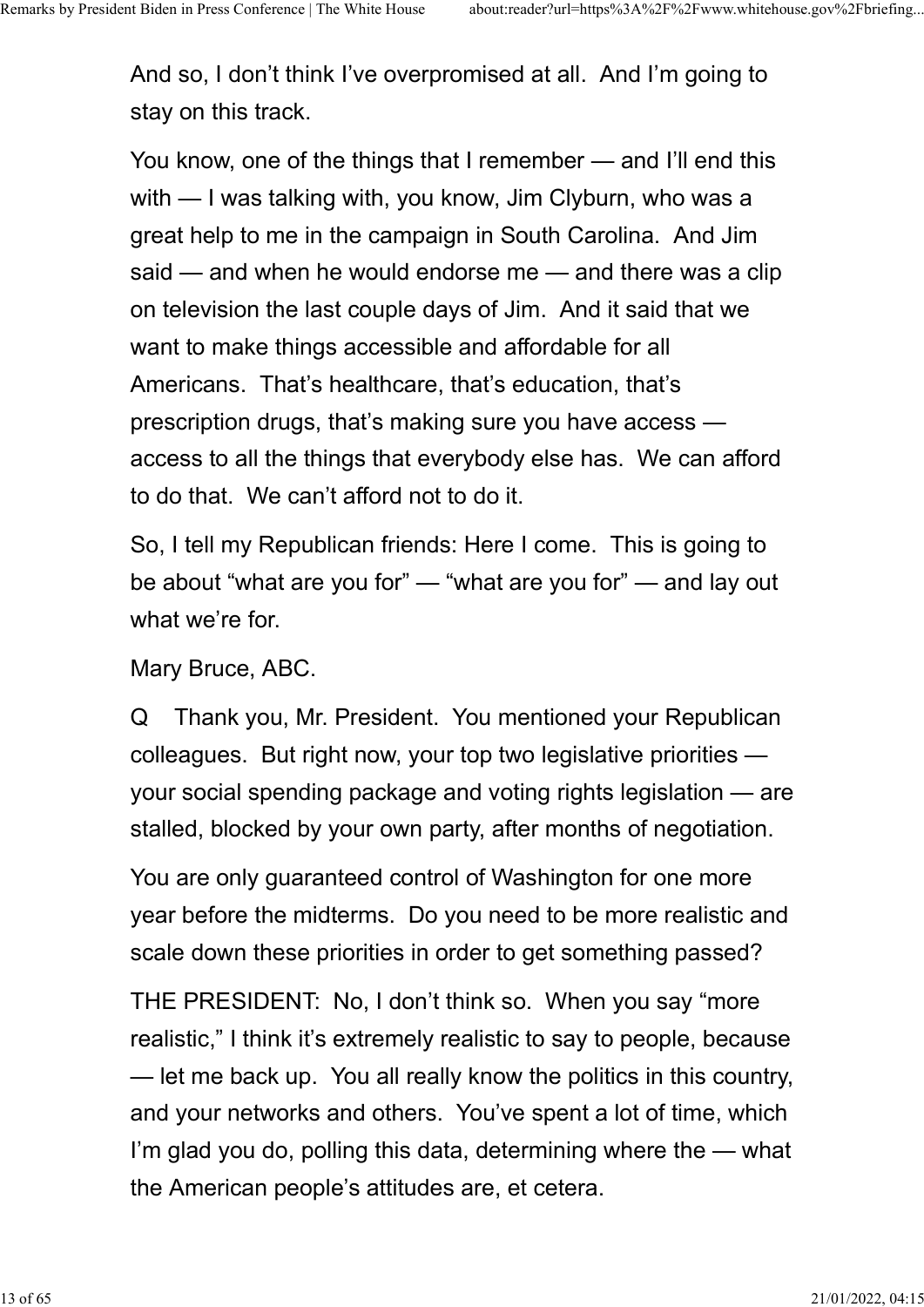The American people overwhelmingly agree with me on prescription drugs. They overwhelmingly agree with me on the cost of education. They overwhelmingly agree with me on early education. They overwhel-  $-$  and go on the list  $-$  on  $-$  on childcare.

And so, we just have to make the case what we're for and what the other team is not for.

Look, we knew all along that a lot of this was going to be an uphill fight. And one of the ways to do this is to make sure we make the contrast as clear as we can.

And one of the things that I think is — we're going to have to do is just make the case. I don't think there's anything unrealistic about what we're asking. I'm not trying to — I'm not asking for castles in the sky; I'm asking for practical things the American people have been asking for for a long time — a long time. And I think we can get it done.

Q You say, though, that you're not going to scale down any of these priorities. But, so far, that strategy isn't working. You haven't been able to get some of these big legislative ticket items done.

THE PRESIDENT: Oh, I got two real big ones done. Better than any president has ever gotten in the first year. (Laughs.)

Q But currently, Mr. President, your spending package, voting rights legislation, they're not going anywhere.

THE PRESIDENT: That's true.

Q So, is there anything that you are confident you can get signed into law before the midterm elections?

THE PRESIDENT: Yes, I'm confident we can get pieces — big chunks of the Build Back Better law signed into law.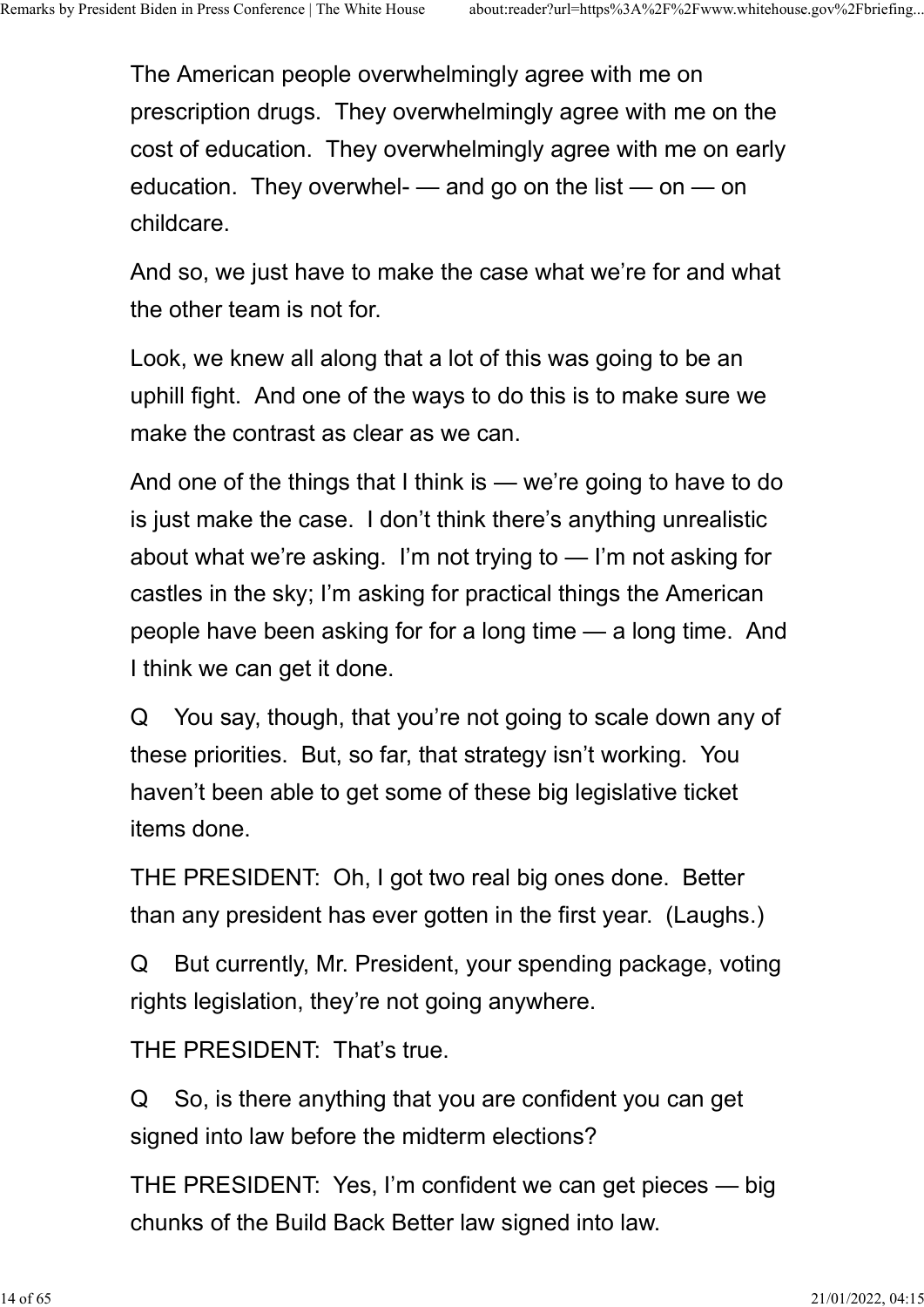And I'm confident that we can take the case to the American people that the people they should be voting for — who are going to oversee whether your elections, in fact, are legit or not — should not be those who are being put up by the Republicans to det- — to determine that they're going to be able to change the outcome of the election.

So whether or not we can actually get election — and by the way, I haven't given up. We haven't finished the vote yet on what's going on — on the — on voting rights and the John Lewis bill and others.

But so, look, this is — I've been engaged a long time in public policy. And I don't know many things that have been done in one fell swoop. And so, I think the be- — the most important thing to do is try to inform — not educate — inform the public of what's at stake, in stark terms, and let them make judgments and let them know who's for them and who's

again [against] them, who's there and who's not there, and make that the case. And that's what I'm going to be spending my time doing in this off-year election.

Q And just very quickly, you mentioned Republicans and reaching out to them. Some Republicans who may be open to major changes on voting rights — for instance, like Mitt Romney — he says he never even received a phone call from this White House. Why not?

THE PRESIDENT: Well, I like Mitt — look, Mitt Romney is a straight guy. He's — and one of the things that we're doing, I was trying to make sure we got everybody on the same page in my party on this score. And I didn't call many Republicans at all.

The fact is that there — I do think that Mitt is a serious guy. I think we can get things done. I think — I predict to you they'll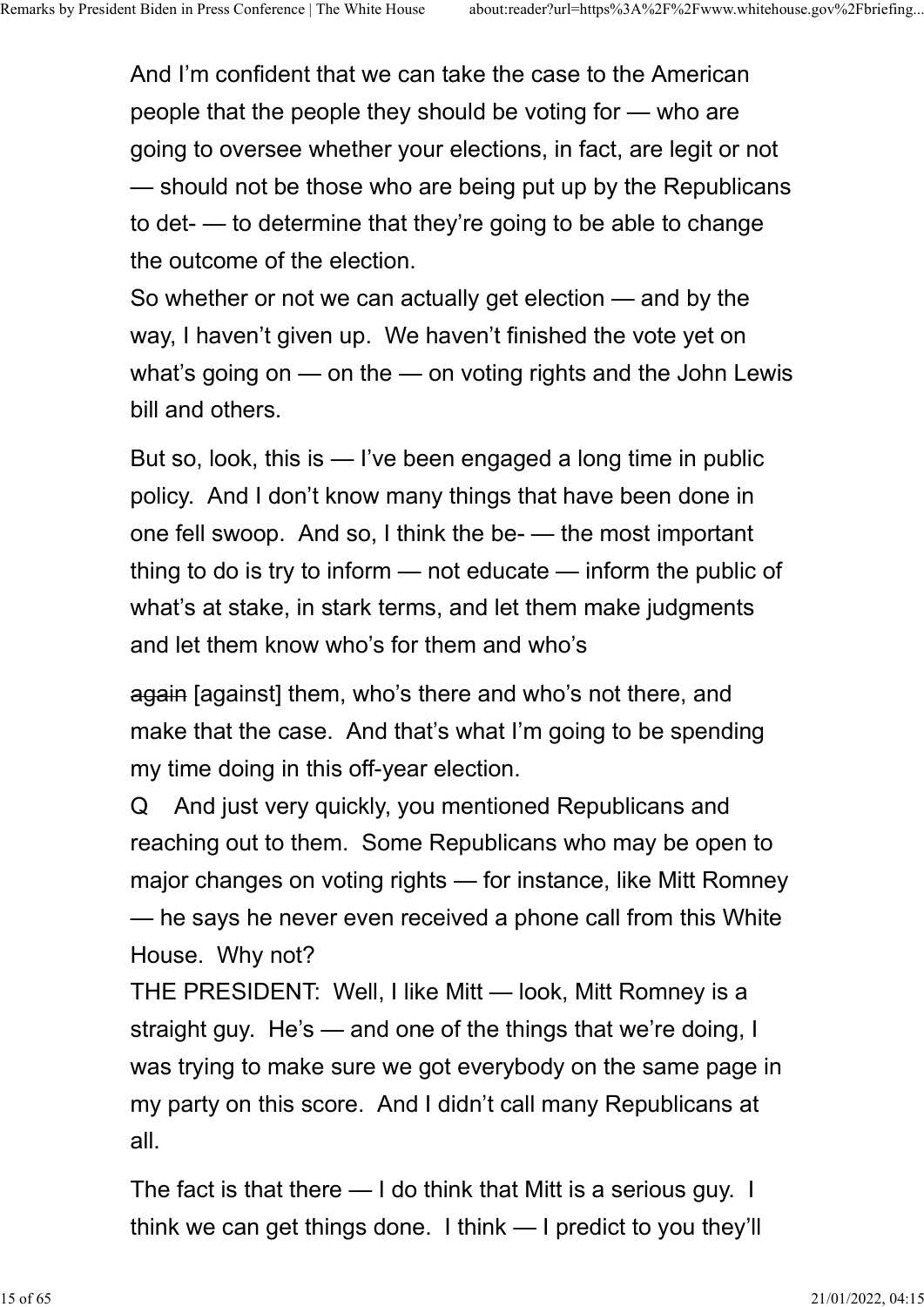get something done on the electoral reform side of this.

But rather than judge what's going to get done and not get done, all I can say is I'm going to continue to make the case why it's so important to not turn the electoral process over to political persons who are set up deliberately to change the outcome of elections.

The — Allison Harris, please.

Q Thank you, Mr. President. Speaking of voting rights legislation, if this isn't passed, do you still believe the upcoming election will be fairly conducted and its results will be legitimate?

THE PRESIDENT: Well, it all depends on whether or not we're able to make the case to the American people that some of this is being set up to try to alter the outcome of the election. And it's one thing — look, maybe I'm just being too much of an optimist. Remember how we thought not that many people were going to show up to vote in the middle of a pandemic? We had the highest voter turnout in the history of the United States of America.

Well, I think if, in fact — no matter how hard they make it for minorities to vote, I think you're going to see them willing to stand in line and — and defy the attempt to keep them from being able to vote. I think you're going to see the people who they're trying to keep from being able to show up, showing up and making the sacrifice that needs to make in order to change the law back to what it should be.

And — but it's going to be difficult. I make no bones about that. It's going to be difficult. But we're not there yet. We've not run out of options yet. And we'll see how this moves.

Q And on Omicron and education, teachers are in result in some — in revolt in so many places. Parents are at odds over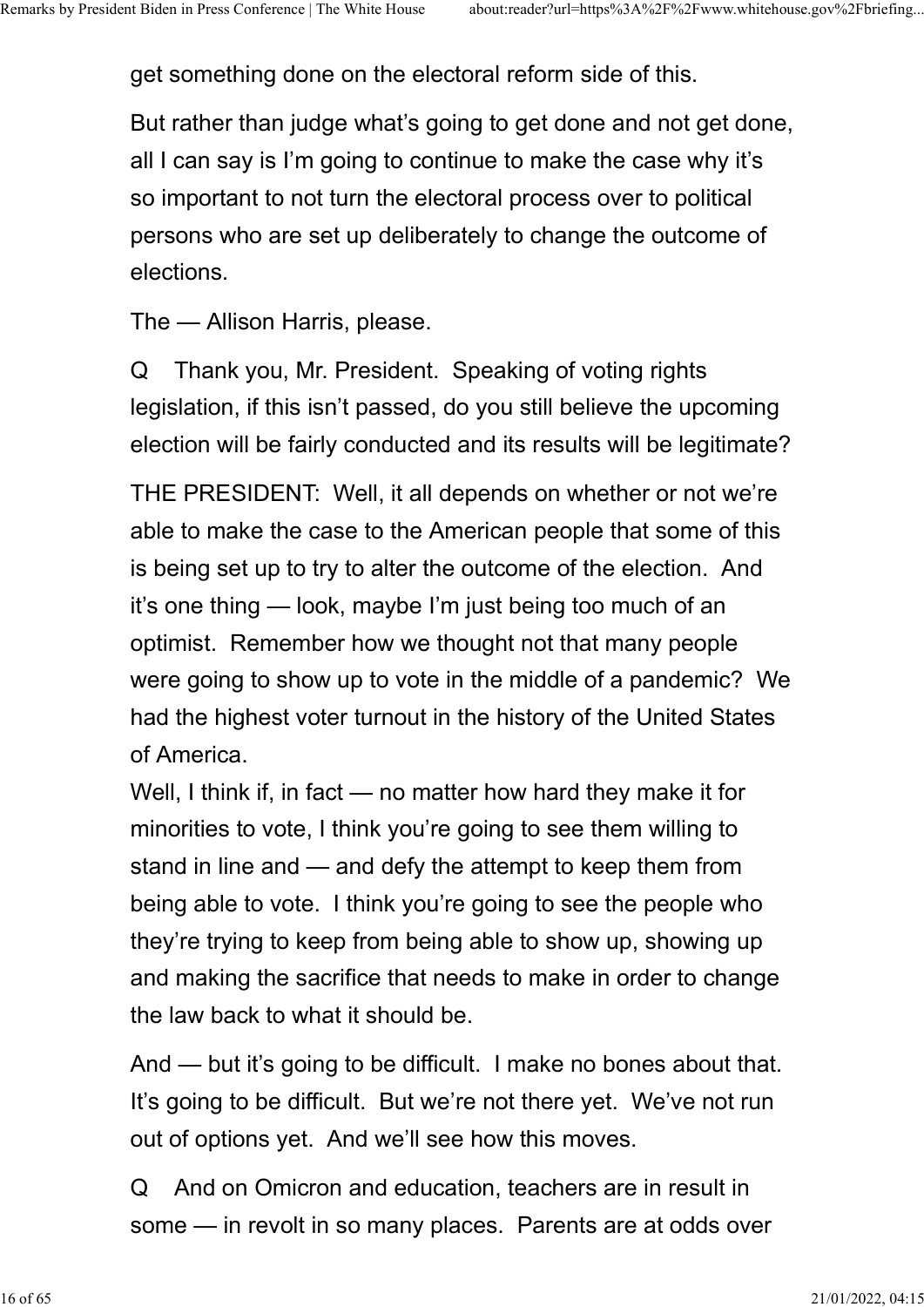closing schools and remote learning. You say we're not going to go back to closing schools — you said that just moments ago yet they're closing in some areas. What do you say to those teachers and principals and parents about school closings? And what can your administration do to help make up for learning loss for students?

THE PRESIDENT: First of all, I'd put in perspective the question you asked. Very few schools are closing. Over 95 percent are still open.

So, you all phrase the questions when people — I don't think it's deliberate on your part, but you phrase the question — if anyone watches this on television — "My God, there must be — all those schools must be closing. What are we going to do?" Ninety-five percent are still open, number one. Number two, the idea that parents don't think it's important for their children to be in school, and teachers know it as well — that's why we made sure that we had the ability to provide the funding through the Recovery Act — through the act that we — the first act we passed — to be able to make sure schools were able to be safe.

So, we have new ventilation systems available for them. We have — the way they handle — they scrub down laboratories and — I mean, the lavatories kids go to, to go to the bathroom — cafeterias, buses, et cetera. That — all that money is there. There's billions of dollars made available. That's there.

Not every school district has used it as well as it should be used. But it's there. And so, in addition to that, there is now another \$10 billion for testing of students in the schools.

So I — I think, as time goes on, it's much more likely you're going to see that number go back up from 95 percent, back up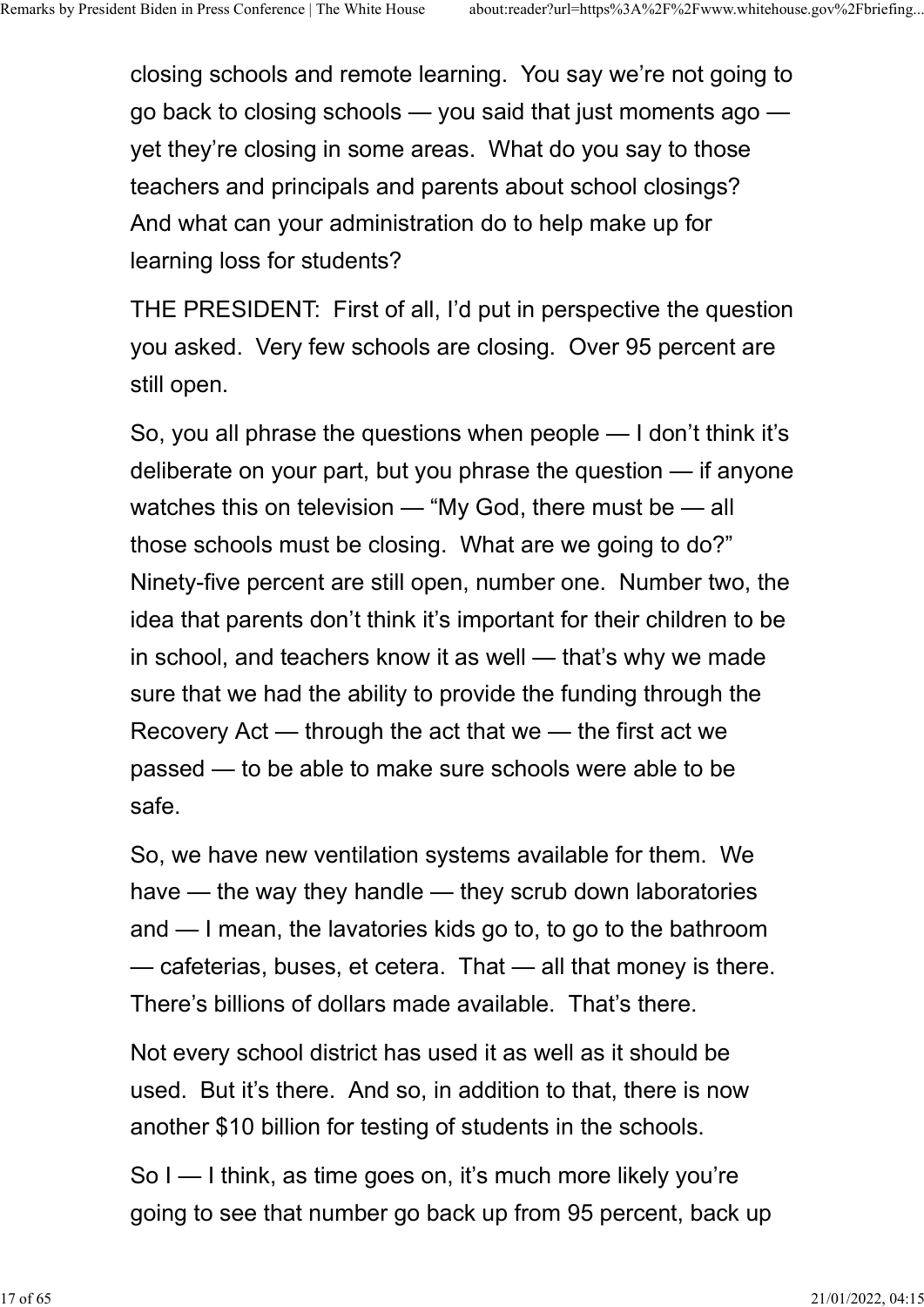to 98, 99 percent.

But the — the outfit of the individuals of the district that says "We're not going to be open" is always going to get — and I'm not being critical of any of you — it's always going to get front page. It's always going to be the top of the news. But let's put it in perspective: 95 — as high as 98 percent of the schools in America are open, functioning, and capable doing the job.

How about Jen Epstein, Bloomberg?

Q Thank you, Mr. President. Thank you. Your top foreign policy advisors have warned that Russia is now ready to attack Ukraine. But there's still little unity among European allies about what a package of sanctions against Moscow would look like. If the U.S. and NATO aren't willing to put troops on the line to defend Ukraine and American allies can't agree on a sanctions package, hasn't the U.S. and the West lost nearly all of its leverage over Vladimir Putin?

And given how ineffective sanctions have been in deterring Putin in the past, why should the threat of new sanctions give him pause?

THE PRESIDENT: Well, because he's never seen sanctions like the ones I promised will be imposed if he moves, number one.

Number two, we're in a situation where Vladimir Putin is about to — we've had very frank discussions, Vladimir Putin and I. And the idea that NATO is not going to be united, I don't buy. I've spoken to every major NATO leader. We've had the NATO-Russian summit. We've had other — the OSCE has met, et cetera.

And so, I think what you're going to see is that Russia will be held accountable if it invades. And it depends on what it does.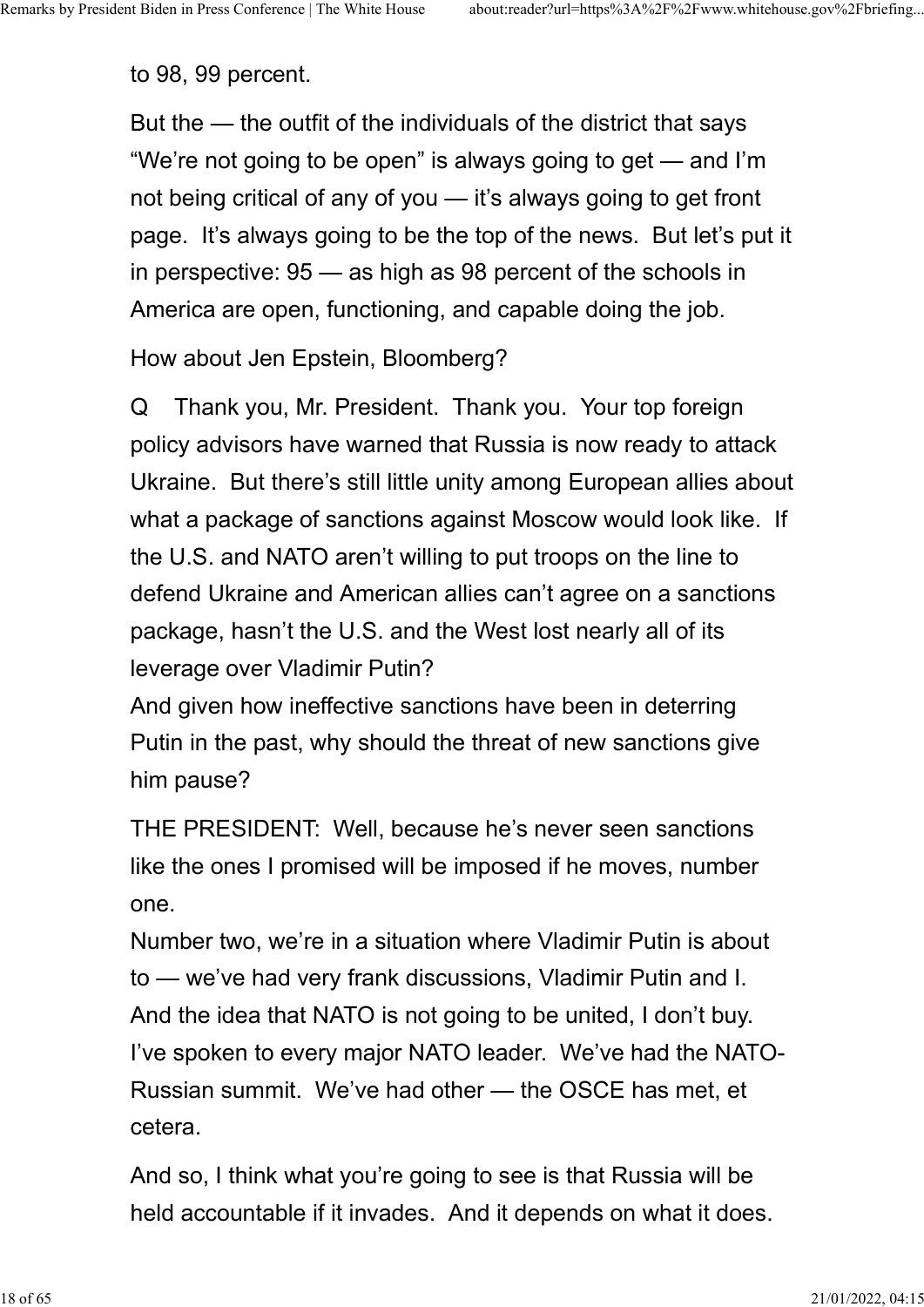It's one thing if it's a minor incursion and then we end up having a fight about what to do and not do, et cetera.

But if they actually do what they're capable of doing with the forces amassed on the border, it is going to be a disaster for Russia if they further ingra- — invade Ukraine, and that our allies and partners are ready to impose severe costs and significant harm on Russia and the Russian economy.

And, you know, we're going to fortify our NATO Allies, I told him, on the eastern flank — if, in fact, he does invade. We're going to — I've already shipped over \$600 million worth of sophisticated equipment, defensive equipment to the Ukrainians.

The cost of going into Ukraine, in terms of physical loss of life, for the Russians, they'll — they'll be able to prevail over time, but it's going to be heavy, it's going to be real, and it's going to be consequential.

In addition to that, Putin has — you know, has a stark choice: He — either de-escalation or diplomacy; confrontation or the consequences.

And, look, I think you're going to see — for example, everybody talks about how Russia has control over the energy supply that Europe absorbs. Well, guess what? That — that money that they earn from that makes about 45 percent of the economy. I don't see that as a one-way street. They go ahead and cut it off — it's like my mother used to say: "You bite your nose off to spite your face." It's not like they have all these wonderful choices out there.

I spoke with the Prime Minister of Finland. And, you know, we're talking about concern on the part of Finland and Sweden about what Russia is doing. The last thing that Russia needs is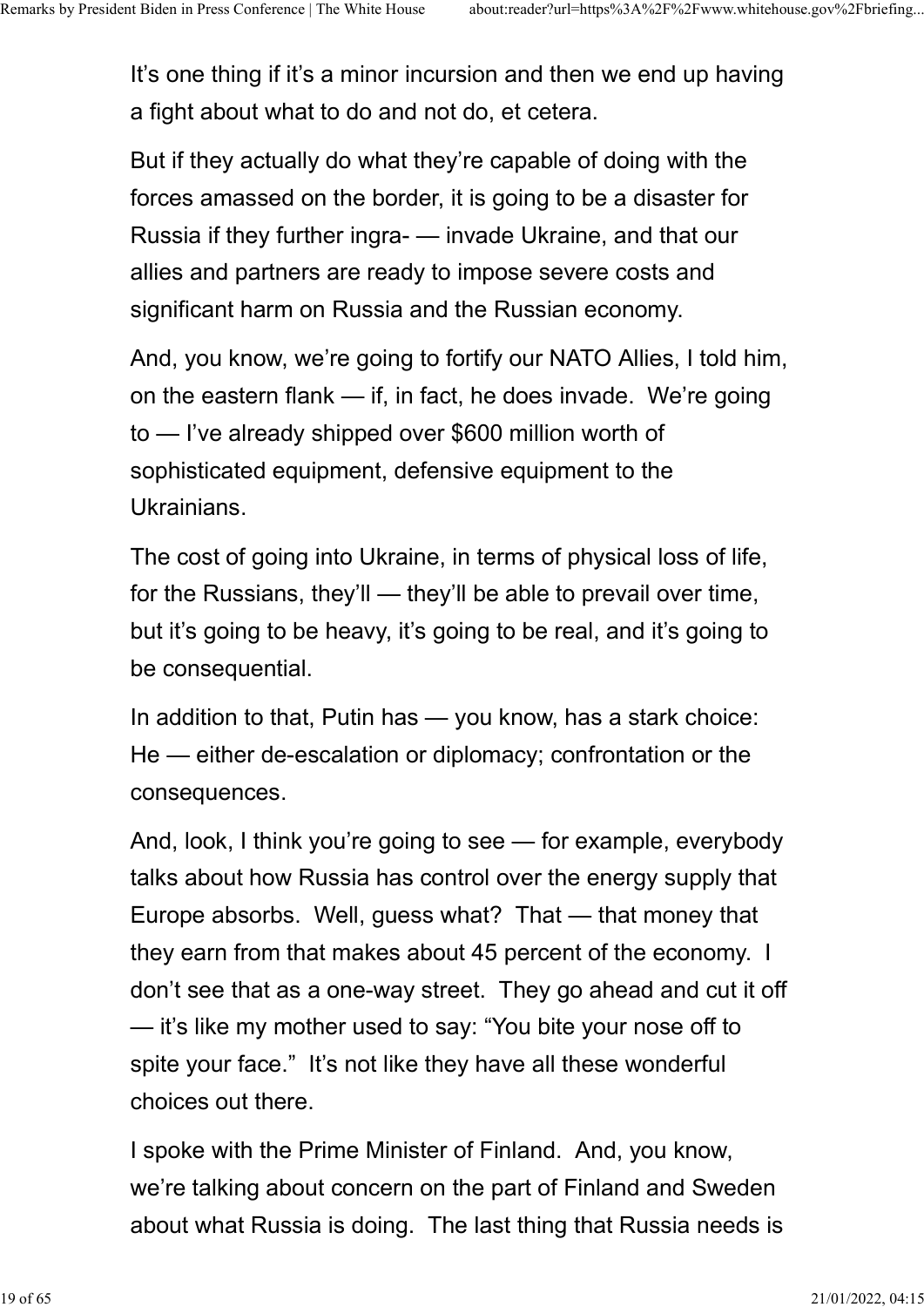Finland deciding to change its status. They didn't say they're going to do that, but they're talking about what, in fact, is going on and how outrageous Russia is being.

We're finding ourselves in a position where I believe you will see that there'll be severe economic consequences. For example, anything that involves dollar denominations, if they make — if they invade, they're going to pay; they're not going — their banks will not be able to deal in dollars.

So there's — a lot is going to happen.

But here's the thing: My conversation with Putin — and we've been — how can we say it? We have no problem understanding one another. He has no problem understanding me, nor me him. And the direct conversations where I pointed out — I said, "You know, you've occupied, before, other countries. But the price has been extremely high. How long? You can go in and, over time, at great loss and economic loss, go in and occupy Ukraine. But how many years? One? Three? Five? Ten? What is that going to take? What toll does that take?" It's real. It's consequential.

So, this is not all just a cakewalk for Russia.

Militarily, they have overwhelming superiority, and on — as it relates to Ukraine. But they'll pay a stiff price — immediately, near term, medium term, and long term — if they do it.

Umm — I'm sorry. Okay. David Sanger, New York Times.

Q Thank you, Mr. President. I wanted to follow up on your answer there about Russia and Ukraine. When you were in Geneva in June, you said to us, about President Putin, "I think the last thing…he wants now is a Cold War."

Now, since then, of course, you've seen him gather these troops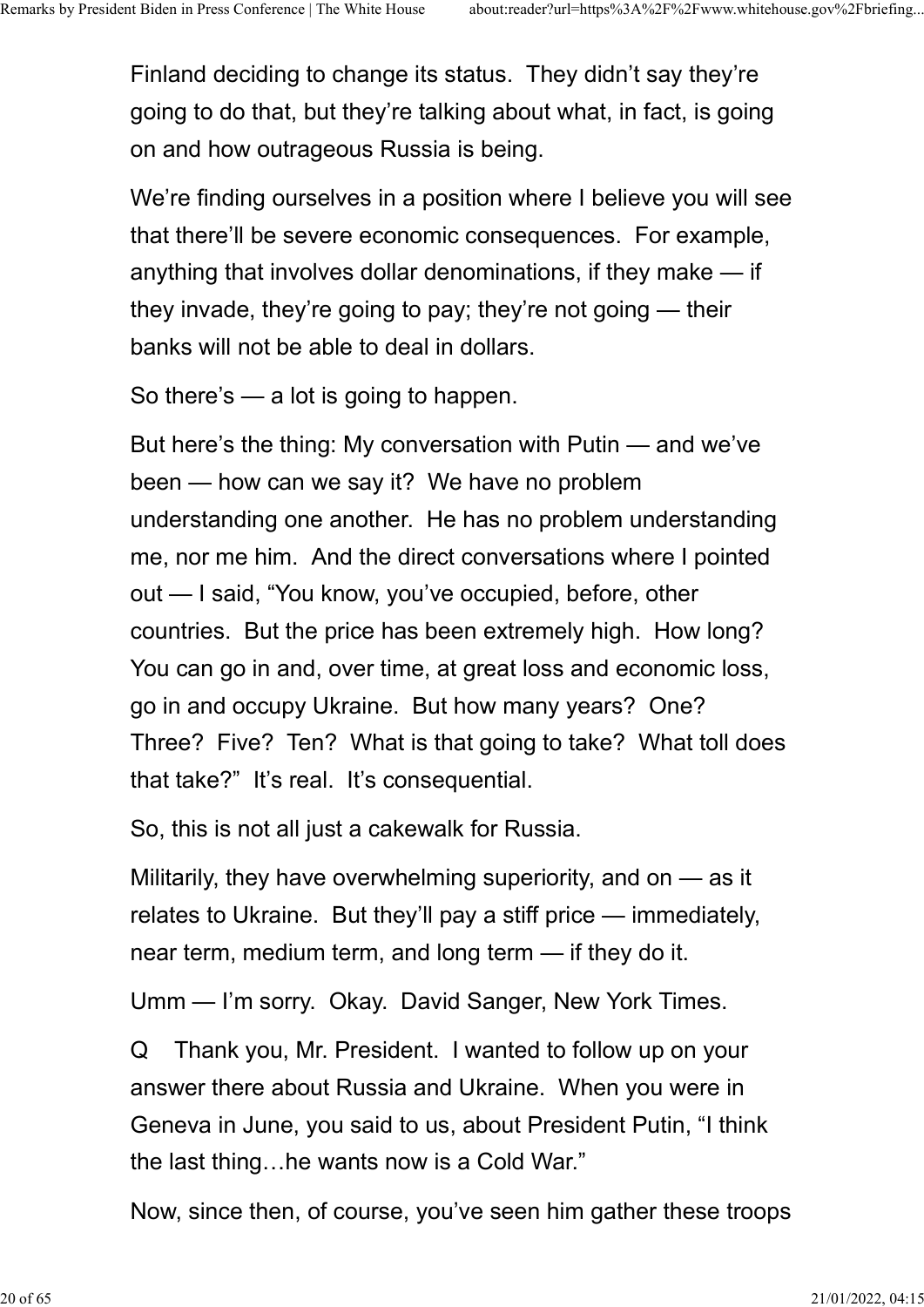— 100,000 troops — around Ukraine. Your Secretary of State said today he thought he could invade at any moment. You've seen the cyberattacks. And you've seen the demand that he have a sphere of influence in which you would withdraw all American troops and nuclear weapons from what used to be the Soviet bloc.

So, I'm wondering if you still think that the last thing he wants is a Cold War. And has your view of him changed in the past few months? And if it has and he does invade, would your posture be to really move back to the kind of containment policy that you saw so often when you were still in the Senate?

THE PRESIDENT: The answer is that I think he still does not want any full-blown war, number one.

Number two, do I think he'll test the West, test the United States and NATO as significantly as he can? Yes, I think he will. But I think he'll pay a serious and dear price for it that he doesn't think now will cost him what it's going to cost him. And I think he will regret having done it.

Now, whether or not — I think that — how can I say this in a public forum? I think that he is dealing with what I believe he thinks is the most tragic thing that's happened to Mother Russia — in that the Berlin Wall came down, the Empire has been lost, the Near Abroad is gone, et cetera. The Soviet Union has been split.

But think about what he has. He has eight time zones, a burning tundra that will not freeze again naturally, a situation where he has a lot of oil and gas, but he is trying to find his place in the world between China and the West.

And so, I'm not so sure that he has — David, I'm not so sure he has — is certain what he's going to do. My guess is he will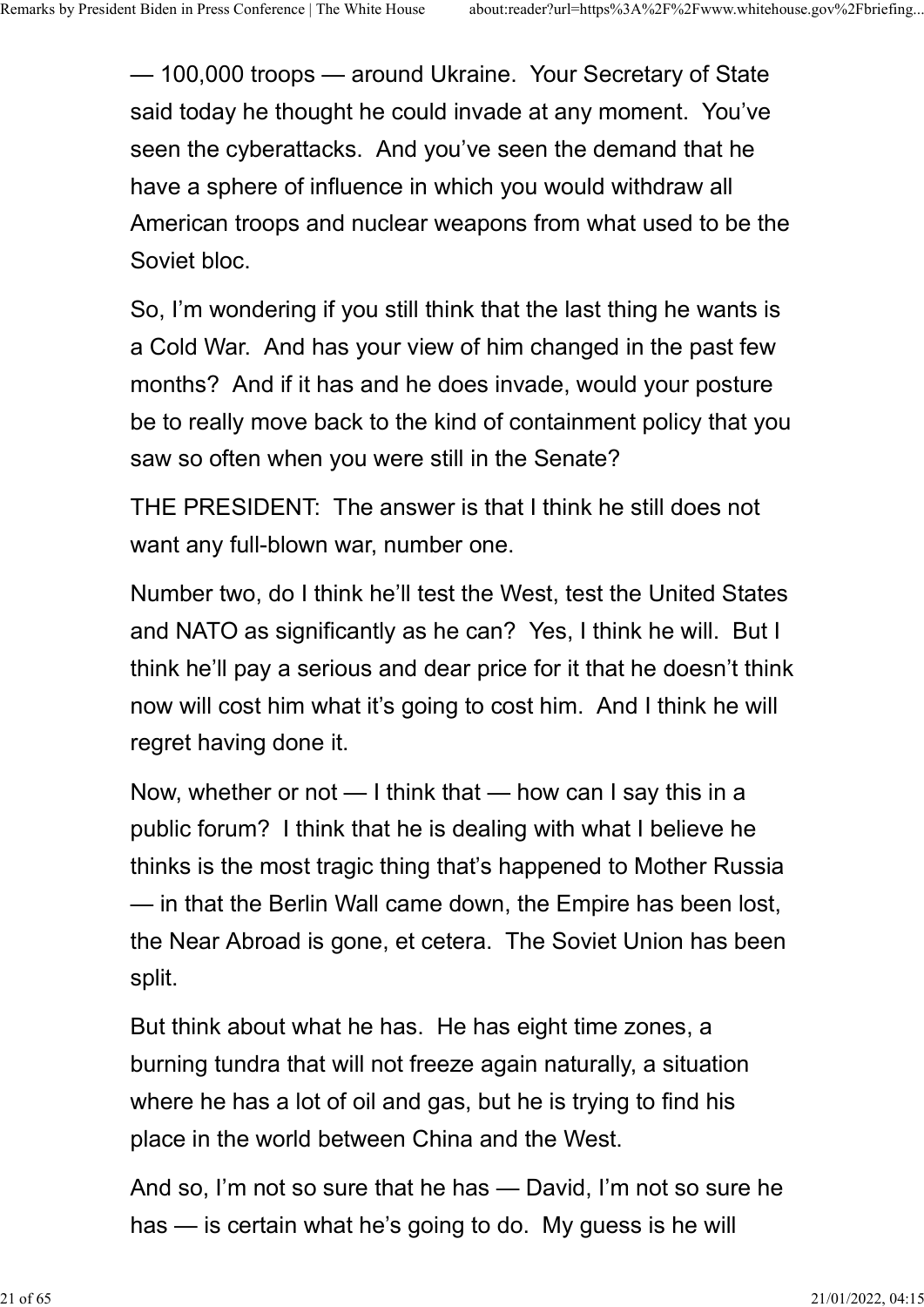move in. He has to do something.

And, by the way, I've indicated to him — the two things he said to me that he wants guarantees of it: One is, Ukraine will never be part of NATO. And two, that NATO, or the — there will not be strategic weapons stationed in Ukraine. Well, we could work out something on the second piece (inaudible) what he does along the Russian line as well — or the Russian border, in the European area of Russia.

On the first piece, we have a number of treaties internationally and in Europe that suggest that you get to choose who you want to be with. But the likelihood that Ukraine is going to join NATO in the near term is not very likely, based on much more work they have to do in terms of democracy and a few other things going on there, and whether or not the major allies in the West would vote to bring Ukraine in right now.

So there's room to work if he wants to do that. But I think, as usual, he's going to — well, I probably shouldn't go any further. But I think it will hurt him badly.

Q Mr. President, it sounds like you're offering some way out here — some off-ramp. And it sounds like what it is, is — at least in the informal assurance — that NATO is not going to take in Ukraine anytime in the next few decades. And it sounds like you're saying we would never put nuclear weapons there. He also wants us to move all of our nuclear weapons out of Europe and not have troops rotating through the old Soviet Bloc.

Do you think there's space for there as well?

THE PRESIDENT: No. No, there's not space for that. We won't permanently station. But the idea we're not going to we're going to actually increase troop presence in Poland, in Romania, et cetera, if in fact he moves because we have a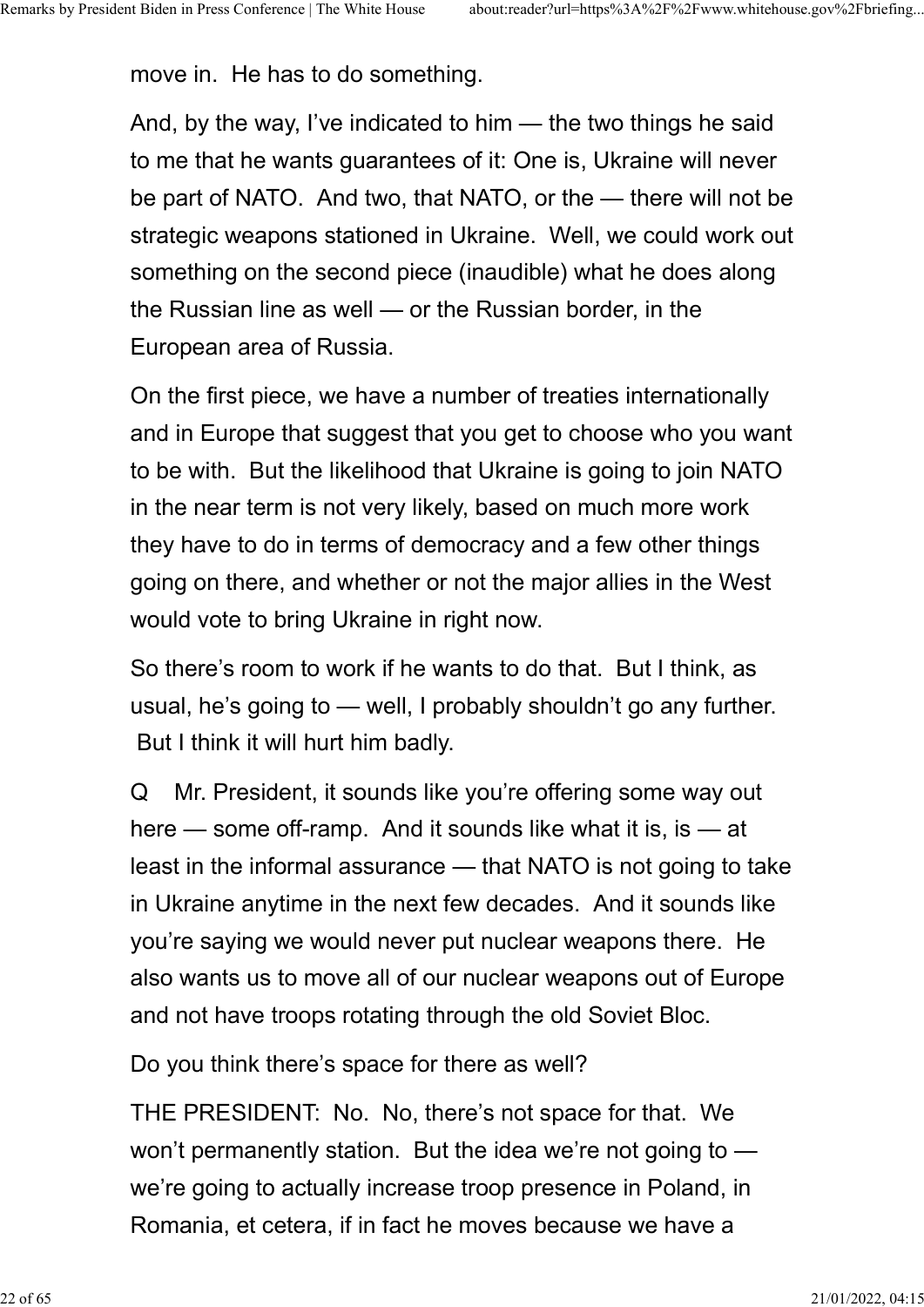sacred obligation in Article 5 to defend those countries. They are part of NATO. We don't have that obligation relative to Ukraine, although we have great concern about what happens in Ukraine.

Thank you.

Maureen, USA Today.

Q Thank you, Mr. President. I wanted to follow up on your comment on Build Back Better and also ask you a question about the pandemic.

You said that you're confident you can pass "big chunks" of Build Back Better this year. Does that wording mean that you are thinking about — you're looking at breaking the package up into individual portions?

And then, on the pandemic: Now that the Supreme Court has blocked the vaccination-or-test rule for larger businesses, are you reconsidering whether to require vaccines for domestic flights as a way to boost vaccination rates?

THE PRESIDENT: No, look, first of all, on the last part of the question: The Supreme Court decision, I think, was a mistake. But you still see thousands and thousands of people who work for major corporations having to be tested as a consequence of the decision made by the corporation and not by the standard I set that is there. I think you'll see that increase, not decrease number one.

What was the first part of your question?

Q On your comment that you made that you're confident —

THE PRESIDENT: Yes.

Q — that major chunks of Build Back Better —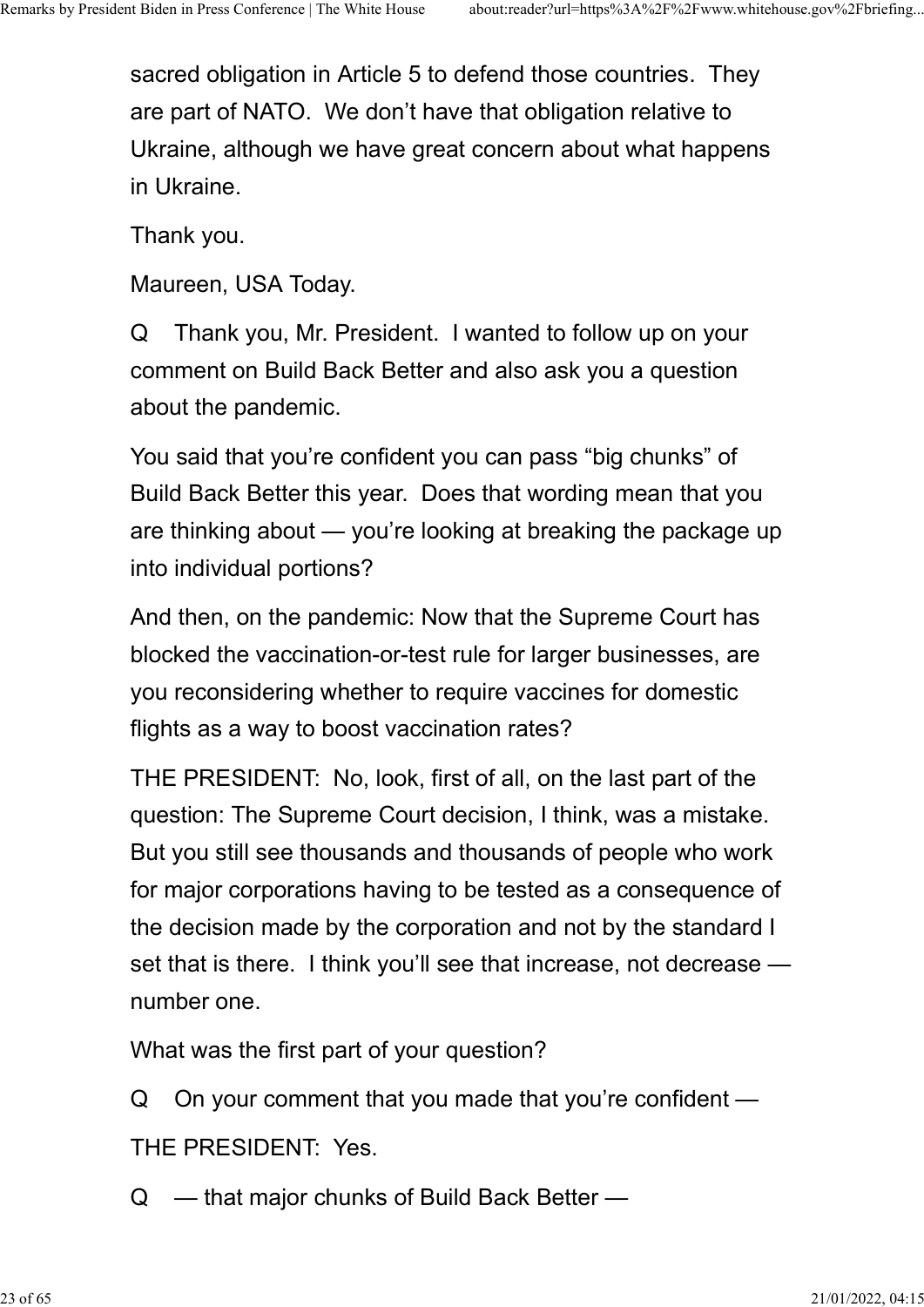THE PRESIDENT: Yes.

 $Q \equiv$  can pass. Are you breaking it up? Does that mean  $\equiv$ THE PRESIDENT: Yes. Well, it's clear to me that — that we're going to have to probably break it up. I think that we can get and I've been talking to a number of my colleagues on the Hill — I think it's clear that we would be able to get support for the — for the 500-plus billion dollars for energy and the environmental issues that are there — number one.

Number two, I know that the two people who've opposed, on the Democratic side at least, support a number of the things that are in there. For example, Joe Manchin strongly supports early education, three and four years of age. Strongly supports that. There is strong support for, I think, a number of the way in which to pay for these — pay for this proposal.

So, I think there is — and I'm not going to — I'm not going to negotiate against myself as to what should and shouldn't be in it, but I think we can break the package up, get as much as we can now, and come back and fight for the rest later.

Ken, the Wall Street Journal. Ken Thomas.

Q Thank you, Mr. President. I wanted to ask you about the economy. As you said earlier, Americans are feeling the squeeze —

THE PRESIDENT: Yeah.

 $Q \equiv$  of inflation. Oil prices have been at about a seven-year high recently. How long should Americans expect to face higher prices when they're at the grocery store or when they're at the gas pump? Is this something that they're going to see into the summer, into next fall?

And separately, you know, you talk about the importance of the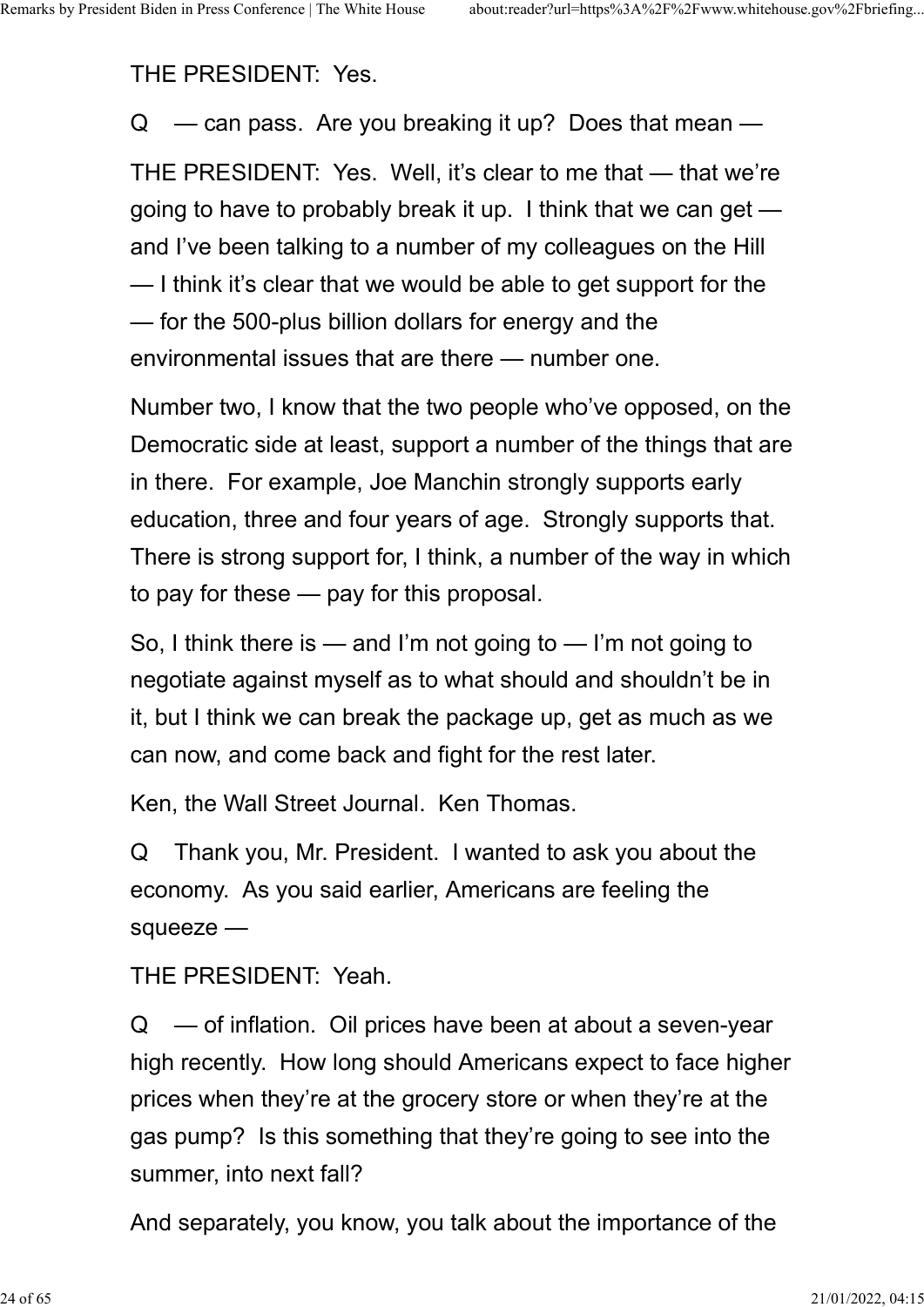Fed, but isn't that an acknowledgment that you're limited in what you can do if you — if you're relying on the Fed to make decisions and you're unable to get a Build Back Better proposal through, aren't you simply limited in what you can do to deal with inflation?

THE PRESIDENT: Well, look, as you know, Ken, the inflation has everything to do with the supply chain. And I think what you're seeing is that we've been able to make progress on speeding up the access to materials. For example, one third of the co- — of the increase in cost of living is the cost of automobiles.

The reason automobiles have skyrocketed in price is because of the lack of computer chips. So we have the capacity, and we're going to do everything in our power to do it to become selfreliant on the computer chips that we need in order to be able to produce more automobiles. That's underway.

We've already passed, within the context of another bill, money for that in the — in the House of Representatives. It's before the House of Representatives now. But I think there's a way we can move to — if we can move to get, for example, that one thing done, it can make a big difference in terms of the cost of — the total cost of living.

Now, with regard to the whole issue of energy prices, that gets a little more complicated. But you saw what happened when I was able to convince everyone from — including China, India a number of other countries — to agree with us to go into their version of the — of their petroleum reserve to release more into the market so that — that brought down the price about 12, 15 cents a gallon in some places, some places more.

There's going to be — there's going to be a reckoning along the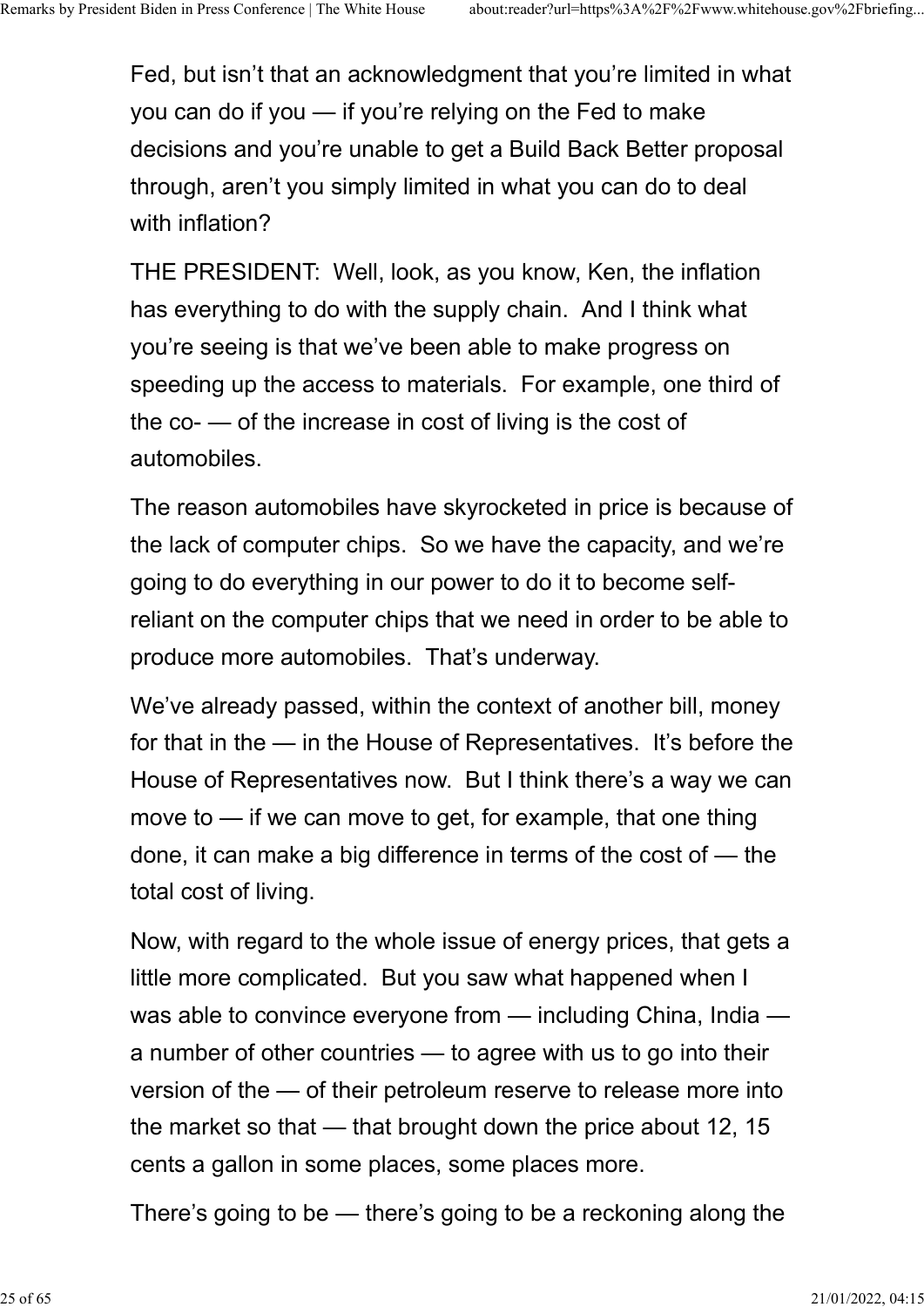line here as to whether or not we're going to continue to see oil prices continue to go up in ways that are going up now, relative to what is going to — what impact that's going to have on the producers.

And so, it's going to be hard. I think that's the place where most middle-class people, working-class people get hit the most. They pull up to a pump and, all of a sudden, instead of paying \$2.40 a gallon, they're paying \$5.00 a gallon. And that's going to be really difficult.

But — so we're going to continue to work on trying to increase oil supplies that are available. And I think there's ways in which we can be of some value added in terms of the price of gas natural gas and the like — to take the burden off of European countries that are now totally dependent on Russia. But it's going to be hard. It's going to be very hard.

But I think that we have to deal with — for example, like I said, you have a circumstance where people are paying more for a pound of hamburger meat than they ever paid. Well, one of the reasons for that is you don't have that many folks out there that are ones that are — we've got the Big Four controlling it all.

And so you're going to see, more and more, we're going to move on this competition piece to allow more and more smaller operations to come in and be able to engage in providing buying and providing the access to much cheaper meat than than exists now. But it's going to be a haul.

Now, and as you — I assume the reason you said if I can't get Build Back Better is it relates to what those 17 Nobel laureate economists said: that if, in fact, we could pass it, it would actually lower the impact on inflation, reduce inflation over time, et cetera.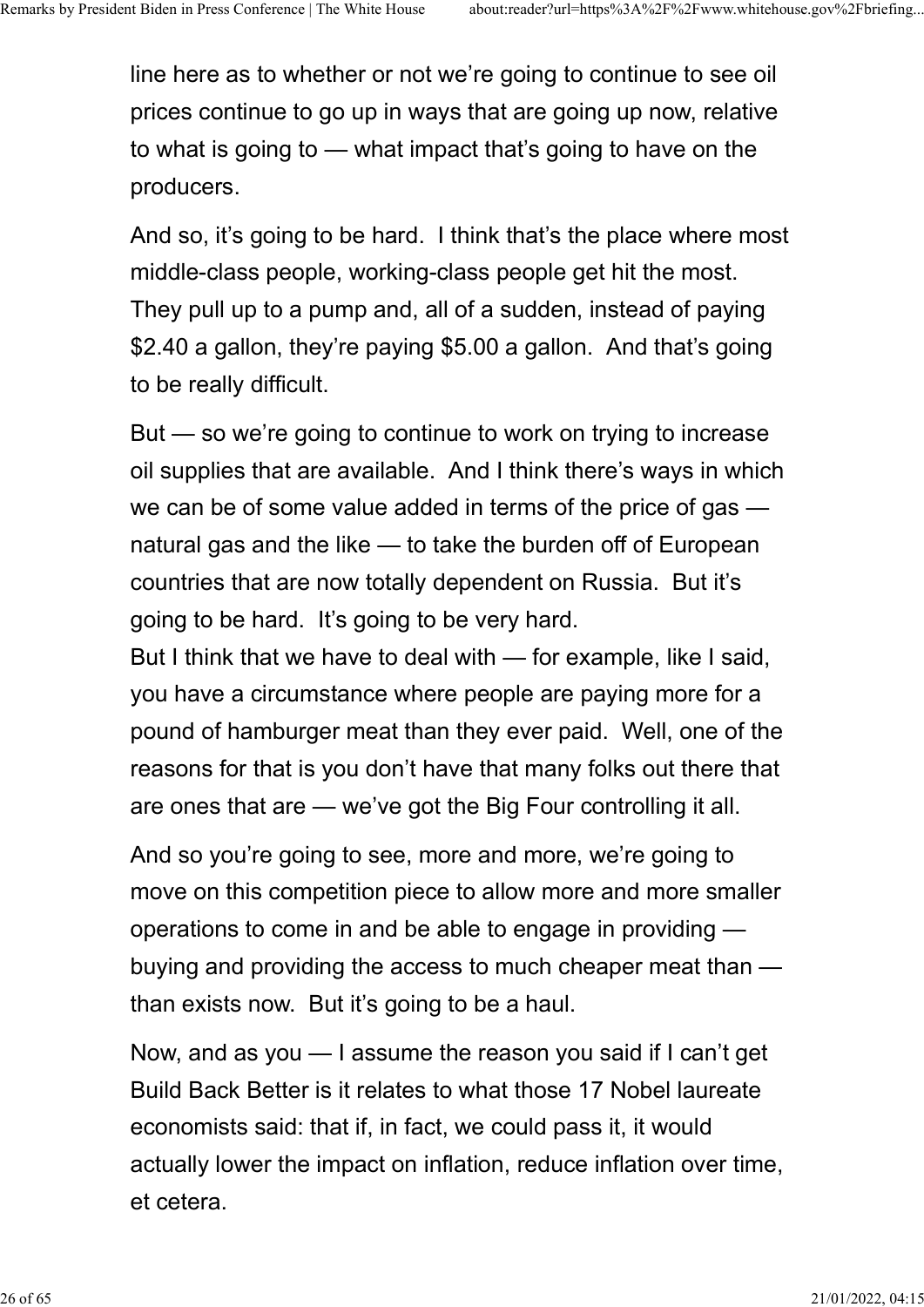So, there's a lot we have to do. It's not going to be easy, but I think we can get it done. But it's going to be painful for a lot of people in the meantime. That's why the single best way — the single best way to take the burden off middle-class and workingclass folks is to pass the Build Back Better piece that are things that they're paying a lot of money for it now.

If you get to trade off higher gas as — you're putting up with a higher price of hamburgers and gas, versus whether or not you're going to have to — you're going to be able to pay for education and/or childcare and the like, I think most people would make the trade. Their bottom line would be better in middle-class households.

But it's going to be hard. And it's going to take a lot of work.

Q If I may follow, sir: You mentioned China. Do you think the time has come to begin lifting some of the tariffs on Chinese imports? Or is there a need for China to make due on some of its commitments in the Phase One agreement? Some business groups would like you to begin raising — lifting up those tariffs on China.

THE PRESIDENT: Well, I know that, and that's why my Trade Rep is working on that right now. The answer is uncertain. It's uncertain.

I'd like to be able to be in a position where I can say they're meeting the commitments, or more of their commitments, and be able to lift some of it. But we're not there yet.

#### Nancy, CBS.

Q Thank you so much, Mr. President. This afternoon, the Senate Minority Leader, Mitch McConnell, said that the midterms elections are going to be a report card on your progress on inflation, border security, and standing up to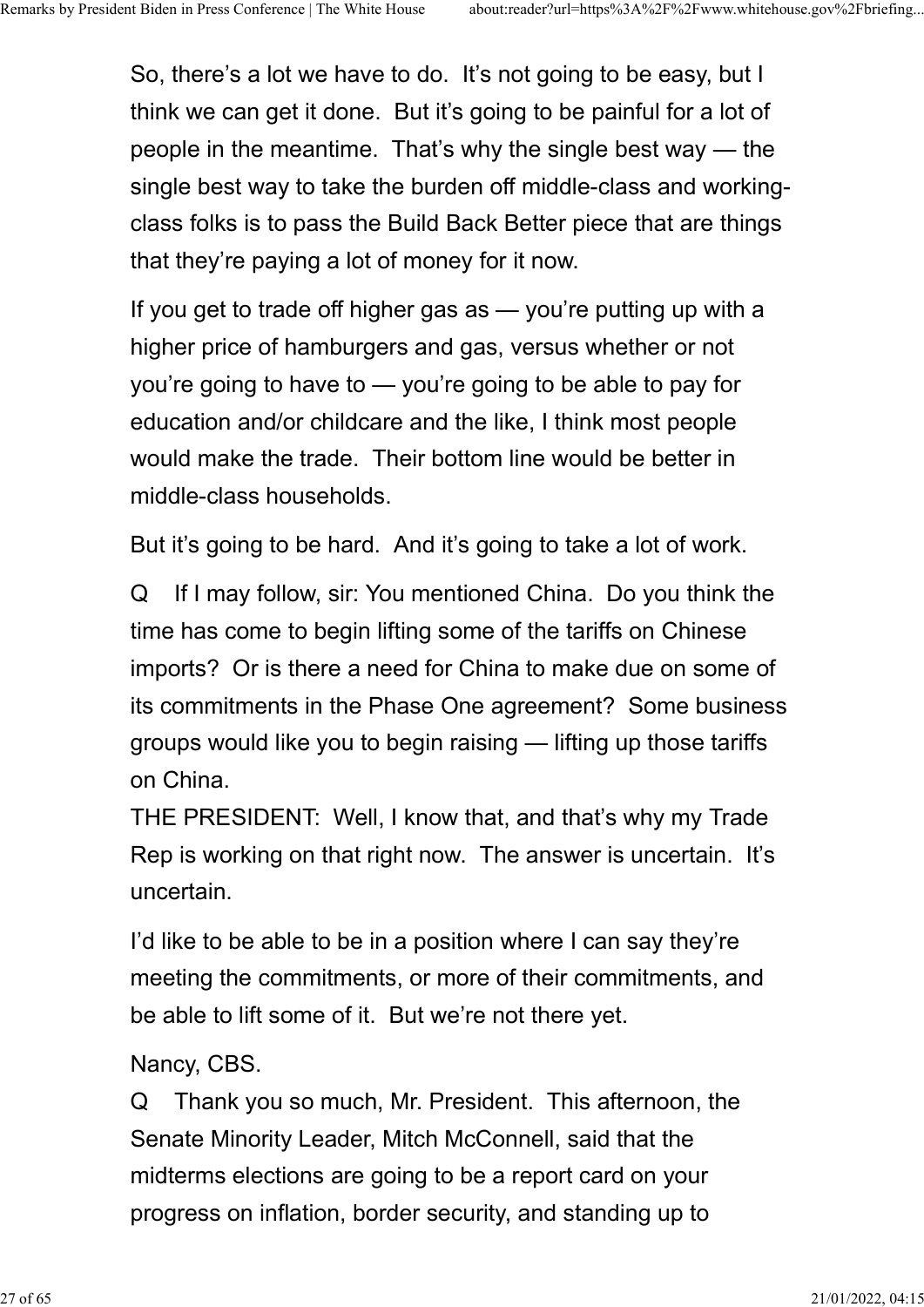Russia. Do you think that that's a fair way to look at it? And if so, how do you think that report card looks right now?

THE PRESIDENT: I think the report card is going to look pretty good, if that's where we're at. But look, the idea that — Mitch has been very clear he's going to do anything to prevent Biden from being a success.

And I get on with Mitch. I actually like Mitch McConnell. We like one another. But he has one straightforward objective: make sure that there's nothing I do that makes me look good in the mind — in his mind with the public at large. And that's okay. I'm a big boy. I've been here before.

But the fact is that I think that the — I'm happy to debate and have a referendum on how I handle the economy, whether or not I've made progress on when — look, again — how can I — I'm taking too long answering your questions. I apologize.

I think that the fundamental question is: What's Mitch for? What's he for on immigration? What's he for? What's he proposing to make anything better? What's he for dealing with Russia that's different than I'm proposing and many of his Republican friends or his colleagues are supporting as well? What's he for on these things? What are they for?

So, everything is a choice — a choice.

I think they — look, I've laid out a proposal on immigration that if we passed it, we'd be in a totally different place right now. But we're not there because we don't have a single Republican vote. My buddy John McCain is gone.

So, I mean, it's just — it's going to take time. And again, I go back to — I go back to Governor Sununu's quote.

How long — I mean — a rhetorical question. I don't — I know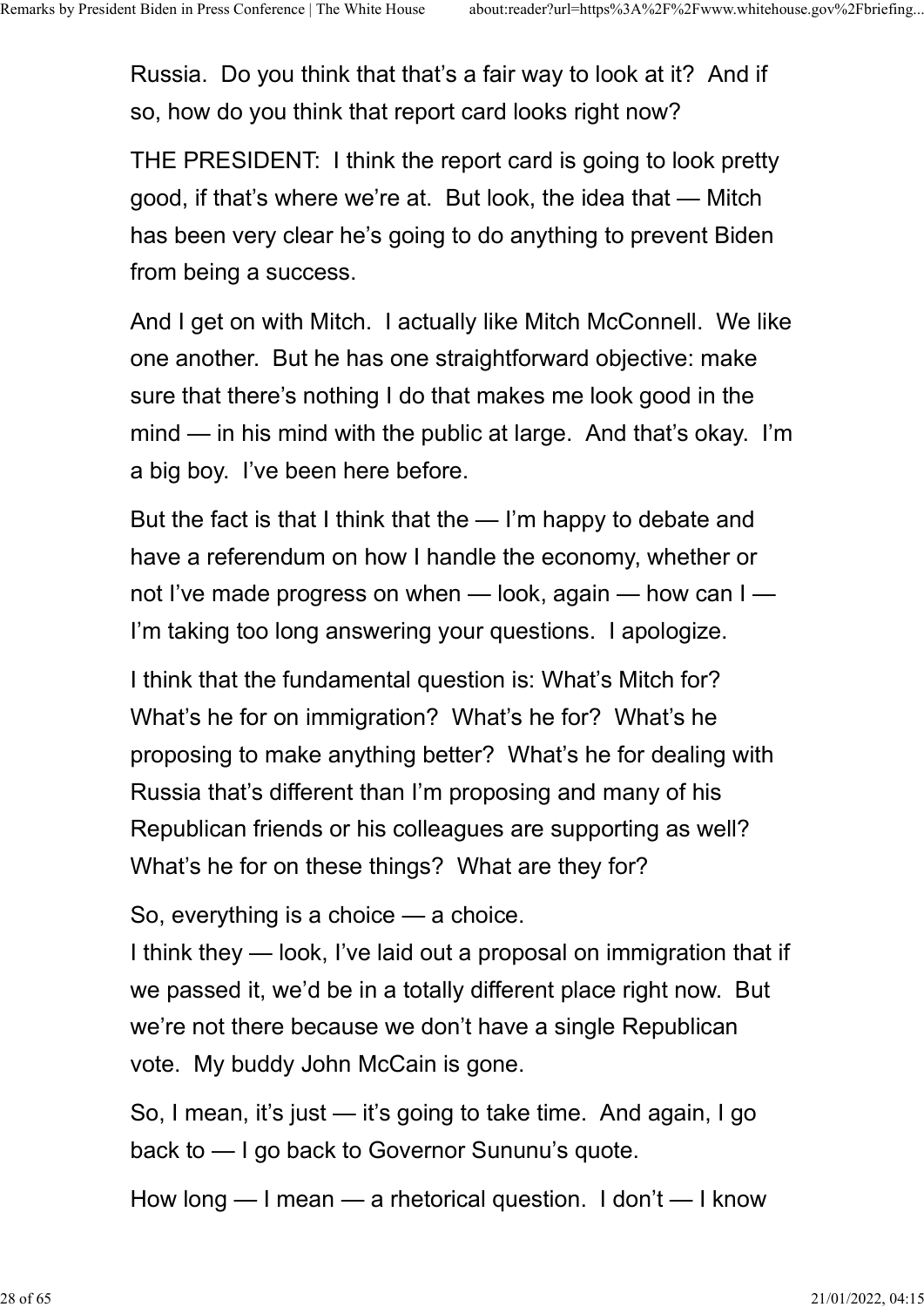this is not fair to ask the press a question; I'm not asking you. But think about — did you ever think that one man out of office could intimidate an entire party where they're unwilling to take any vote contrary to what he thinks should be taken for fear of being defeated in a primary?

I've had five Republican senators talk to me, "bump into me" quote, unquote — or sit with me, who've told me that they agree with whatever I'm talking about for them to do. "But, Joe, if I do it, I'm going to get defeated in a primary."

We got to break that. That's got to change.

And I doubt — you're all — I'm not be- — it sounds like I'm being solicitous — you're all bright as hell, well informed more informed than any group of people in America. But did any of you think that you'd get to a point where not a single Republican would diverge on a major issue? Not one? Anyway.

Q Can you tell us who those five Republican senators are? THE PRESIDENT: Sure. No. (Laughs.) Are you kidding me? I maintain confidentiality.

Q On voting rights —

THE PRESIDENT: But I'm sure you've spoken to some.

(Laughs.)

Q On voting rights, sir —

THE PRESIDENT: Yes.

Q At your first press conference, 10 months ago, I asked you if there was anything you could do beyond legislation to protect voting rights. And at that time, you said, "Yes, but I'm not going to lay out a strategy before you and the world now." Now that legislation appears to be hopelessly stalled, can you now lay out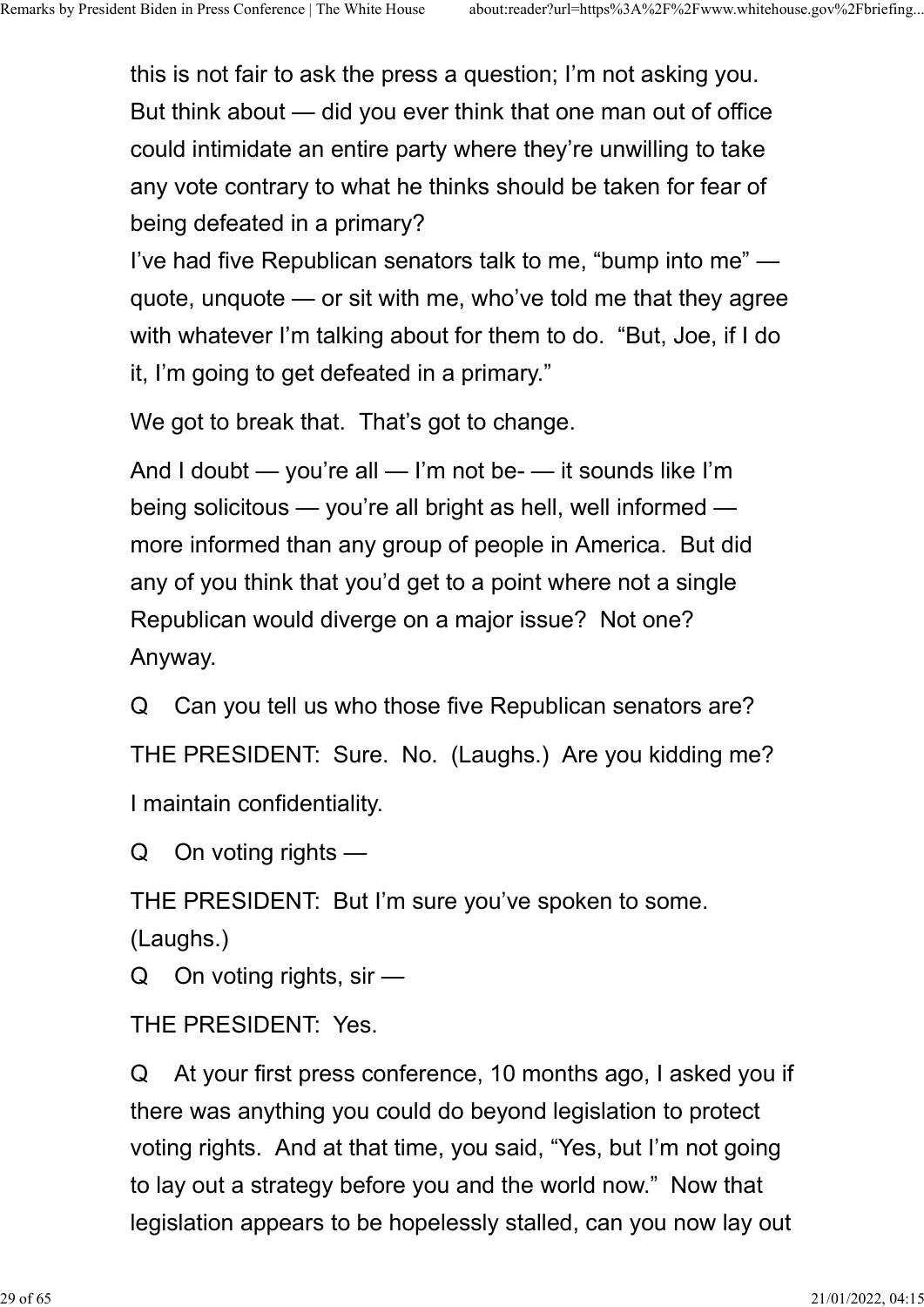your strategy to protect voting rights?

THE PRESIDENT: Well, I'm not prepared to do that in detail, in terms of the executive orders I may be able to engage in and other things I can do. But one of — the things we have done: We have significantly beefed up a number of enforcers in the Justice Department, who are there to challenge these unconstitutional efforts, in our view — unconstitutional efforts on the part of the Republicans to stack the election and subvert the outcome.

We have begun to organize in ways that we didn't before in communities beyond the civil rights community to make the case to the rest of American people what's about to happen, what will happen if, in fact, these things move forward.

If I had talked to you — not you; I'm using "you" in a total sense. If I had talked to the public about the whole idea of subversion of elections by deciding who the electors are after the fact, I think people would've looked at me like, "Whoa."

I mean, I caugh- — taught constitutional law for 20 years — a three-credit course on the separation of powers. And — on Saturday mornings, when I was a senator. And I never thought we'd get into a place where — where we were talking about being able to actually —

What they tried to do this last time out is send different electors to the state legislative bodies to represent who won the election, saying that I didn't win but a Republican candidate won.

I doubt that anybody thought that would ever happen in America in the 21st century, but it's happening.

And so, I think — I guess what I'm saying is, Nancy — is that I think there are a number of things we can do, but I also think we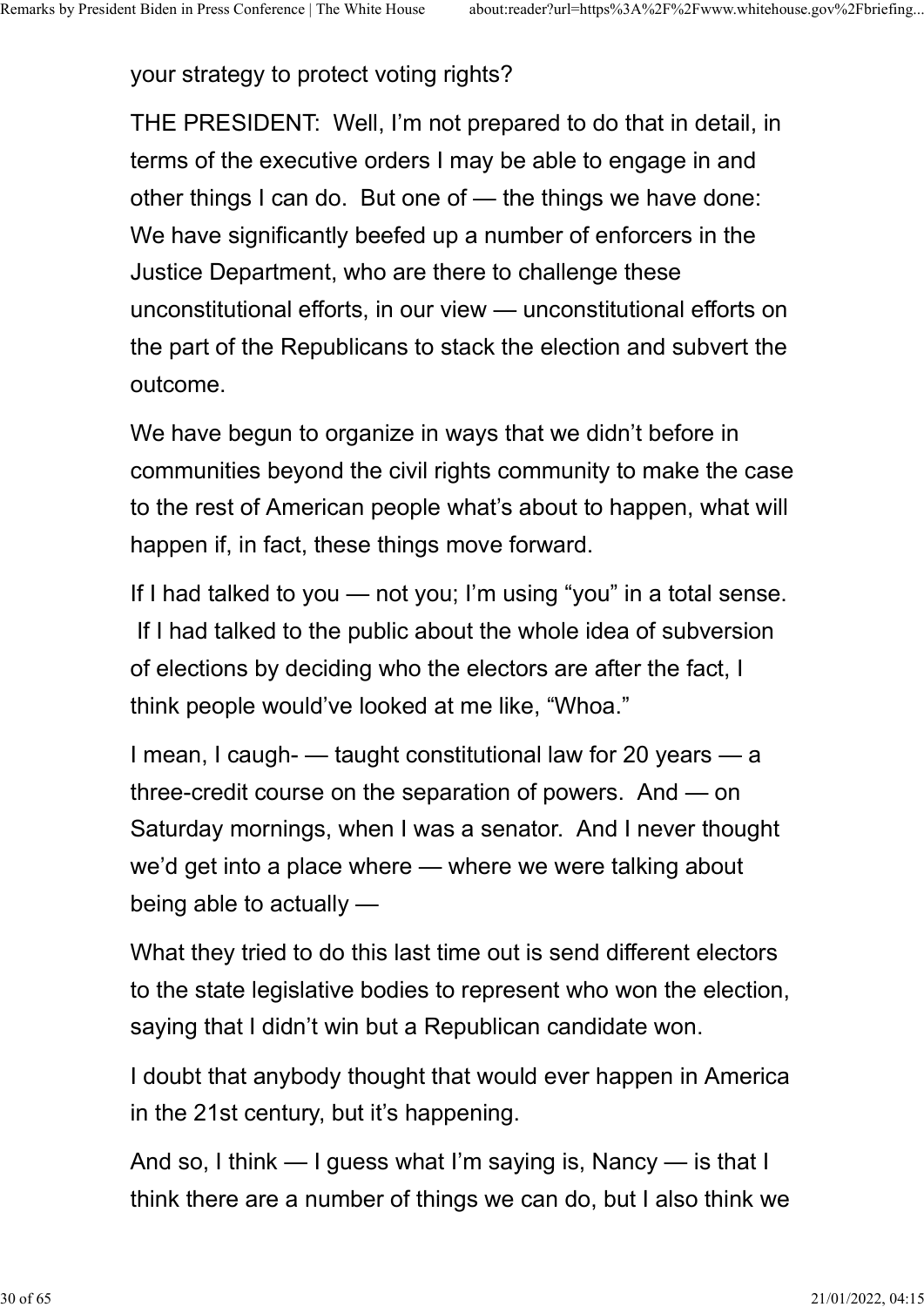will be able to get significant pieces of the legislation — if we don't get it all now — to build to get it so that we get a big chunk of the John Lewis legislation, as well as the fair elections (inaudible).

Q Sir, on COVID, if you don't mind: You touted the number of Americans who are now fully vaccinated with two shots. But even some of your own medical advisors say that people aren't fully protected unless they have that third shot —

THE PRESIDENT: Yeah.

 $Q \equiv$  a booster. Why hasn't this White House changed the definition of "fully vaccinated" to include that third booster shot? Is it because the numbers of fully vaccinated Americans would suddenly look a lot less impressive?

THE PRESIDENT: No, it's not that at all. It's just — it's just this has become clearer and clearer, and every time I speak of it, I say: If you've been vaccinated, get your booster shot. Everybody get the booster shot. It's the obl- — the optimum protection you could have. You're protected very well with two shots, if it's the Pfizer — anyway, you're protected. But you are better protected with the booster shot.

Q But you won't change the definition right now?

THE PRESIDENT: I'm following what the — the answer is, yes. Get the booster shot. It's all part of the same thing. You're better protected.

Okay. Alex Alper, Reuters.

Q Thank you, Mr. President. I wanted to follow up briefly on a question asked by Bloomberg. You said that Russia would be "held accountable if it invades" and "it depends on what it does"; "it's one thing if it's a minor incursion and… we end up having to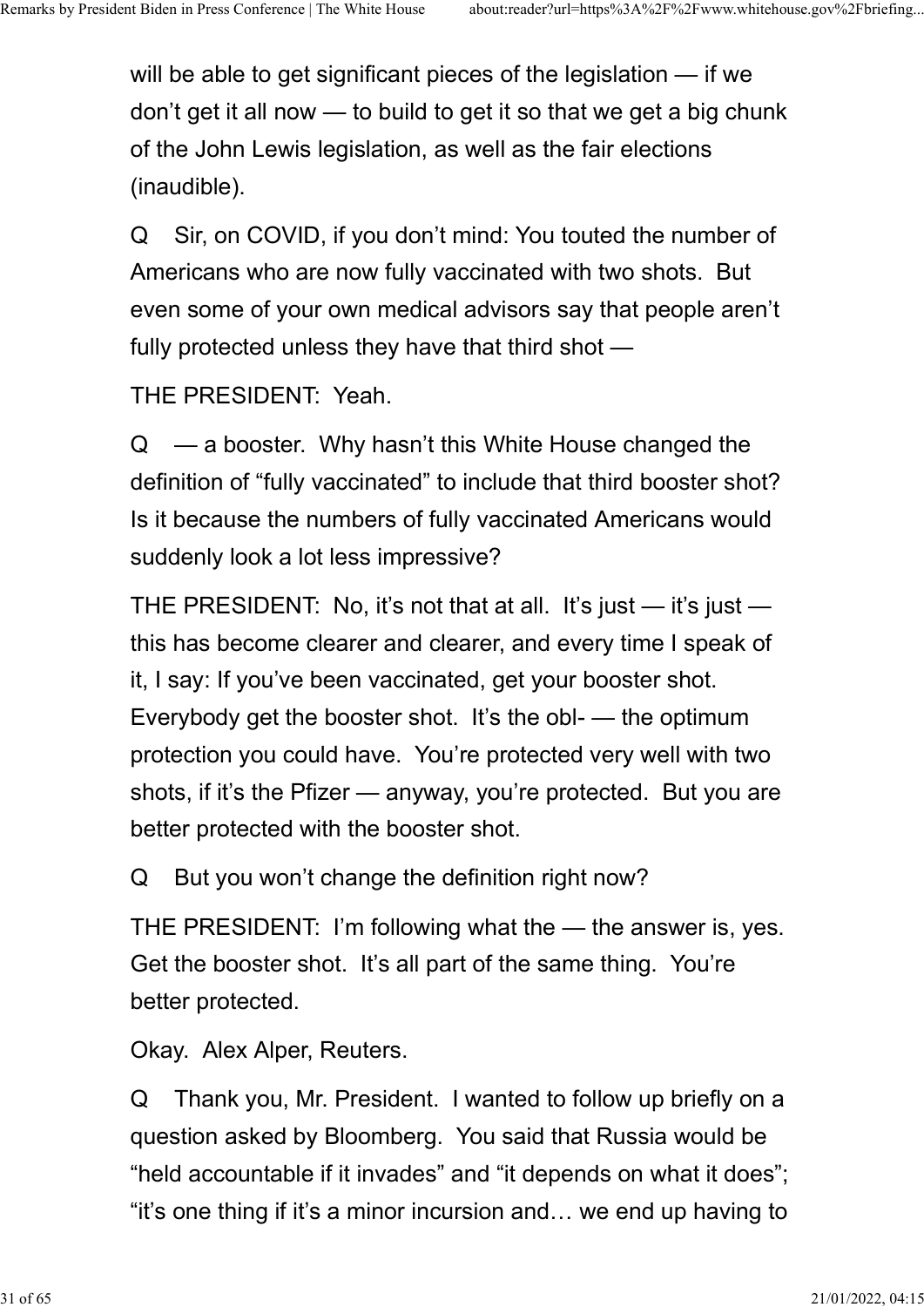fight about what to do and what not to do."

Are you saying that a minor incursion by Russia into Ukrainian territory would not lead to the sanctions that you have threatened? Or are you effectively giving Putin permission to make a small incursion into the country?

THE PRESIDENT: (Laughs.) Good question. That's how it did sound like, didn't it?

The most important thing to do: Big nations can't bluff, number one.

And number two, the idea that we would do anything to split NATO, which would be a — have a profound impact on one of — I think prominent impact — on one of Putin's objectives is to weaken NATO — would be a big mistake.

So, the question is: If it's a — something significantly short of a significant invasion — or not even significant, just major military forces coming across — for example, it's one thing to determine that if they continue to use cyber efforts, well, we can respond the same way, with cyber.

They have FSB people in Ukraine now trying to undermine the solidarity within Ukraine about Russia and to try to promote Russian interest. But it's very important that we keep everyone in NATO on the same page. And that's what I'm spending a lot of time doing. And there are differences. There are differences in NATO as to what countries are willing to do depending on what happens — the degree to which they're able to go.

And I want to be clear with you: The serious imposition of sanctions relative to dollar transactions and other things are things that are going to have a negative impact on the United States, as well as a negative impact on the economies of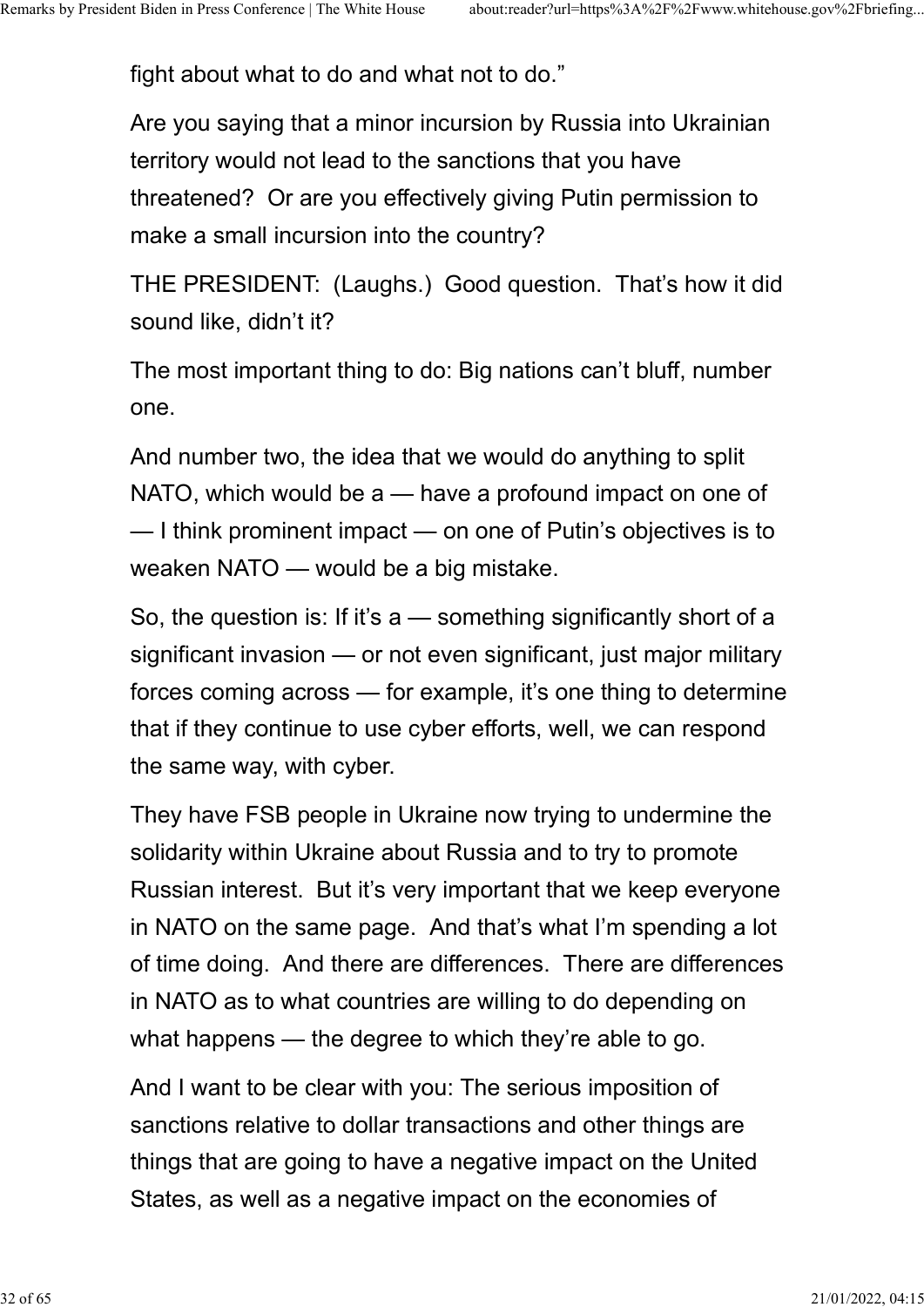Europe as well, and a devastating impact on Russia. And so, I got to make sure everybody is on the same page as we move along.

I think we will, if there's something that is — that — where there's Russian forces crossing the border, killing Ukrainian fighters, et cetera — I think that changes everything. But it depends on what he does, as to the exact — to what extent we're going to be able to get total unity on the Rus- — on the NATO front.

Q If I may ask a quick one on Iran, I just wanted to get your sense of whether the Vienna talks are making any progress, if you still think it's possible to reach a deal for both sides to resume compliance with the Iran nuclear deal, or if it's time to give up on that. Thank you.

THE PRESIDENT: I'll do it in reverse. It's not time to give up. There is some progress being made. The P5+1 is on the same page. But it remains to be seen.

Okay. Kristen, NBC.

Q Thank you, Mr. President. Very quickly on Russia — I do have a number of domestic policy issues, but I'm — on Russia very quickly: It seemed like you said that you have assessed, you feel as though he will move in. Has this administration, have you determined whether President Putin plans to invade or move into Ukraine, as you've said?

THE PRESIDENT: Look, the only thing I'm confident of is that decision is totally, solely, completely a Putin decision. Nobody else is going to make that decision; no one else is going to impact that decision. He's making that decision.

And I suspect it matters which side of the bed he gets up on in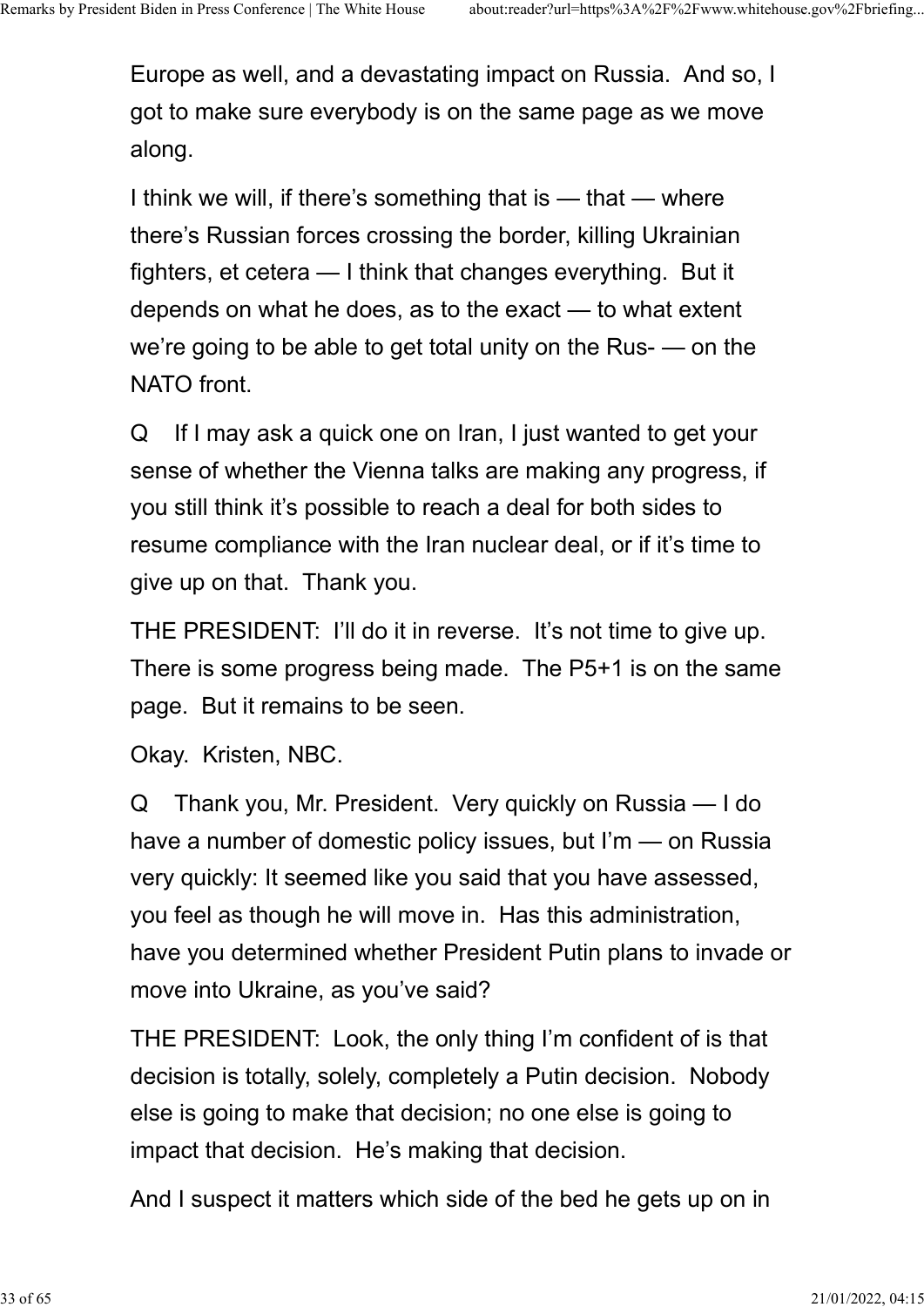the morning as to exactly what he's going to do. And I think it is not irrational, if he wanted to, to talk about dealing with strategic doctrine and dealing with force structures in Europe and in — in the European parts of Russia.

But I don't know if he's decided he wants to do that or not. So far, in the three meetings we've had — OSCE and –anyway have not produced anything because the impression I get from my Secretary of State, my National Security Advisor, and my other senior officials that are doing these meetings is that there's a question of whether the people they're talking to know what he's going to do.

So, the answer is — but based on a number of criteria as to what he could do — for example, for him to move in and occupy the whole country, particularly from the north, from Belarus, it's — he's going to have to wait a little bit until the ground is frozen so he can cross.

To move in a direction where he wants to talk about what's going — we — we have — we're continuing to provide for defense capacities to the — to the Ukrainians. We're talking about what's going on in both the Baltic and the Black Sea, et cetera. There's a whole range of things that I'm sure he's trying to calculate how quickly he can do what he wants to do and what does he want to do.

But I — he's not — he's an informed individual. And I'm sure — I'm not sure — I believe he's calculating what the immediate, short-term, and the near-term, and the long-term consequences of Russia will be. And I don't think he's made up his mind yet.

Q I want to ask you about your domestic agenda. You've gotten a lot of questions about voting rights, Mr. President. But I want to ask you about Black voters — one of your most loyal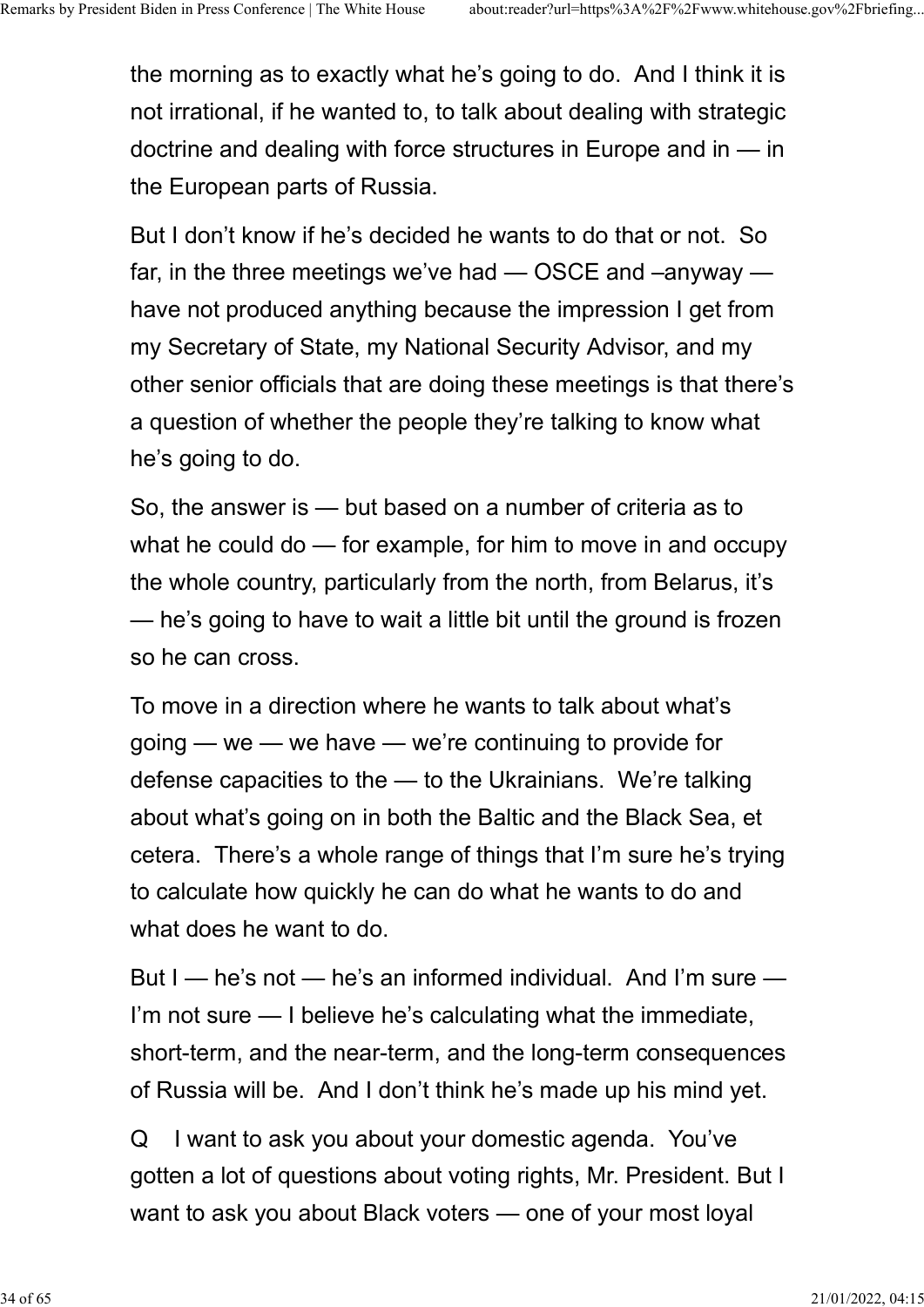constituencies.

THE PRESIDENT: Yep.

Q I was in Congressman Clyburn's district yesterday in South Carolina. You opened this news conference talking about him. I spoke to a number of Black voters who fought to get you elected, and now they feel as though you are not fighting hard enough for them and their priorities. And they told me they see this push on voting rights more as a last-minute PR push than it is a legitimate effort to get legislation passed.

So what do you say to these Black voters who say that you do not have their backs, as you promised on the campaign trail?

THE PRESIDENT: I've had their back. I've had their back my entire career. I've never not had their back. And I started on the voting rights issues long, long ago. That's what got me involved in politics in the first place.

And I think part of the problem is — look, there's — there's significant disagreement in every community on whether or not the timing of assertions made by people has been in a most timely way. So I'm sure that there are those who are saying that, "Why didn't Biden push the John Lewis bill as hard as he pushed it the last month? Why didn't he push it six months ago as hard as he did now?

The fact is that there is — there's a timing that is not of one's own choice; it's somewhat dictated by events that are happening in country and around the world as to what the focus is.

But part of the problem is, as well: I have not been out in the community nearly enough. I've been here an awful lot. I find myself in a situation where I don't get a chance to look people in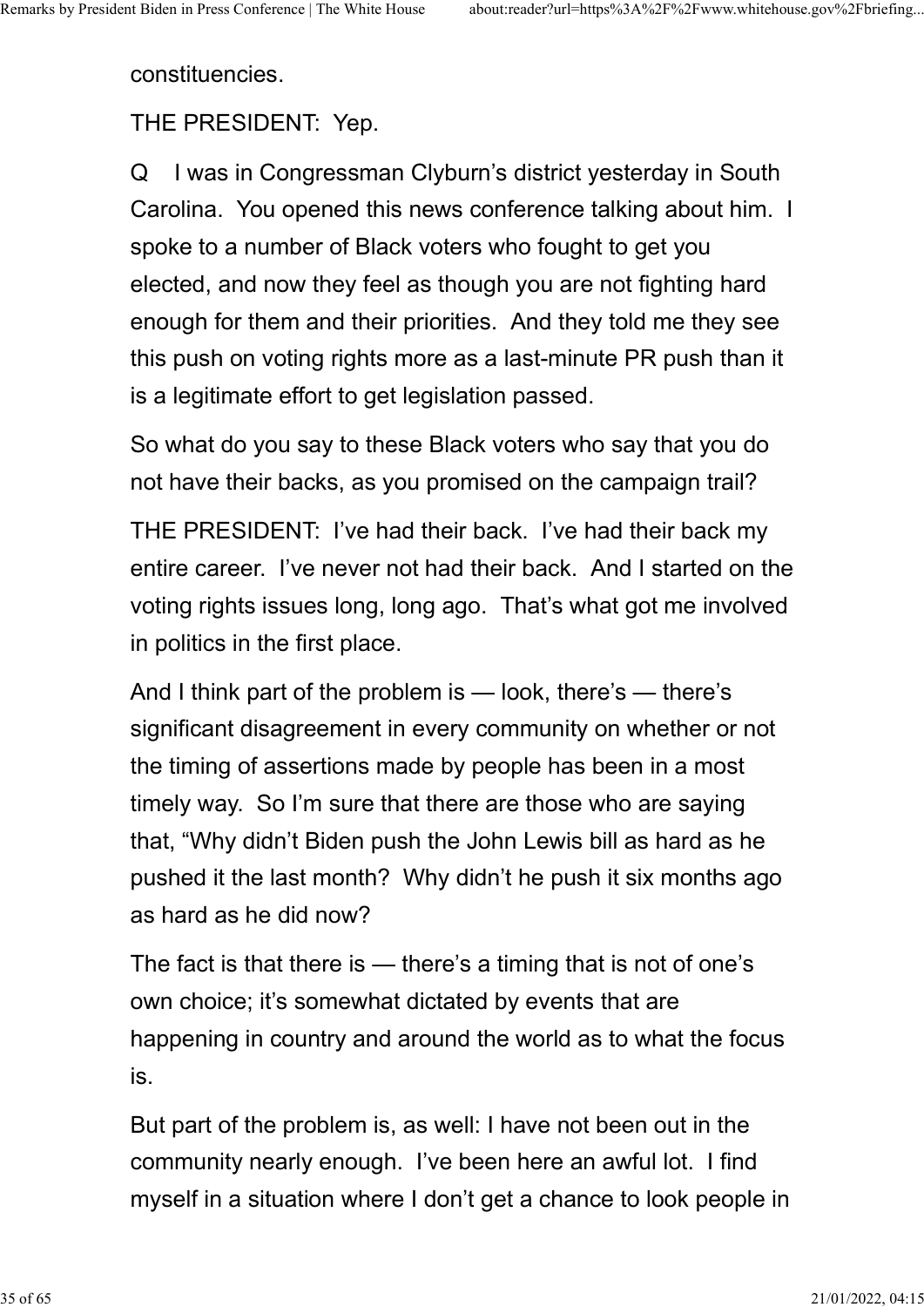the eye, because of both COVID and things that are happening in Washington, to be able to go out and do the things that I've always been able to do pretty well: connect with people, let them take a measure of my sincerity, let them take a measure of who I am.

For example — I mean, as I pointed out in South Carolina, you know, last time, when I was chairman of the Judiciary Committee, I got the Voting Rights Act extended for 25 years, and I got Strom Thurmond to vote for it. That's what I've been doing my whole career. And so, the idea that I — that I didn't either anticipate or because I didn't speak to it as fervently as they want me to earlier.

In the meantime, I was spending a lot of time — spent hours and hours and hours talking with my colleagues on the Democratic side, trying to get them to agree that if, in fact, this occurred, if this push continued, that they would be there for John Lewis and — anyway.

So — but I think that's — that's a problem that is my own making by not communicating as much as I should have. Yet, you find that when you deal with members of the Black Caucus and others in the United States Congress, I still have very close working relationships.

So it's like every community. I'm sure that there are those in the community, in  $-$  I'm  $a -$ I'm a big labor guy. I'm sure there's people in labor saying, "Why haven't they been able to do A, B, C, or D?"

So, it's just going to take a little bit of time.

Q You put your — you put Vice President Harris in charge of voting rights. Are you satisfied with her work on this issue? And can you guarantee — do you commit that she will be your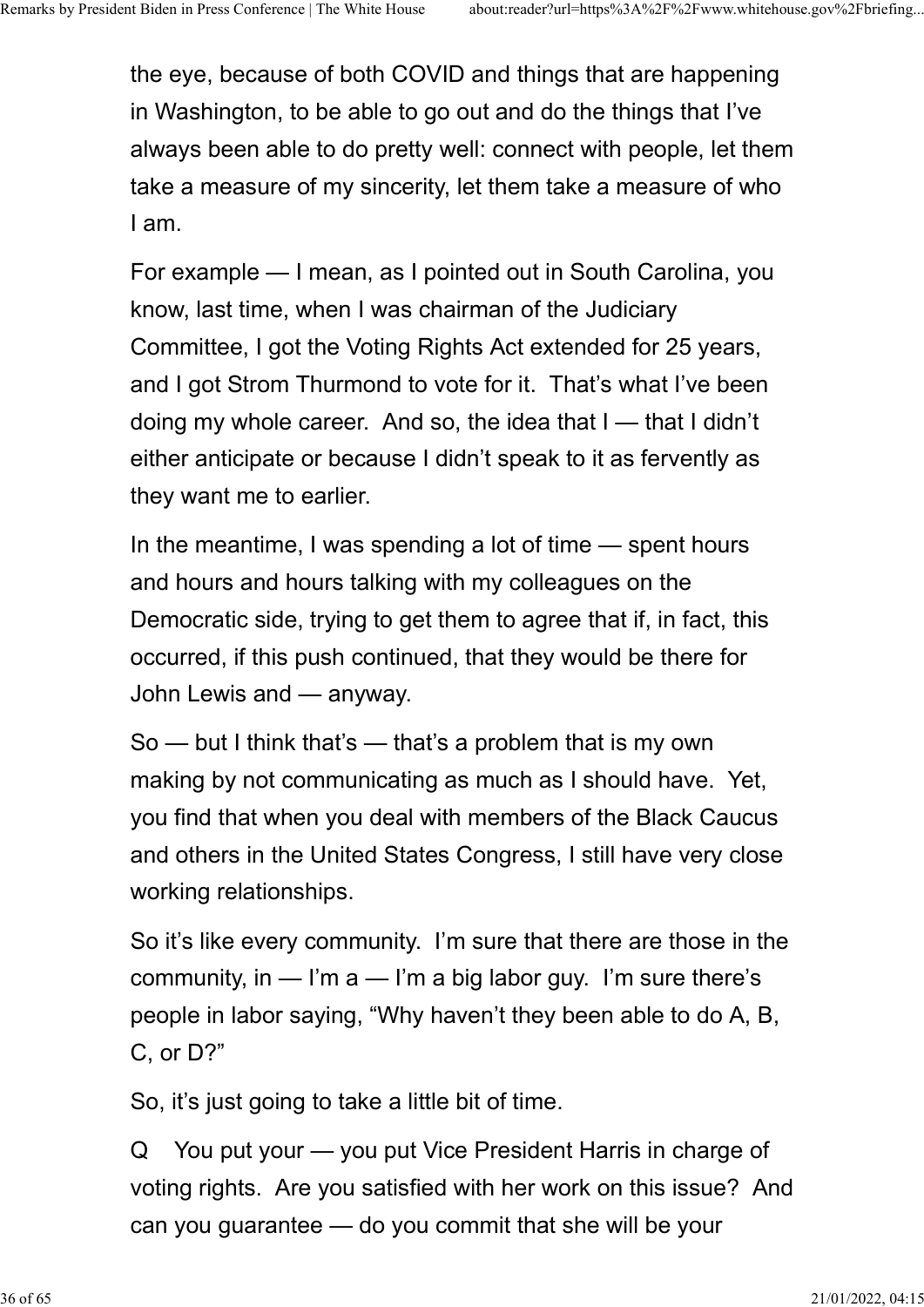running mate in 2024, provided that you run again?

THE PRESIDENT: Yes and yes.

Q Okay. You don't care to expand?

THE PRESIDENT: Pardon me?

Q Do you care to expand —

THE PRESIDENT: No, there's no need to.

 $Q \equiv$  on voting?

THE PRESIDENT: I mean, I asked the — he — she is going to be my running mate — number one. And number two, I did put her in charge. I think she's doing a good job.

Q Let me ask you — big picture: Particularly when you think about voting rights and the struggles you've had to unify your own party around voting rights, unity was one of your key campaign promises. In fact, in your inaugural address, you said your "whole soul" was in "bringing America together, uniting our people…" People heard the speech that you gave on voting rights in Georgia recently in which you described those who are opposed to you to George Wallace and Jefferson Davis, and some people took exception to that.

What do you say to those who are offended by your speech? And is this country more unified than it was when you first took office?

THE PRESIDENT: Number one: Anybody who listened to the speech — I did not say that they were going to be a George Wallace or a Bull Connor. I said we're going to have a decision in history that is going to be marked just like it was then. You either voted on the side — that didn't make you a George Wallace or didn't make you a Bull Connor. But if you did not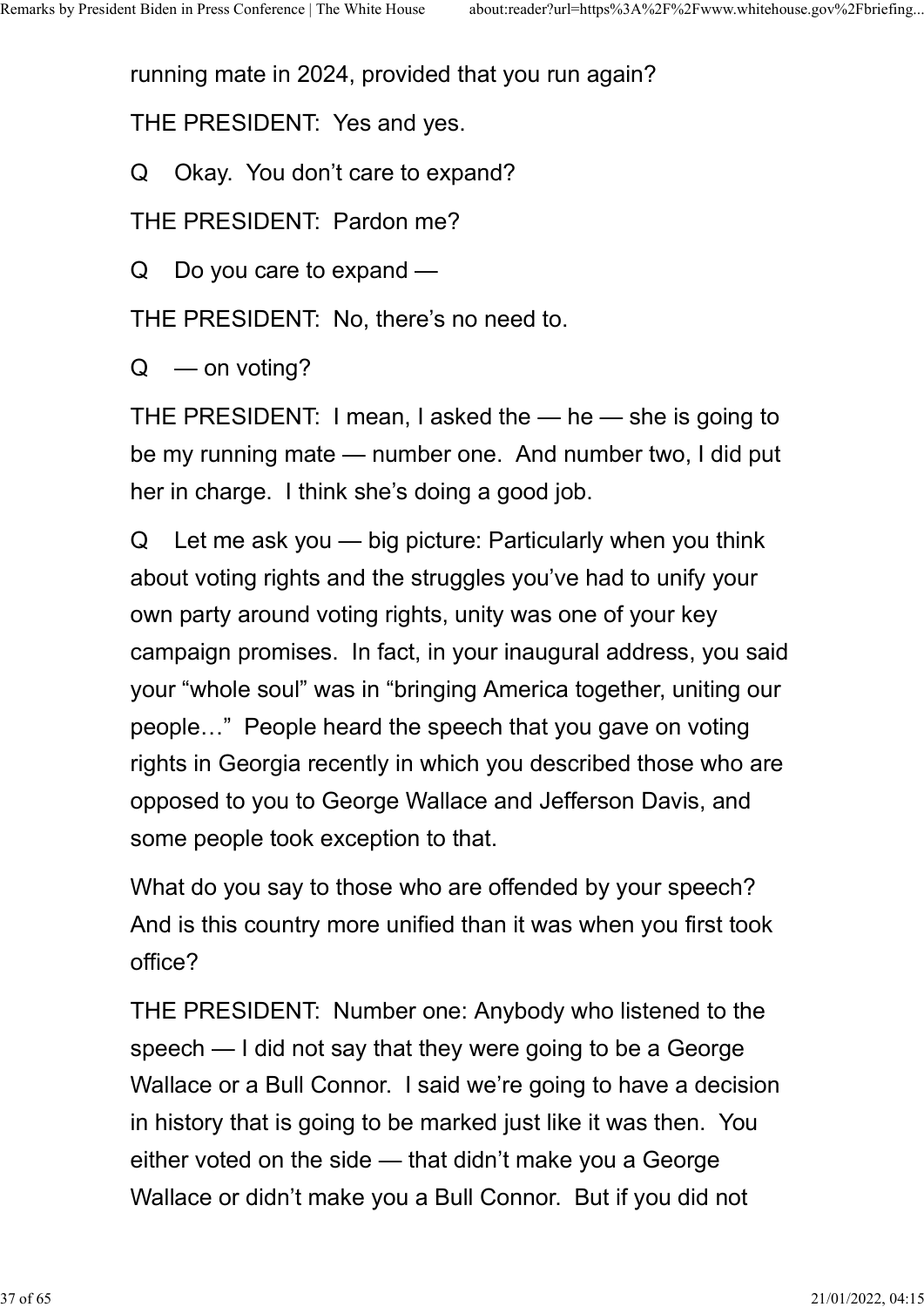vote for the Voting Rights Act back then, you were voting with those who agreed with Connor, those who agreed with — with

 $\rightarrow$  . The contract of the contract of the contract of the contract of the contract of the contract of the contract of

And so — and I think Mitch did a real good job of making it sound like I was attacking them. If you've noticed, I haven't attacked anybody publicly — any senator, any — any congressman publicly. And my disagreements with them have been made to them — communicated to them privately or in person with them.

My desire still is — look, I underestimated one very important thing: I never thought that the Republicans — like, for example, I said — they got very upset — I said there are 16 members of the present United States Senate who voted to extend the Voting Rights Act.

Now, they got very offended by that. That wasn't an accusation; I was just stating a fact. What has changed? What happened? What happened? Why is there not a single Republican — not one? That's not the Republican Party.

Q But, Mr. President —

THE PRESIDENT: So, that's not an attack.

 $Q$  — is the country more unif- — is the country more unified than when you first took office?

THE PRESIDENT: The answer is: Based on some of the stuff we've got done, I'd say yes, but it's not nearly unified as it should be.

Look, I still contend — and I know you'll have a right to judge me by this — I still contend that unless you can reach consensus in a democracy, you cannot sustain the democracy.

And so this is a real test — whether or not my — my — my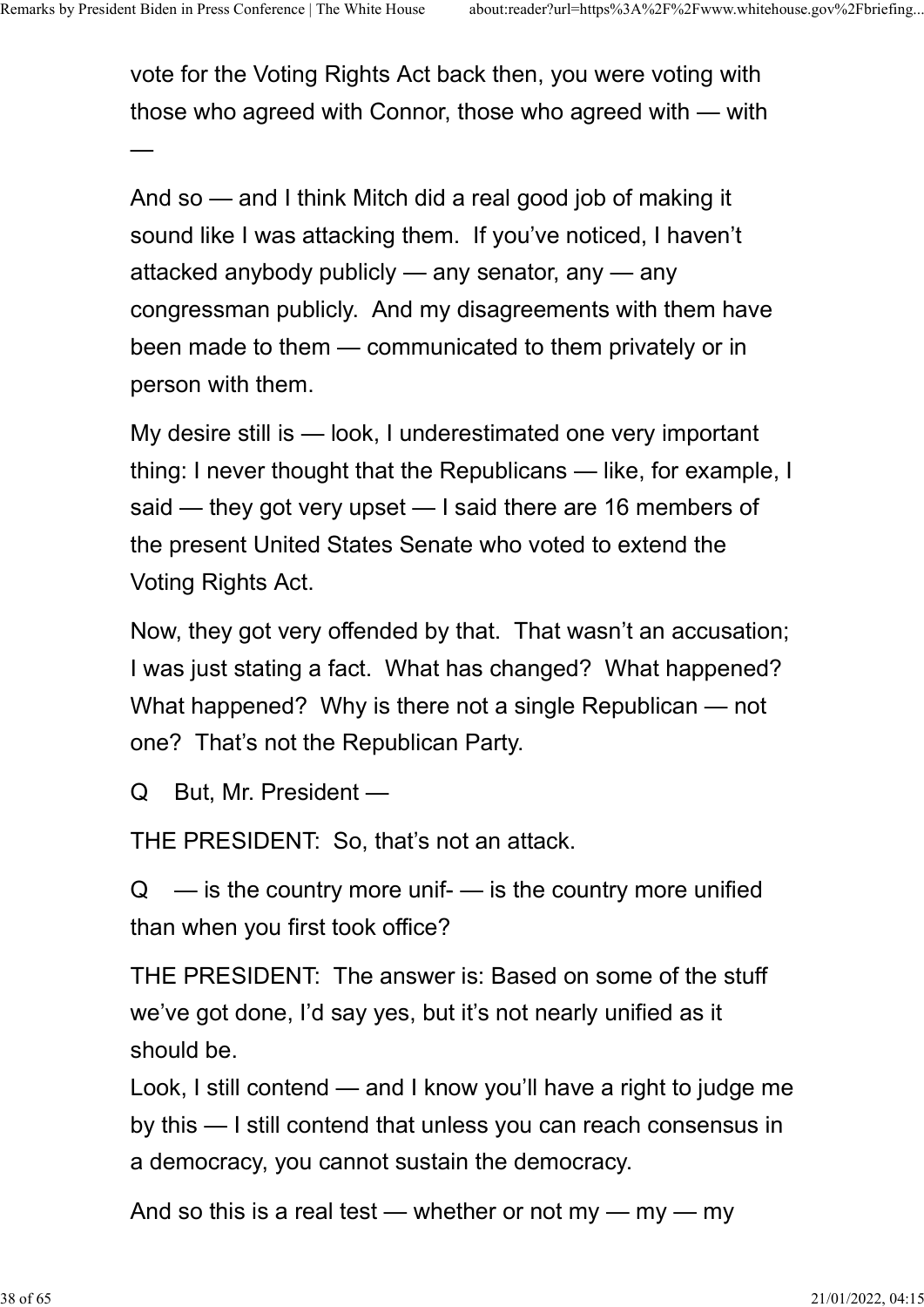counterpart in China is right or not when he says autocracies are the only thing that could prevail because democracies take too long to make decisions and countries are too divided.

I believe we're going through one of those inflection points in history that occurs every several generations or even more than that — even more time than that, where things are changing almost regardless of any particular policy.

The world is changing in big ways. We're going to see you've heard me say this before — we're going to see more change in the next 10 years than we saw in the last 50 years because of technology, because of fundamental alterations and alliances that are occurring not because of any one individual, just because of the nature of things.

And so I think you're going to see an awful lot of transition. And the question is: Can we keep up with it? Can we maintain the democratic institutions that we have, not just here but around the world, to be able to generate democratic consensus of how to proceed?

It's going to be hard. It's going to be hard, but it requires — it requires leadership to do it. And I'm not giving up on the prospect of being able to do that.

Thank you.

Q Mr. President, thank you, sir. There are deep questions among Americans about the competence of government, from the messy rollout of 5G this week, to the Afghanistan withdraw, to testing on COVID. What have you done to restore Americans' faith in the competence of government? And are you satisfied by the view of the competence of your government?

THE PRESIDENT: Look, let's take Afghanistan. I know you all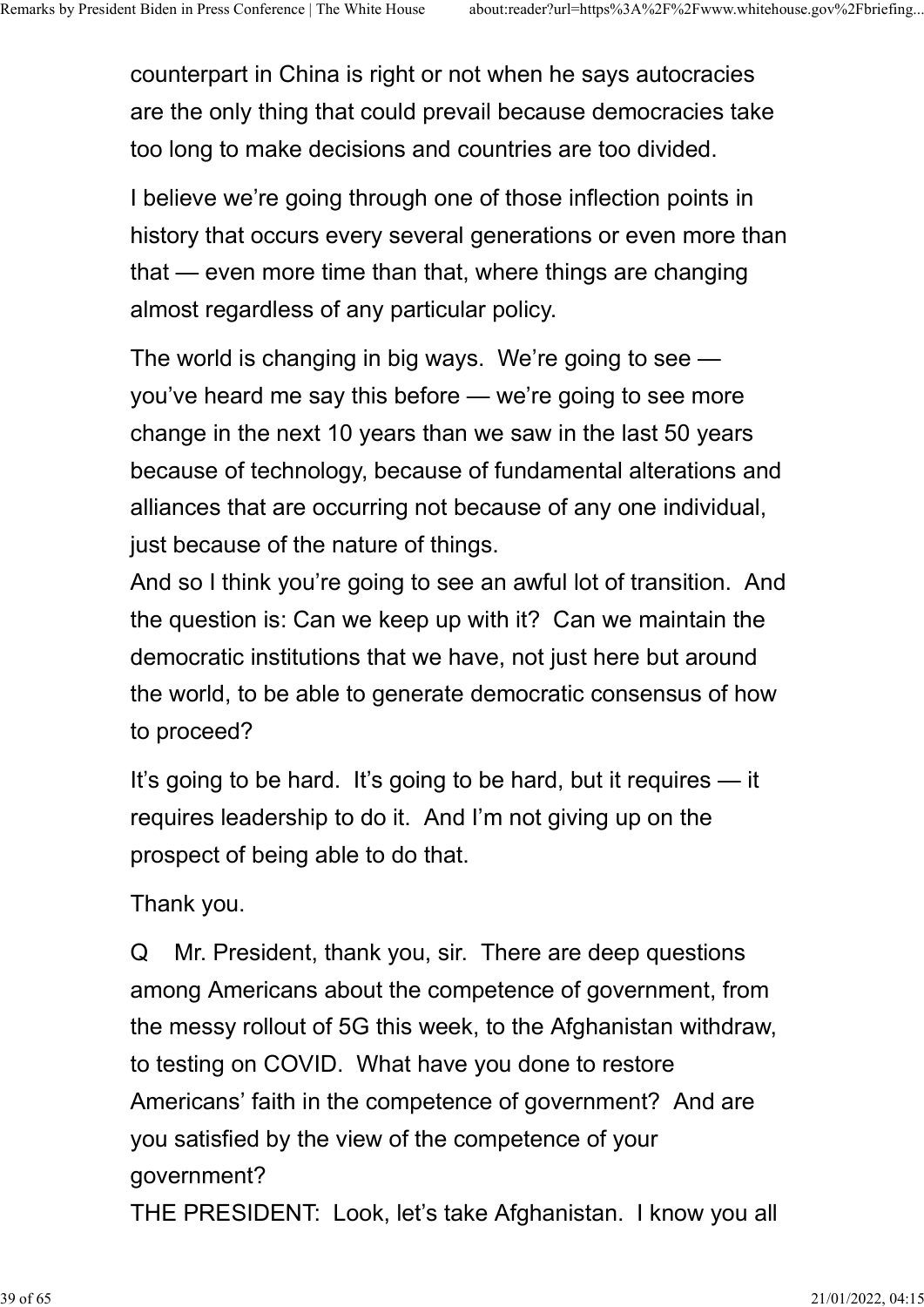would like to focus on that, which is legitimate.

We were spending a trillion dollars a week — I mean, a billion dollars a week in Afghanistan for 20 years.

Raise your hand if you think anyone was going to be able to unify Afghanistan under one single government. It's been the graveyard of empires for a solid reason: It is not susceptible to unity, number one.

So, the question was: Do I continue to spend that much money per week in the state of Afghanistan, knowing that the idea that being able to succeed — other than sending more body bags back home — is highly, highly unusual?

My dad used to have an expression. He'd say, "Son, if everything is equally important to you, nothing is important to you."

There was no way to get out of Afghanistan, after 20 years, easily. Not possible no matter when you did it. And I make no apologies for what I did.

I have a great concern for the women and men who were blown up on the line at the airport by a terrorist attack against them. But the military will acknowledge — and I think you will, who know a lot about foreign policy — that had we stayed and I had not pull those troops out, we would be asked to put somewhere between 20- and 50,000 more troops back in.

Because the only reason more Americans weren't being killed — and others — is because the last president signed an agreement to get out by May the 1st, and so everything was copacetic.

Had we not gotten out — and the acknowledgement is we'd be putting a lot more forces in. You know, am I — do I feel badly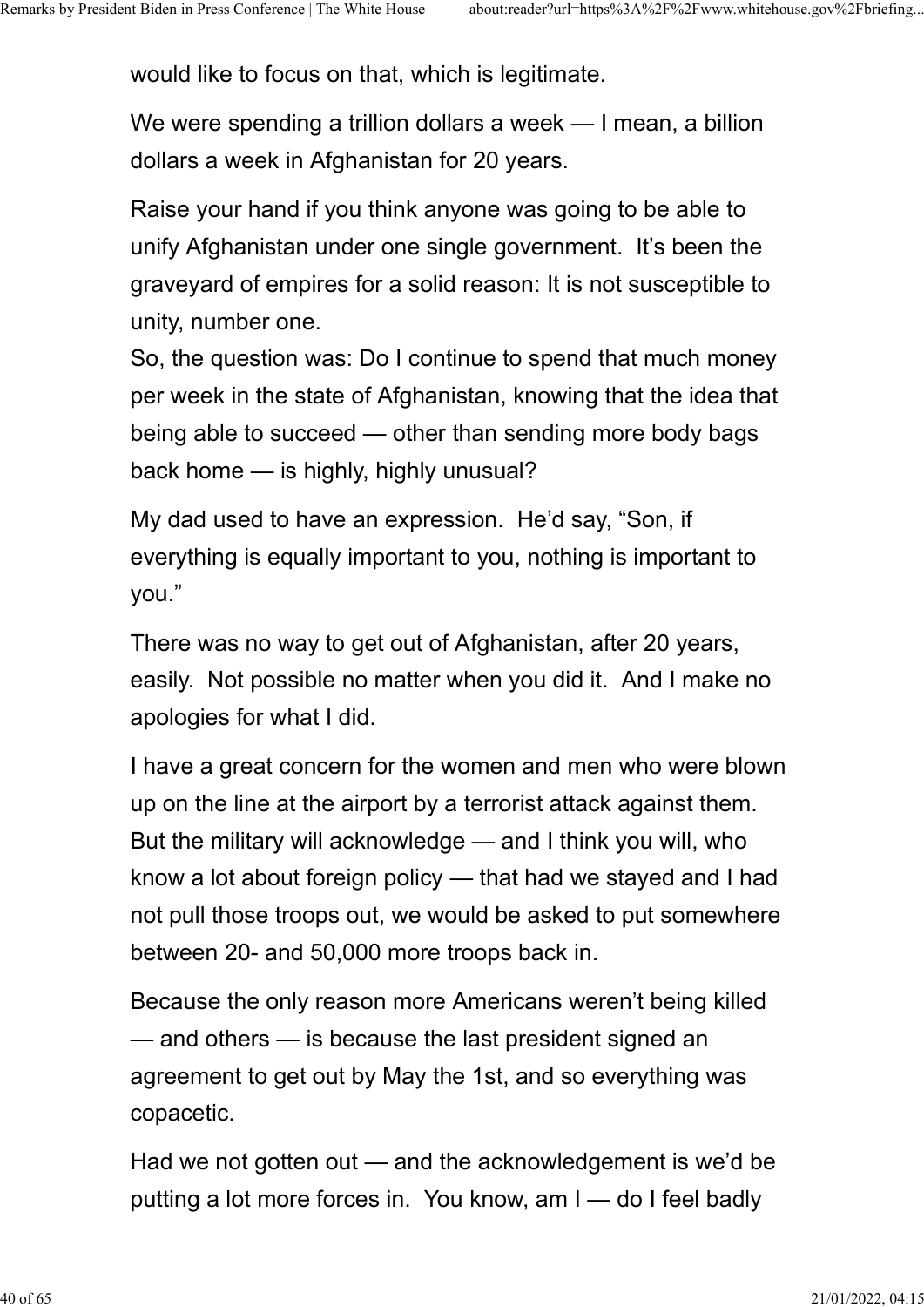what's happening to — as a consequence of the incompetence of the Taliban? Yes, I do.

But I feel badly also about the fistulas that are taking place in the Eastern Congo. I feel badly about a whole range of things around the world — that we can't solve every problem.

And so I don't view that as a competence issue.

The issue of whether or not there's competence, in terms of whether or not we're dealing with 5G or not: We don't deal with 5G.

The fact is that you had two enterprises — two private enterprises — that had one promoting 5G and the other one are airlines. They're private enterprises. They have government regulation, admittedly.

And so, what I've done is pushed as hard as I can to have 5G folks hold up and abide by what was being requested by the airlines until they could more modernize over the years so that 5G would not interfere with the potential of the landing. So, any tower — any 5G tower within a certain number of miles from the airport should not be operative.

And that's — and so I understand. But anything that happens that's consequential is viewed as the government's responsibility. I get that.

Am I satisfied with the way in which we have dealt with COVID and all the things that — that go along with it? Yeah, I am satisfied. I think we've done remarkably well.

You know, the idea that —

Q On testing, sir.

THE PRESIDENT: On testing, we've done — we should have done it quicker, but we've done remarkable since then. What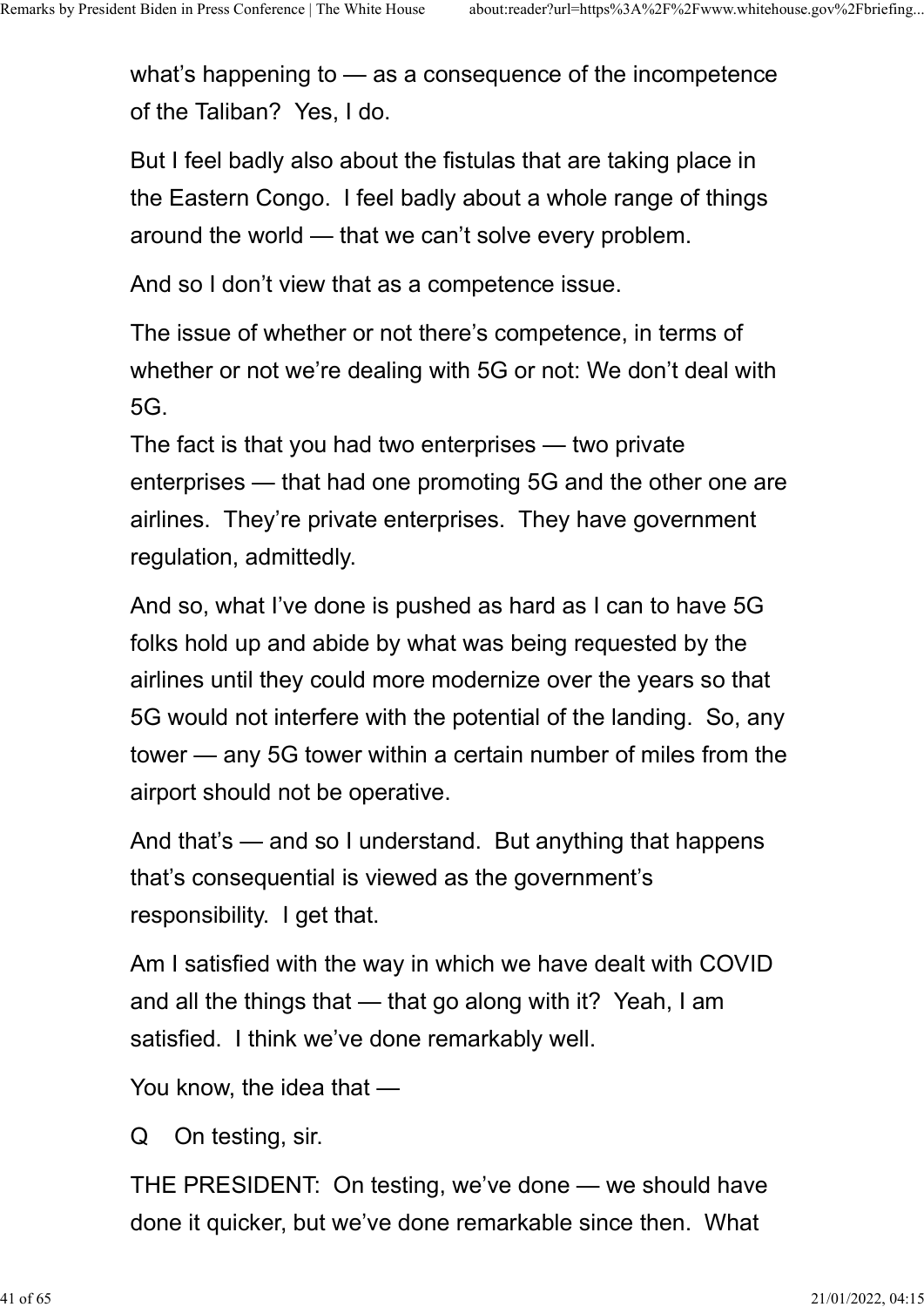we have is: We have more testing going on than anywhere in the world. And we're going to continue to increase that. Did we have it at the moment exactly when we should have moved, and could we have moved a month earlier? Yeah, we could have. But with everything else that was going on, I don't view that as somehow a mark of incompetence.

Look, think of what we did on COVID. When — when we were pushing on

AstraZeneca [Pfizer] to provide more vaccines — well, guess what? They didn't have the machinery to be able to do it. So I physically went to Michigan, stood there in a factory with the head of the — of AstraZeneca [Pfizer], and said, "We'll provide the machinery for you. This is what we'll do. We'll help you do it so that you can produce this vaccine more rapidly." I think that's pretty hands-on stuff.

We also said, right now, when people — the hospitalizations are — are overrunning hospitals and you have docs and nurses out because of COVID — they have COVID — we put thousands of people back in those hospitals. Look at all the mari- — all the military personnel we have there, first responders.

Nobody has ever organized — nobody has ever organized a strategic operation to get as many shots in arms by opening clinics and keeping — and being able to get so many people vaccinated.

What I'm doing now is not just getting significant amounts of vaccines to the rest of the world, but they now need — the mechanical way is how they get shots in arms. So we're providing them the know-how to do that.

Now, should everybody in America know that? No, they don't necessarily know that; they're just trying to figure how to put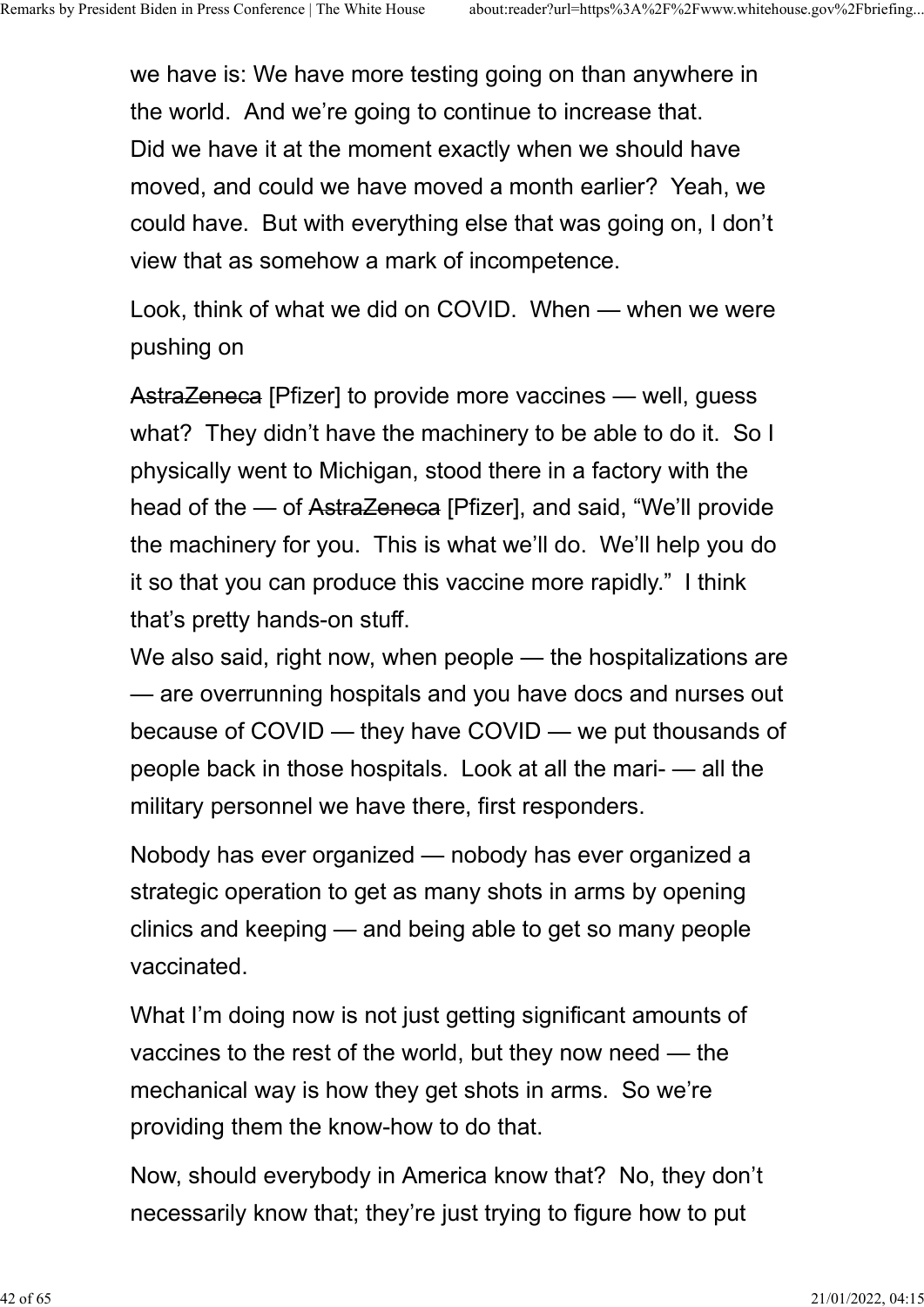three squares on the table and stay safe.

But  $-$  so  $I - I$  do think the place where I was a little disappointed — I wish we could have written it differently — is when we did the legislation to provide the funding for COVID and the money we provided for the states to be able to deal with keeping schools open.

Some of them didn't do a very good job. Some are still holding the money. I don't have the authority to do anything about that. I think that's not particularly competent. There's things that could and should have been done, that could have moved faster.

So I — I understand the frustration. You know, I remember — I think it was — I forget which Cabinet member was saying to Barack Obama — something was going on, and he said, "Well, you can be sure, Mr. President, of the millions of employees you have out there, somebody is screwing up right now. Somebody is screwing up."

So, it's — you know, it's just a — but I think you have to look at things that we used to look at it on balance. What is the trajectory of the country? Is it moving in the right direction now?

I don't know how we can say it's not. I understand the overwhelming frustration, fear, and concern with regard to inflation and COVID. I get it. But the idea — if I told you, when we started, I told you what I'm going to do — "The first year, I'm going to create over 600 — or 6 million jobs. I'm going to get unemployment down to 3.9 percent. I'm going to generate…" and I named it all, you'd look at me like, "You're nuts." Maybe I'm wrong.

Q Sir, there's never been a President, at least in our recent memory, with this much Washington experience as you have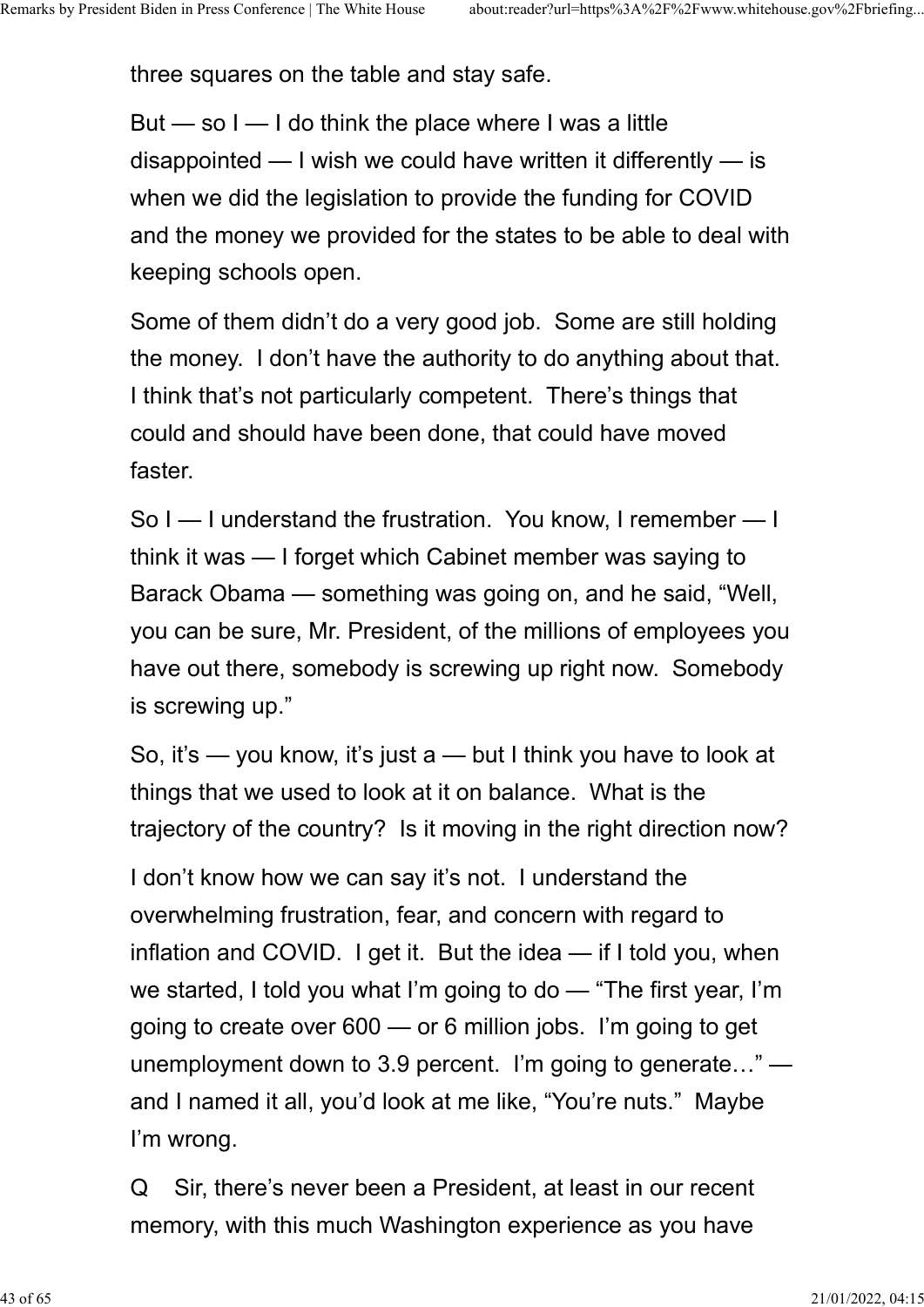entered this office with, but yet, after we sit here for more than an hour, I'm not sure I've heard you say if you would do anything differently in the second year of your term. Do you plan to do anything differently? It could be —

THE PRESIDENT: Yeah, look, the thing I have to do —

 $Q \equiv$  are you satisfied with your team here at the White House, sir?

THE PRESIDENT: I'm satisfied with the team.

There's three things I'm going to do differently now that I will now that I've gotten the critical crises out of the way, in the sense of it moving — knowing exactly where we're going.

Number one, I'm going to get out of this place more often. I'm going to go out and talk to the public. I'm going to do public fora. I'm going to interface with them. I'm going to make the case of what we've already done, why it's important, and what we'll do if — what will happen if they support what else I want to do.

Number two, I'm bringing in more and more — now that I have time — I mean, literally, like you, it's — I'm not complaining. It's, you know, 12, 14 hours a day. No complaints. I really mean that sincerely.

But now that certain of the big chunks have been put in place and we know the direction, I'm also going to be out there seeking the — more advice of experts outside, from academia, to editorial writers, to think tanks. And I'm bringing them in, just like I did early on, bringing in presidential historians to get their perspective on what we should be doing. Seeking more input, more information, more constructive criticism about what I should and shouldn't be doing.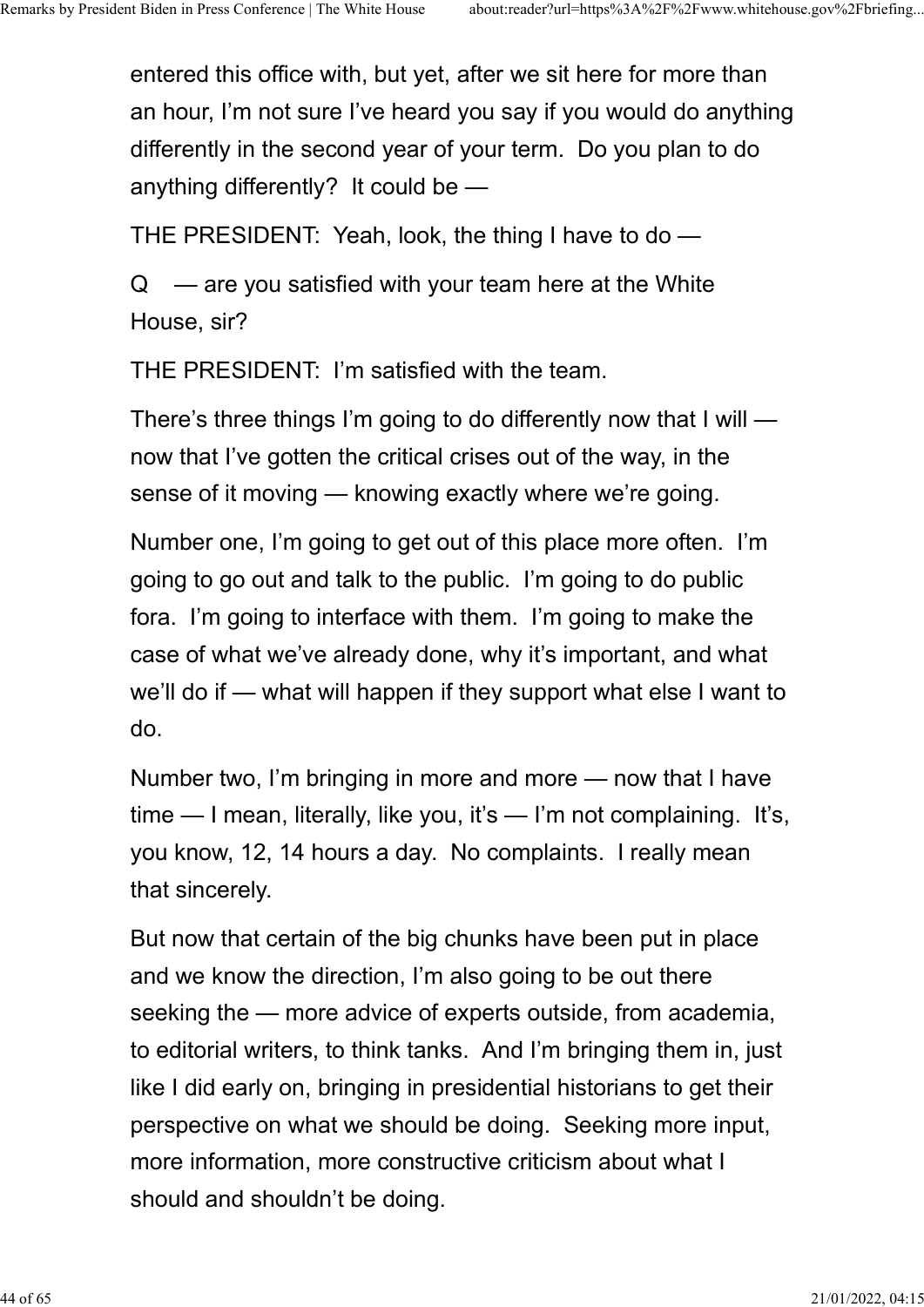And the third thing I'm going to be doing a lot more of is being in a situation where I am able to bring — I'm going to be deeply involved in the off- — these off-year elections. We're going to be raising a lot of money. We're going to be out there making sure that we're helping all of those candidates.

And scores of them have already asked me to come in and campaign with them, to go out and make the case in plain, simple language as to what it is we've done, what we want to do, and why we think it's important.

(Cross-talk by reporters.)

How — how many more hours am I doing this? I'm happy to stick around.

(Cross-talk by reporters.)

You always ask me the nicest questions.

Q All right, I got a whole binder full.

THE PRESIDENT: I know you do.

Q All right —

THE PRESIDENT: None of them make a lot of sense to me, but  $I \rightarrow$   $I \rightarrow$   $I \rightarrow$   $I \rightarrow$   $I \rightarrow$   $I \rightarrow$   $I \rightarrow$   $I \rightarrow$   $I \rightarrow$   $I \rightarrow$   $I \rightarrow$   $I \rightarrow$   $I \rightarrow$   $I \rightarrow$   $I \rightarrow$   $I \rightarrow$   $I \rightarrow$   $I \rightarrow$   $I \rightarrow$   $I \rightarrow$   $I \rightarrow$   $I \rightarrow$   $I \rightarrow$   $I \rightarrow$   $I \rightarrow$   $I \rightarrow$   $I \rightarrow$   $I \rightarrow$   $I \rightarrow$   $I \rightarrow$   $I \rightarrow$   $I \rightarrow$   $I \rightarrow$   $I \rightarrow$   $I \rightarrow$   $I \rightarrow$   $I \rightarrow$ 

Q Well, let's — let's try —

THE PRESIDENT: Fire away. Come on.

Q A new year.

Why are you trying so hard in your first year to pull the country so far to the left?

THE PRESIDENT: Well, I'm not. I don't know what you consider to be too far to the left if, in fact, we're talking about making sure that we had the money for COVID, making sure we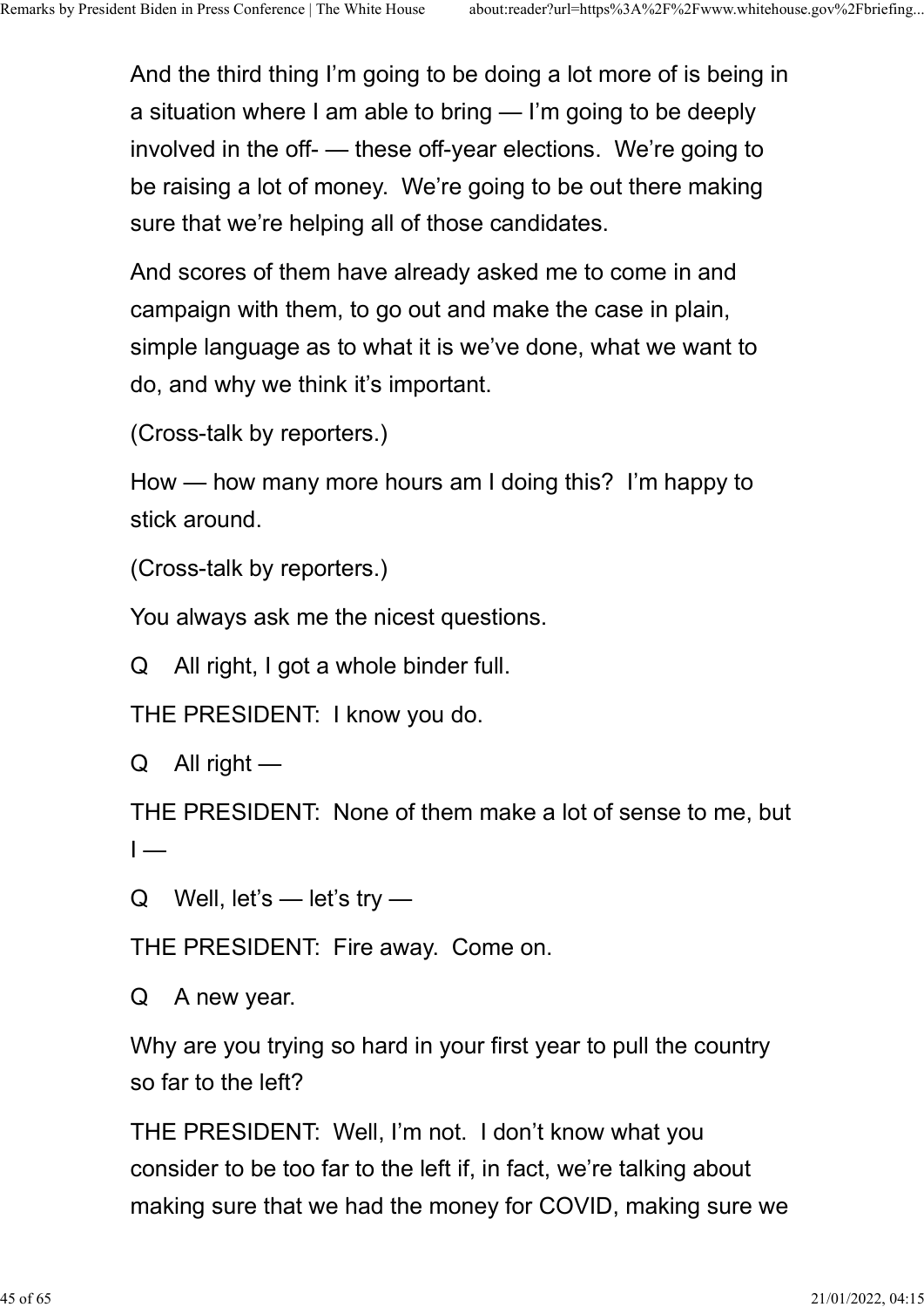had the money to put together the Bipartisan Infrastructure, and making sure we were able to provide for those things that, in fact, would significantly reduce the burden on the working-class people but make them — they have to continue to work hard. I don't know how that is pointed to the left.

If you may recall, I — you guys have been trying to convince me that I am Bernie Sanders. I'm not. I like him, but I'm not Bernie Sanders. I'm not a socialist. I'm a mainstream Democrat, and I have been. And mainstream Democrats have overwhelmingly — if you notice, the 48 of the 50 Republi- — Democrats supported me in the Senate on virtually everything I've asked.

Yes, sir.

Q Thank you, sir. I just wanted to clarify: A moment ago, you were asked whether or not you believed that we would have free and fair elections in 2022 if some of these state legislatures reformed their voting protocols. You said that it depends. Do you — do you think that they would in any way be illegitimate?

THE PRESIDENT: Oh, yeah, I think it easily could be — be illegitimate.

Imagine — imagine if, in fact, Trump has succeeded in convincing Pence to not count the votes.

 $Q$  Well,  $I$  —

THE PRESIDENT: Imagine if —

Go on.

Q In regard to 2022, sir — the midterm elections.

THE PRESIDENT: Oh, 2022. I mean, imagine if those attempts to say that the count was not legit. "You have to recount it and we're not going to count — we're going to discard the following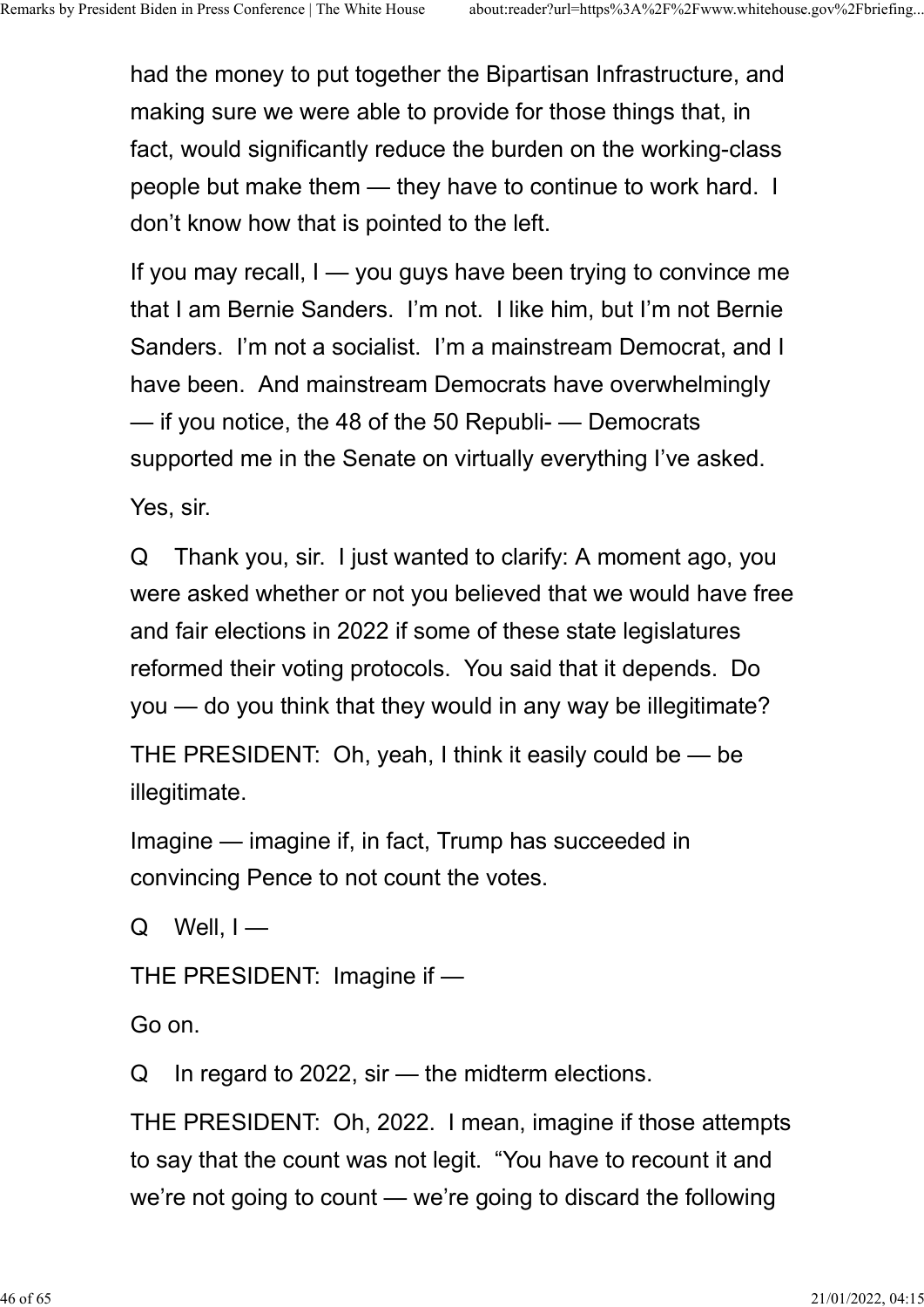votes."

I mean, sure, but — I'm not going to say it's going to be legit. It's — the increase and the prospect of being illegitimate is in direct proportion to us not being able to get these — these reforms passed.

But I don't think you're going to see — you're not going to see me and I don't think you're going to see the Democratic Party give up on — coming back and assuming that the attempt fails today.

Q And then, one more, sir. You know, you campaigned and you ran on a return to civility. And I know that you dispute the characterization that you called folks who would oppose those voting bills as being "Bull Connor" or "George Wallace," but you said that they would be sort of in the same camp.

THE PRESIDENT: No, I didn't say that. Look what I said. Go back and read what I said and tell me if you think I called anyone who voted on the side of the position taken by Bull Connor that they were Bull Connor.

 $Q$  And —

THE PRESIDENT: That is an interesting reading of English. You — I assume you got into journalism because you liked to write

Q So did you expect that that would work with Senators Manchin or Sinema — that argument?

THE PRESIDENT: No, here's the thing: There's certain things that are so consequential you have to speak from your heart as well as your head.

I was speaking out forcefully on what I think to be at stake. That's what it is.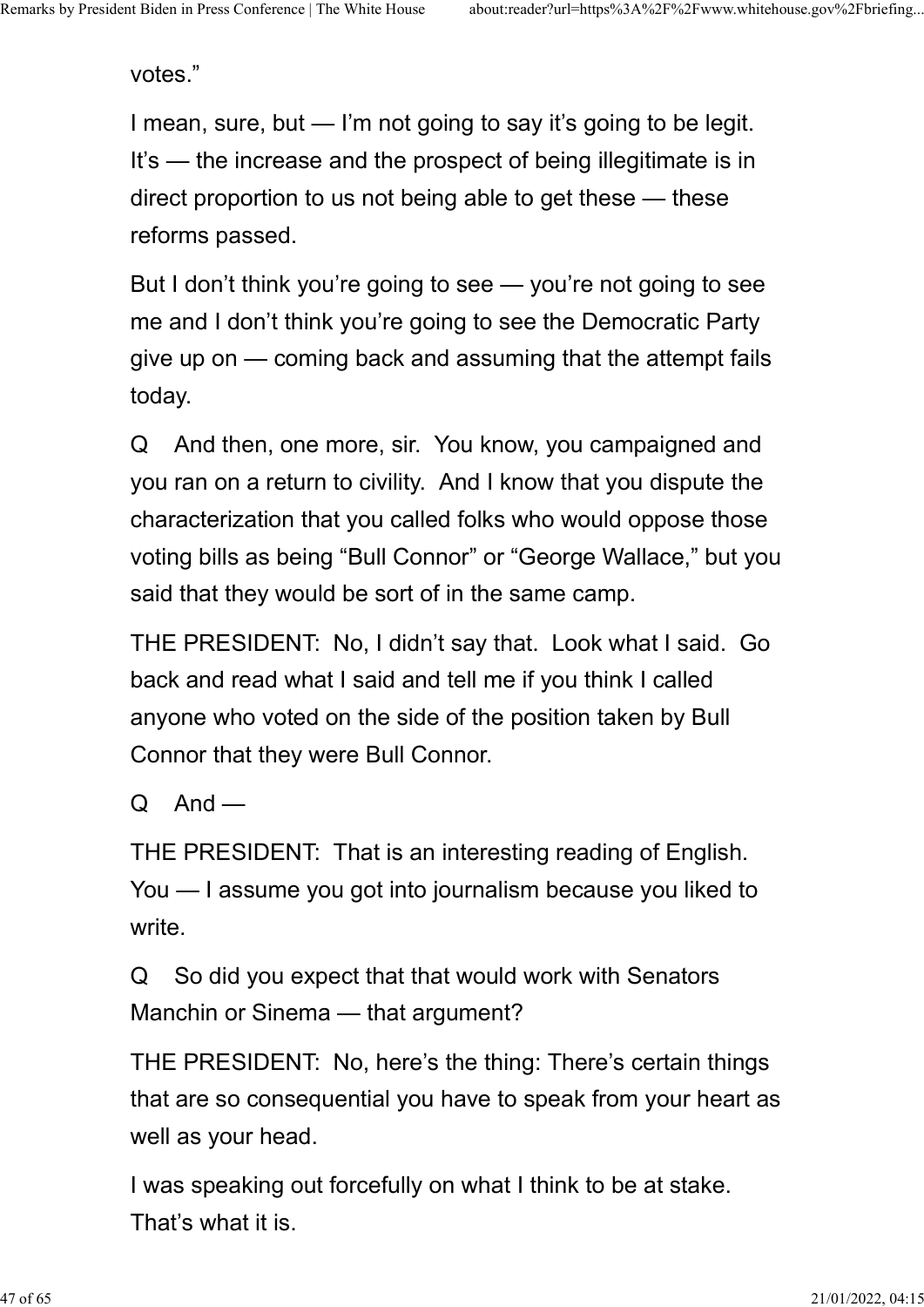And, by the way, no one — no one forgets who was on the side of King or — versus on — or Bull Connor. No one not — does not. The history books will note it.

And what — I was making the case, "Don't think this is a freebie. You don't get to vote this way, and then somehow it goes away. This will be — stick with you the rest of your career and long after you're gone."

Q And, Mr. President, if —

(Cross-talk by reporters.)

THE PRESIDENT: Folks, I'm —

Q Sir, what does the new normal look like?

THE PRESIDENT: Okay. Whoa, whoa, whoa, whoa, whoa. Hang on, guys. We've only gone an hour and 20 minutes. I'll keep going.

But I'm — but I'm going to go — let me get — let get something straight here: How long are you guys ready to go? You want to go for another hour or two?

Q Yes.

Q Until we all get called on, sir.

Q Until we all get a chance.

THE PRESIDENT: Okay. I'm going to go — I'll tell you what, folks: I am going to go another 20 minutes, until a quarter of. Okay?

Yes, sir.

Q Thank you, President Biden. President Biden, on the thank you. On — I'll wait for the microphone.

President Biden, on the —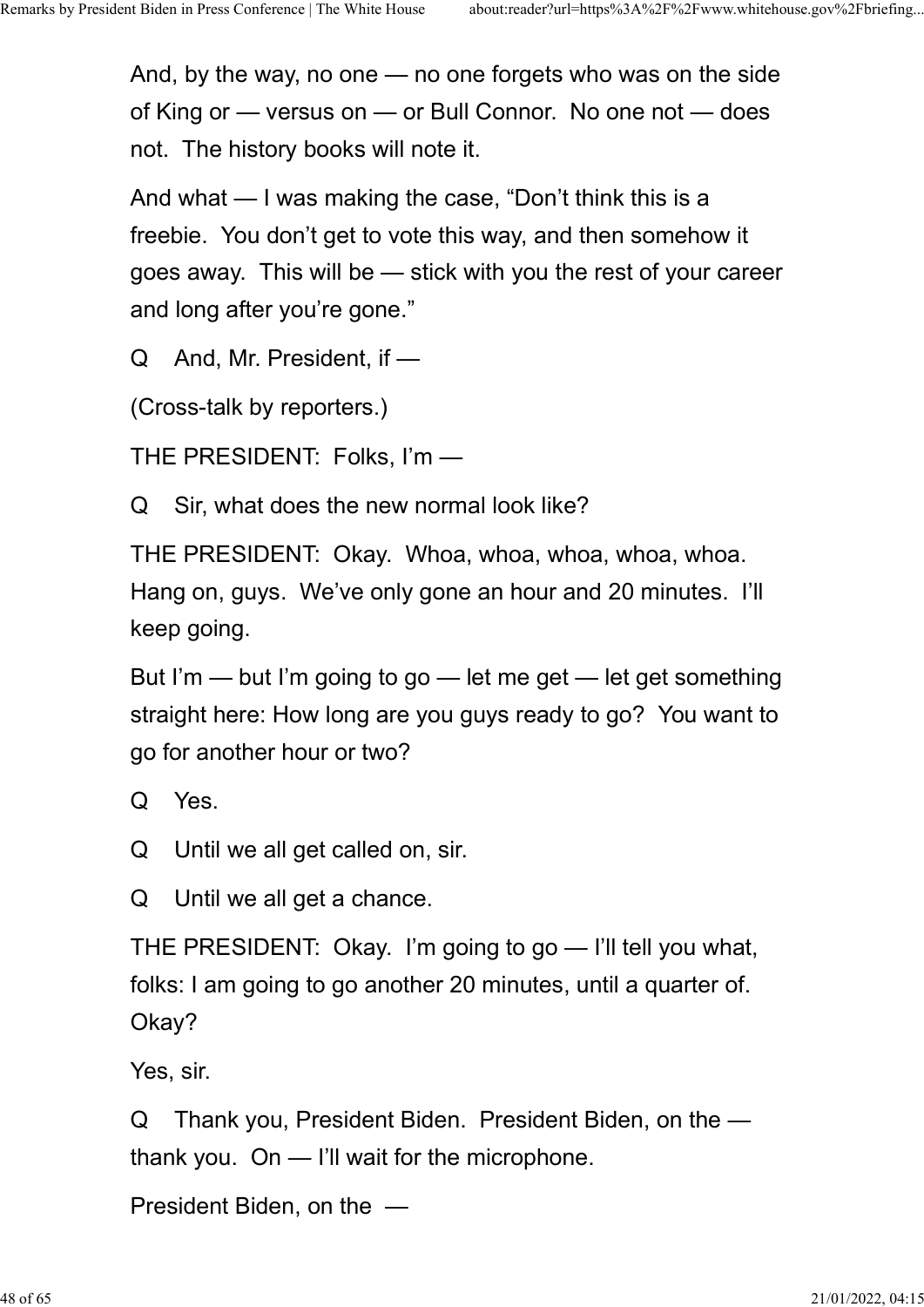THE PRESIDENT: I want to thank my Communications staff for their great help here. (Laughter.)

Q Well, President Biden, on the coronavirus, we're tragically approaching nearly 1 million Americans who died. And I'd like to ask you why it is during your three-and-a-half-hour virtual summit in November with the Chinese President you didn't press for transparency and also whether that has anything to do with your son's involvement in an investment firm controlled by Chinese state-owned entities.

THE PRESIDENT: The answer is that we did — I did raise the question of transparency. I spent a lot of time with him. And he — the fact is that they're just not — they're just not being transparent.

Q You raised this: transparency on the coronavirus origins? THE PRESIDENT: Yes.

Q And — you did, during the virtual summit?

THE PRESIDENT: Yeah.

Q Is there a reason your press staff was unaware of that? And what did you say to the Chinese President?

THE PRESIDENT: Well — and they weren't with me the entire time. Look, I made it clear that I thought that China had an obligation to be more forthcoming on exactly what the source of the virus was and where it came from.

Yes.

Q Mr. President, I would like to ask you about foreign policy: One of the first priority that you declared when you came to office was to end the war in Yemen — the catastrophic war in Yemen. You appointed a special envoy.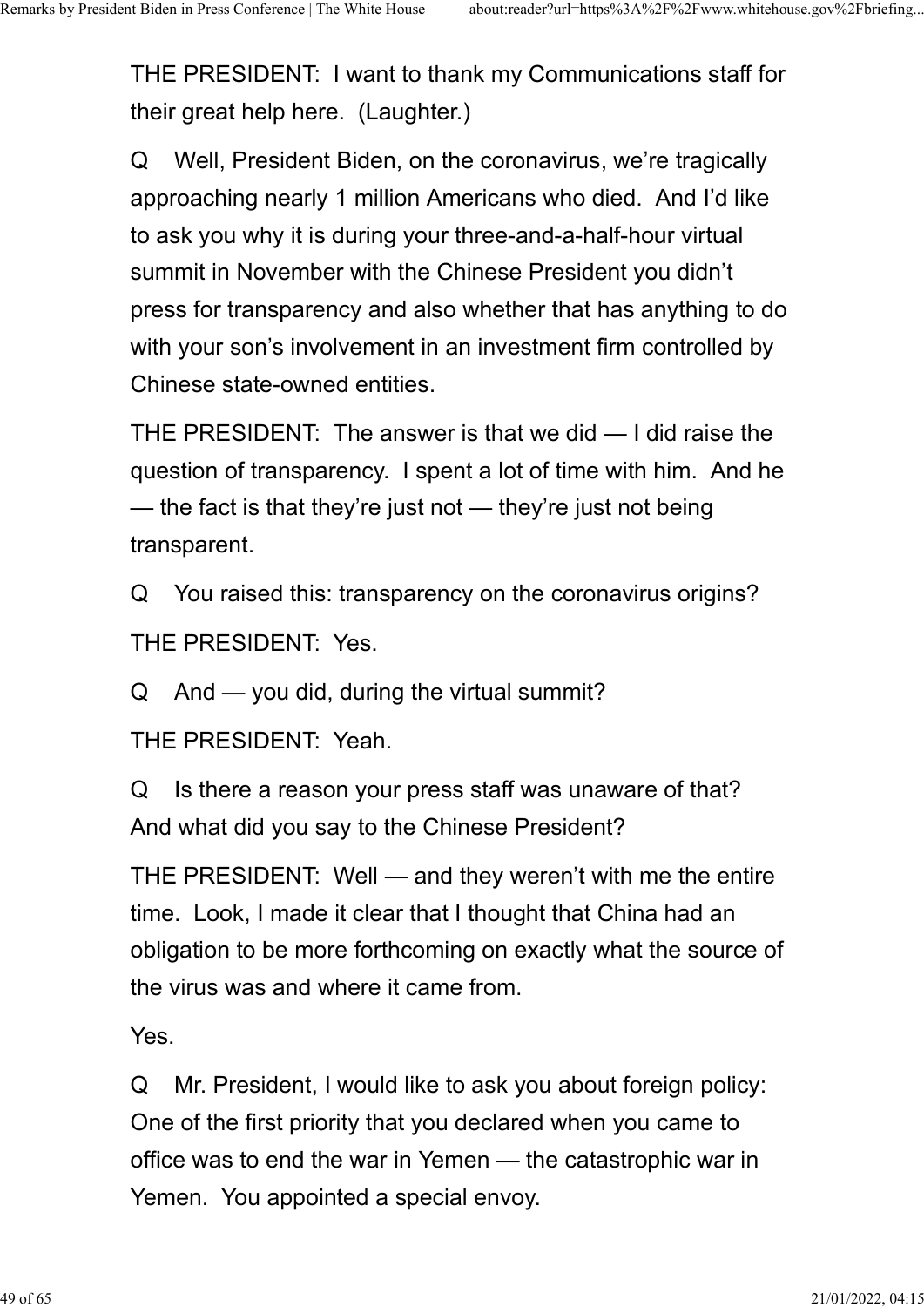Today, one of your allies — the United Arab Emirates — is asking your administration to put back the Houthi rebels or militias back on the terror list. Are you going to do that?

And how are you going to end the war in Yemen, sir?

THE PRESIDENT: The answer is: It's under consideration. And ending the war in Yemen takes the two parties to be involved to do it. And it's going to be very difficult.

Yes.

Q Thank you very much for this honor. James Rosen with Newsmax. I'd like to — I'd like to raise a delicate subject but with utmost respect for your life accomplishments and the high office you hold: A poll released, this morning, by Politico/Morning Consult found 49 percent of registered voters disagreeing with the statement, "Joe Biden is mentally fit."

THE PRESIDENT: (Laughs.) Well —

Q Not even a majority of Democrats who responded strongly affirmed that statement.

THE PRESIDENT: Well, I'll let you all make the judgment whether they're correct. Thank you.

Q Well, so, the question I have for you, sir, before — if you'd let me finish — is: Why do you suppose such large segments of the American electorate have come to harbor such profound concerns about your cognitive fitness? Thank you.

THE PRESIDENT: I have no idea.

Yes, sir.

Q Thanks, Mr. President. I appreciate it. I wanted to sort of address — or ask about a tension that has sort of been in this in this press conference on unifying the country, because you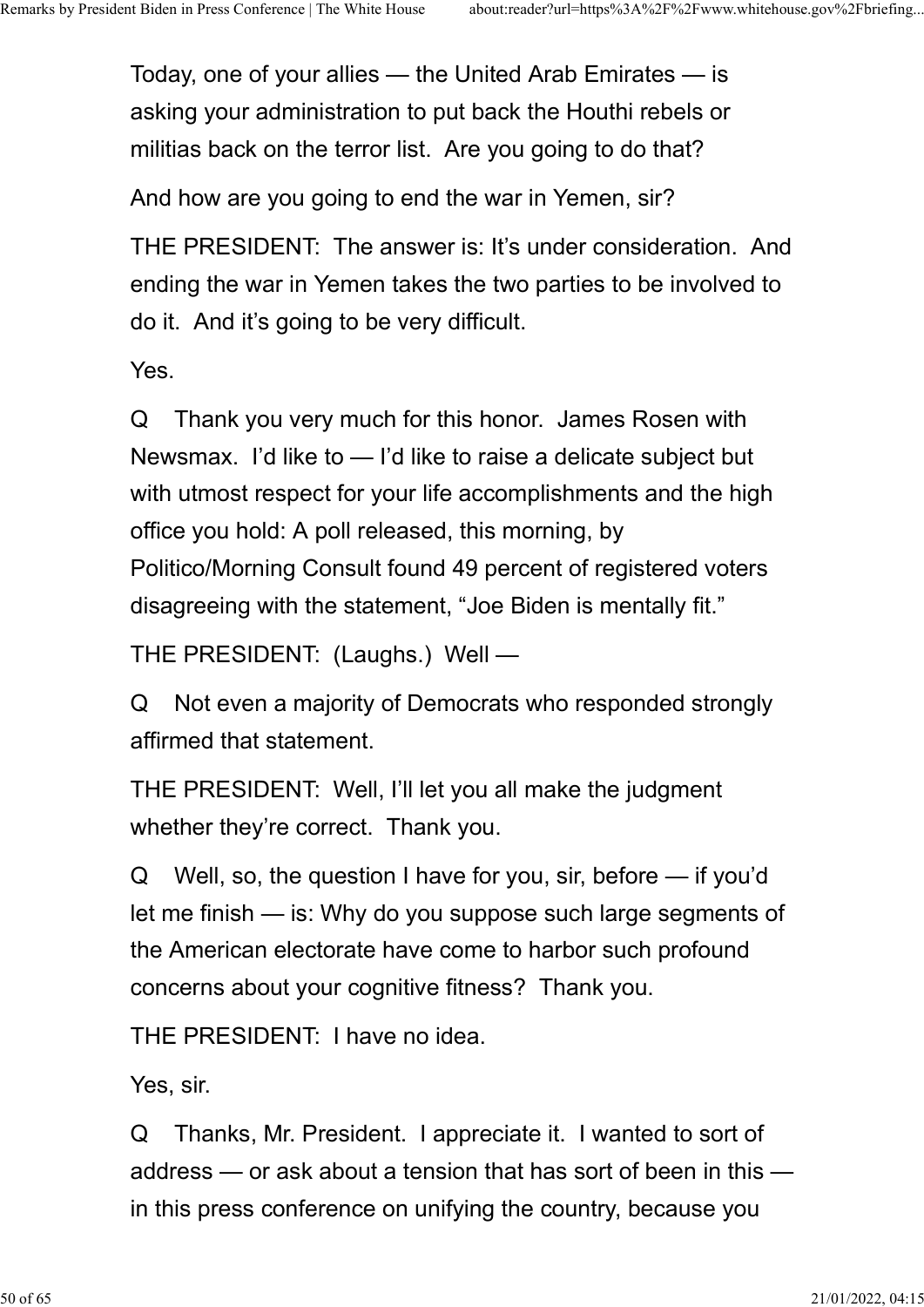campaigned on two things. One of them is being able to accomplish big things, and the other is the ability to unify the country. And even today, you've talked about sort of a different posture with Republicans. And I — I wonder if you still think it's possible to do both of those things?

THE PRESIDENT: We have to. We have to. And let me — I'm not — as long as I hold public office, I'm going to continue to attempt to do both things.

Q One more follow-up. Last — around this time last year when you were campaigning in Georgia, I think one of the things you told people was, "The power is literally in your hands." You know, if voters give Democrats the House and the Senate and the presidency that all these big things can get accomplished. And, you know, we've seen stalemate. We've seen things being stymied. Why should folks believe you this time around?

THE PRESIDENT: Can you think of any other President that has done as much in one year? Name one for me.

Q I'm asking you. I mean —

THE PRESIDENT: I'm serious. You guys talk about how nothing has happened. I don't think there's been much on any incoming President's plate that's been a bigger menu than the plate I had given to me. I'm not complaining. I knew that running in.

And the fact of the matter is, we got an awful lot done — an awful lot done, and there's more to get done.

But, look, let's — let me ask you a rhetorical question.

No, I won't. Anyway. (Laughter.)

Thank you.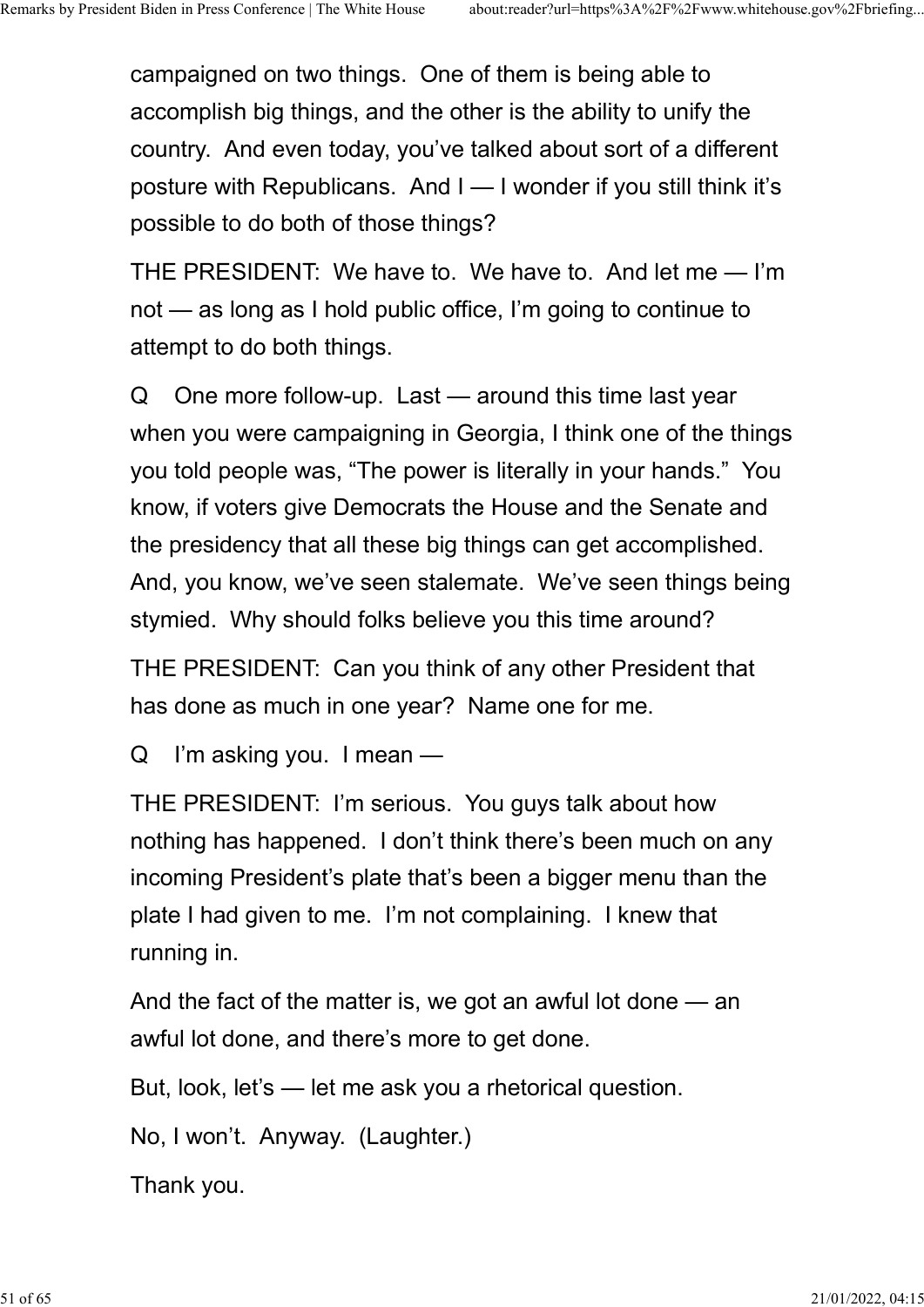Q (Inaudible.)

THE PRESIDENT: Yes.

Q Thank you very much, Mr. President.

Do I need the — the —

(White House aide trips.)

THE PRESIDENT: Be careful. Don't get hurt, man.

Q No, no, I'm — I'm going to take care.

Mr. President, thank you. Sebastian Smith from AFP. Another question on Ukraine. Ukraine borders four NATO member countries. How concerned are you? Are you concerned that a real conflagration in Ukraine — if the Russians really go in there — that it could suck in NATO countries that are on the border and you end up with an actual NATO-Russia confrontation of some kind?

And, secondly, are you entertaining the thought of a summit with Vladimir Putin as a way to perhaps try and put this whole thing to bed, address their concerns, and negotiate a way out of this?

THE PRESIDENT: The last part — to the last question, yes. When we talked about whether or not we'd (inaudible) the three meetings we talked about. And we talked about: We would go from there, if there was reason to, to go to a summit. We talked about a summit as being before the Ukraine item came up in terms of strategic doctrine and what the strategic relationship would be. So, I still think that is a possibility, number one.

Number two, I am very concerned. I'm very concerned that this could end up being — look, the only war that's worse than one that's intended is one that's unintended. And what I'm concerned about is this could get out of hand — very easily get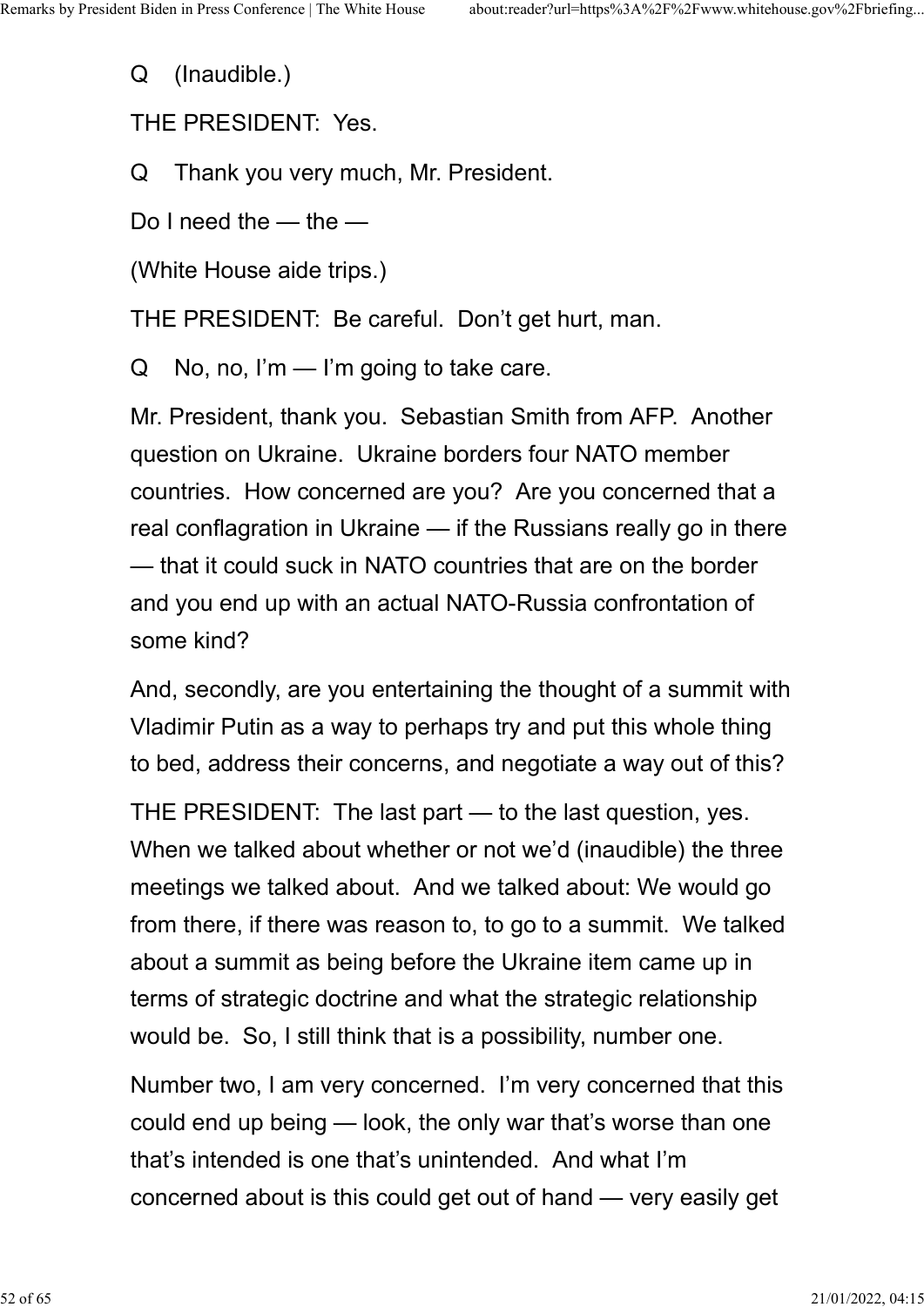out of hand because of what you said: the borders of the — of Ukraine and what Russia may or may not do.

I am hoping that Vladimir Putin understands that he is — short of a full-blown nuclear war, he's not in a very good position to dominate the world. And so, I don't think he thinks that, but it is a concern. And that's why we have to be very careful about how we move forward and make it clear to him that there are prices to pay that could, in fact, cost his country an awful lot.

But I — of course, you have to be concerned when you have, you know, a nuclear power invade — this has — if he invades it hasn't happened since World War Two. This will be the most consequential thing that's happened in the world, in terms of war and peace, since World War Two.

Q Mr. President?

THE PRESIDENT: Yes.

Q Thank you, Mr. President. Thank you. Nearly two years have passed since the beginning of the global coronavirus outbreak. And you again today acknowledged that Americans are frustrated and they're tired. Based on your conversations with your health advisors, what type of restrictions do you imagine being on Americans this time next year? And what does the new normal look like for social gatherings and travel to you?

THE PRESIDENT: Well, the answer is: I hope the new normal will be that we don't have — still have 30-some million people not vaccinated. I hope the new normal is people have seen and what their own interest is — and have taken advantage of — of what we have available to us.

Number two, with the pill that is prob- — that appears to be as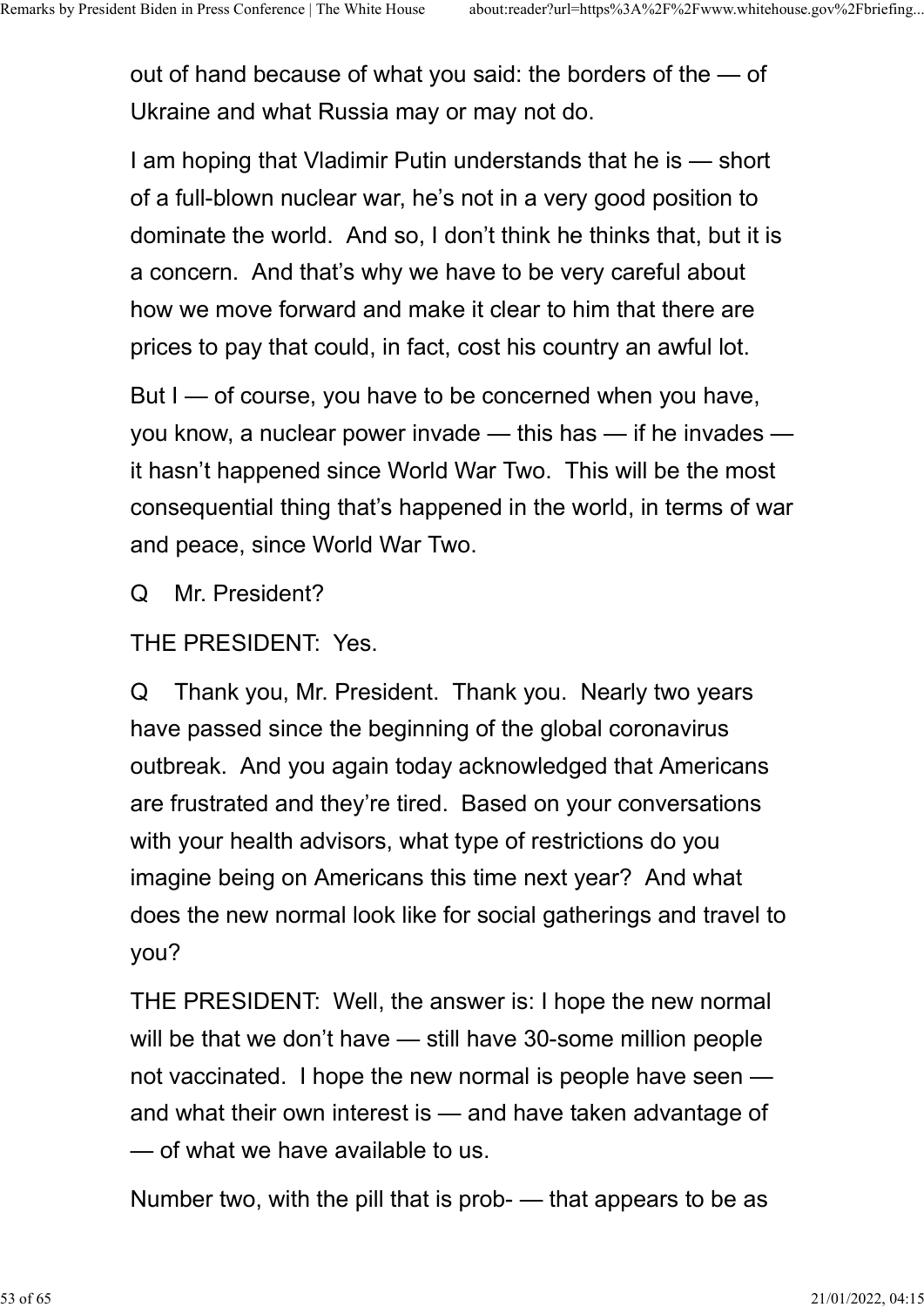efficacious as it seems to be — that you're going to be able to deal with this virus in a way that, after the fact, you have the ability to make sure you don't get sel- — you don't get very sick.

Number three, I would hope that what happens is, the rest of the world does what I'm doing and provides significant amounts of the vaccine to the rest of the world. Because it's not sufficient that we just have this country not have the virus or be able to control the virus, but that — you can't build a wall high enough to keep a new variant out.

So, it requires — one of the things that I want to do and we're contemplating — figuring out how to do — not — we are contemplating how to get done — and that is: How do we move in a direction where the world itself is vaccinated?

It's not enough just to vaccinate 340 million — fully vaccinate 340 million people in the United States. That's not enough. It's not enough to do it here. We have to do it, and we have to do a lot more than we're doing now.

And that's why we have continued to keep the commitment of providing vaccines and available cures for the rest of the world as well.

Q And if I could, sir — and I should have said this before: Francesca Chambers, McClatchy — how do you plan to win back moderates and independents who cast a ballot for you in 2020 but, polls indicate, aren't happy with the way you're doing your job now?

THE PRESIDENT: I don't believe the polls.

Q Mr. President?

THE PRESIDENT: Well, why don't you just go down the row there.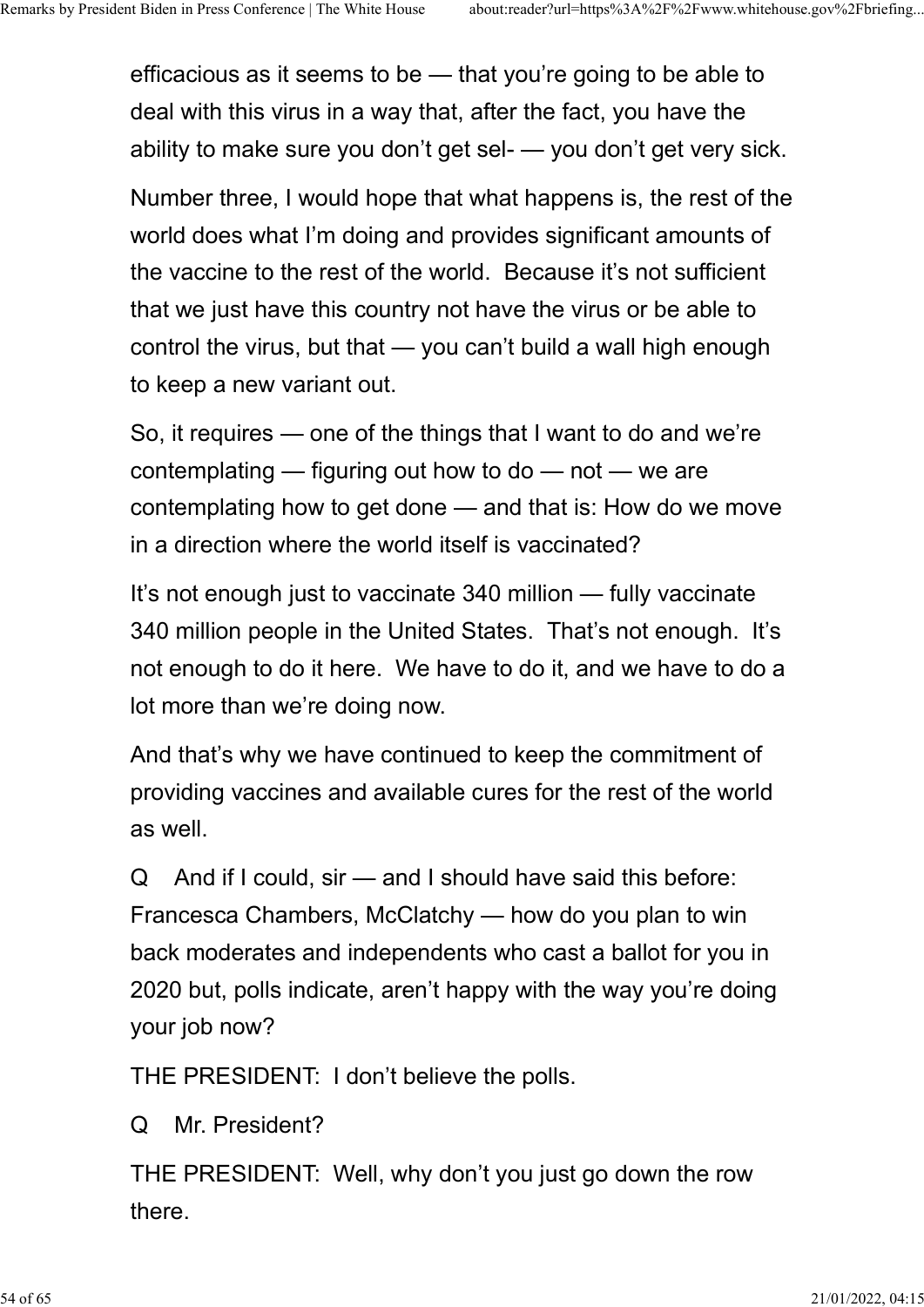Q Thank you, Mr. President. To follow up on some of the questions about the vaccination program — you've given dozens of speeches this year urging Americans to get vaccinated. You've talked to reluctant Republicans. You've said it's people's patriotic duty.

There have been very few mentions of the fact that young children under the age of five still, in the third year of this pandemic in this country, don't have access to the vaccine. Can you speak to frustrated parents a little bit about why that continues to be the case and when that might change?

THE PRESIDENT: Because the science hasn't reached a point where they're convinced that, in fact, it is safe. So that's what they're doing now. You could have asked me that — I got asked that question about three months ago, about people between the ages of, you know, 7 and 12. Well, they finally — they've got to the point where they felt secure in the number of tests they had done and the tests they had run that it was safe. So it will come. It will come. But I can't - I'm not a scientist; I can't tell you when. But it is really very important that we get to that — that next piece.

Q Just one more follow-up on Build Back Better: When you said it's going to likely be broken up into chunks — you mentioned that the climate pieces seem to have broad support, you mentioned Senator Manchin is a supporter of early childcare — you left out the Child Tax Credit. And I wonder if it's fair to read between the lines and assume that that is a piece, given Senator Manchin's opposition to it, that the extension of that is likely one of those components that may have to wait until sometime down the line.

THE PRESIDENT: There's two really big components that I feel strongly about that I'm not sure I can get in the package: one is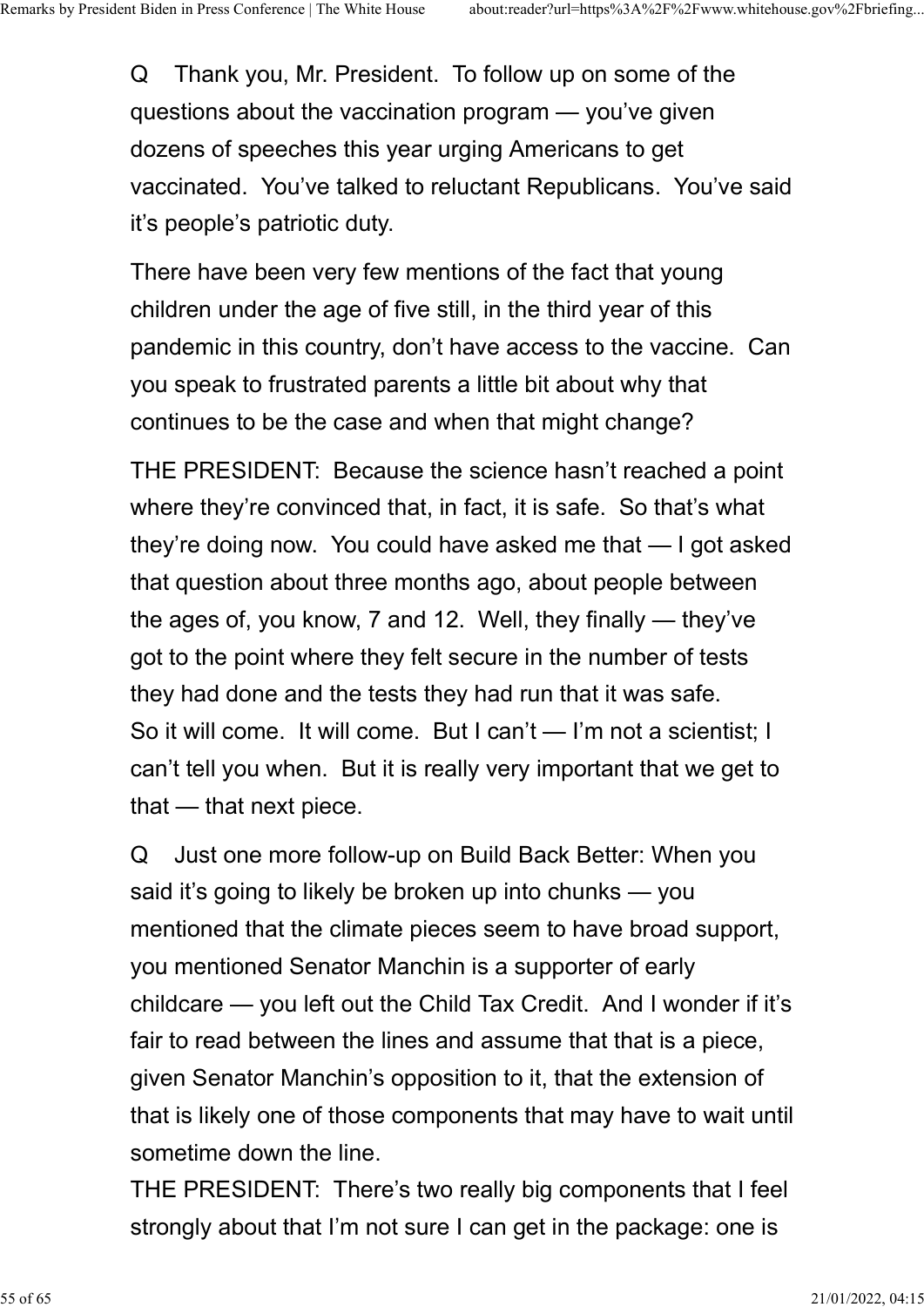the Child Care Tax Credit and the other is help for cost of community colleges. They are massive things that I've run on, I care a great deal about, and I'm going to keep coming back at in whatever fora I get to be able to try to get chunks or all of that done.

Yes, sir. Next man — next to your left.

Q Thank you, Mr. President. My name is Pedro Rojas. I'm with Univision National News. This is actually my first press conference here. It is good to meet you in person.

THE PRESIDENT: We always have long press conferences like this. (Laughter.)

Q Awesome. Awesome.

I got a couple of questions for you. Number one, you said that you want to convey your message by getting out there in the country. I wonder if you're planning on traveling also to South America and other countries in the Western Hemisphere, given the fact that China has gained a lot of influence in the region? And the second question is: What would be your message for residents in this country that are struggling every time they go to the gas station, every time they go to the grocery store and see the prices going high in the pharmacy? I happen to come from South Texas. What I saw a lot of — a lot of people struggling financially in the last few months. And so I think you — I wonder what is the message you want to spread to them?

THE PRESIDENT: Well, I try to express — I've asked — I've tried to answer that seven different ways today about how to deal with inflation. But let me answer the first question.

I've spent a lot of time in South America and in Latin America. When I was Vice President, I spent the bulk of my eight years basically in Europe and/or in Latin America. I'm in contact with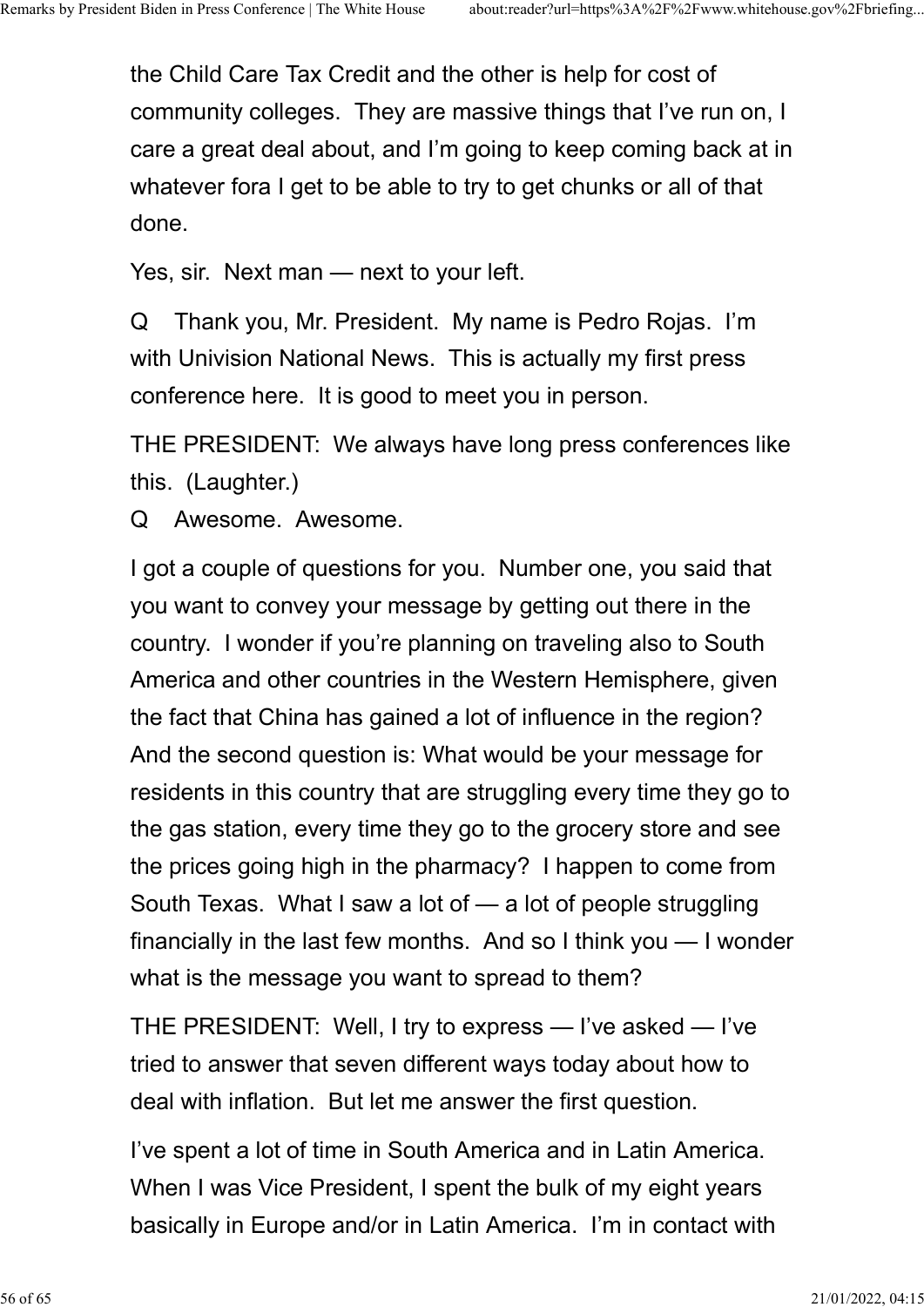the leaders of the countries in South America, and we're working closely with making sure that we do everything — for example, with the — to deal with helping the countries in question, particularly those in Central America, to be able to help them with their ability to deal with the inter- — People don't sit around in Guatemala and say, "I got a great idea: Let's sell everything we have, give the money to a — to a coyote, take us across a terribly dangerous trip up through Central America and up through Mexico, and drop us — sneak us across the border, drop us in the desert. Won't that be fun?"

People leave because they have real problems. And one of the things that I've done, when I was a Vice President, and got support with — although I don't have much Republican support anymore — is provide billions of dollars to be able to say to those countries, "Why are people leaving? And how are you going to reform your own system?" And that's what we've worked on a long time. It still needs a lot more work. And we're focusing on that.

I also believe — I've spent a lot of time talking about and dealing with policy having to do with Maduro, who is little more than a dictator right now, and the same thing in Chile and Af- — not the same thing, but with Chile, as well as Argentina.

So, look, I made a speech a while ago, when I was Vice President, saying that if we were smart, we have an opportunity to make the Western Hemisphere a united — not united — a democratic hemisphere. And we were moving in the right direction under our — under the last administration — the Obama-Biden administration.

But so much damage was done as a consequence of the foreign policy decisions the last president made in Latin America,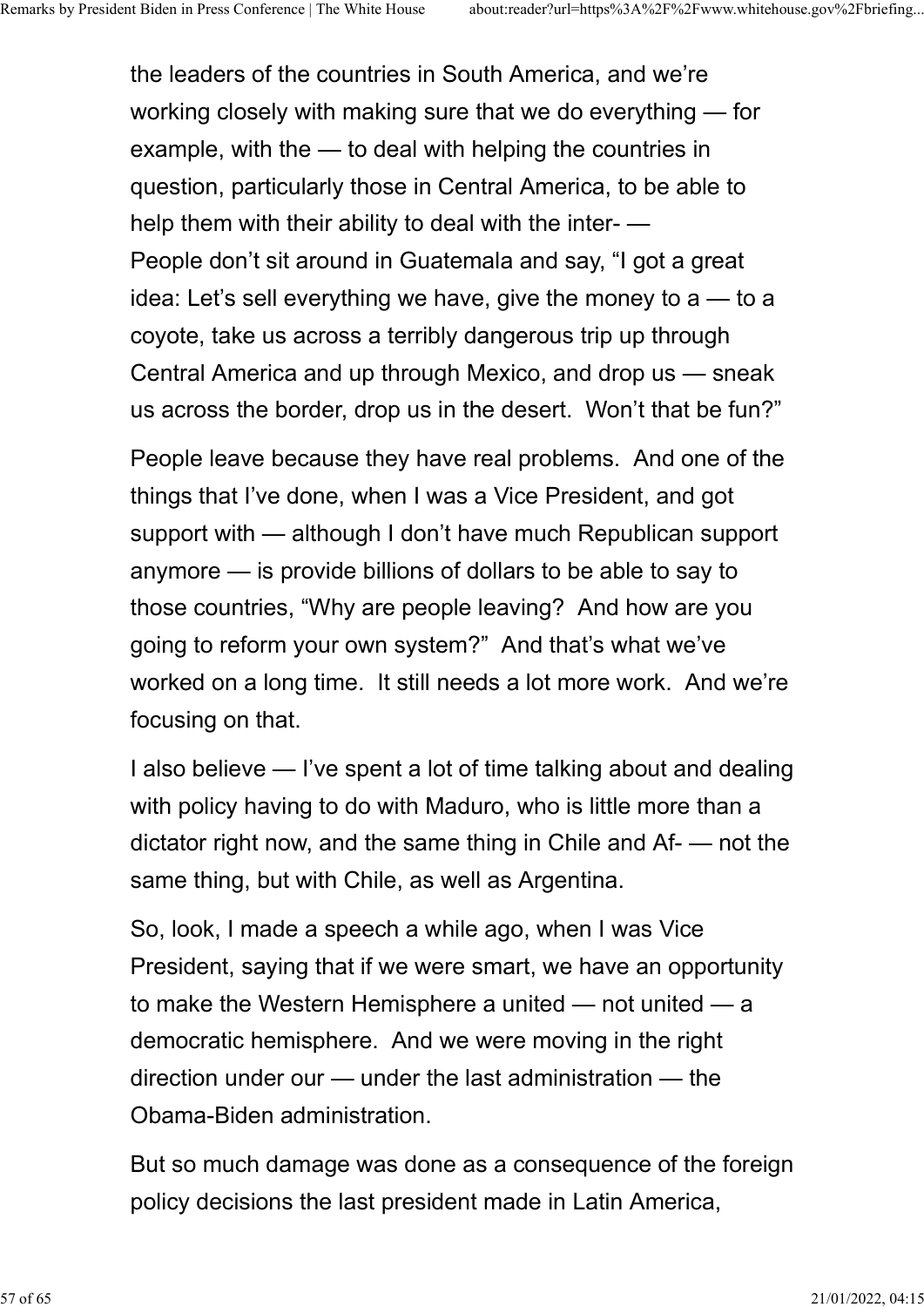Central America, and South America that we now have — when I call for a summit of the democracies — I called that, and a number of nations showed up for this Summit of Democracy what is it that's going to allow us to generate — we've actually had a reduction in the number of democracies in the world. And it seems to me there's nothing more important.

We used to talk about, when I was a kid in college, about "America's backyard." It's not America's backyard. Everything south of the Mexican border is America's front yard. And we're equal people. We don't dictate what happens in any other part of that — of this continent or the South American continent. We have to work very hard on it.

But the trouble is: We're having great difficulty making up for the mistakes that were made the last four years, and it's going to take some time.

Yes. Gentleman in the back. And then I'll go to this side, okay?

Q Thank you, Mr. President. Alexander Nazaryan, Yahoo News. And thank you for holding this press conference. I hope there's more of them.

THE PRESIDENT: Anytime you have an extra three hours, we can do it. (Laughter.)

Q We'll stay for a couple more.

You said you were surprised by Republican obstruction of your agenda. But didn't the GOP take exactly the same tactic when you were Vice President to Barack Obama? So why did you think they would treat you any differently than they treated him?

THE PRESIDENT: Well, first of all, they weren't nearly as obstructionist as they are now, number one. They stated that, but you had a number of Republicans we worked with closely, from John McCain — I mean, a number of Republicans we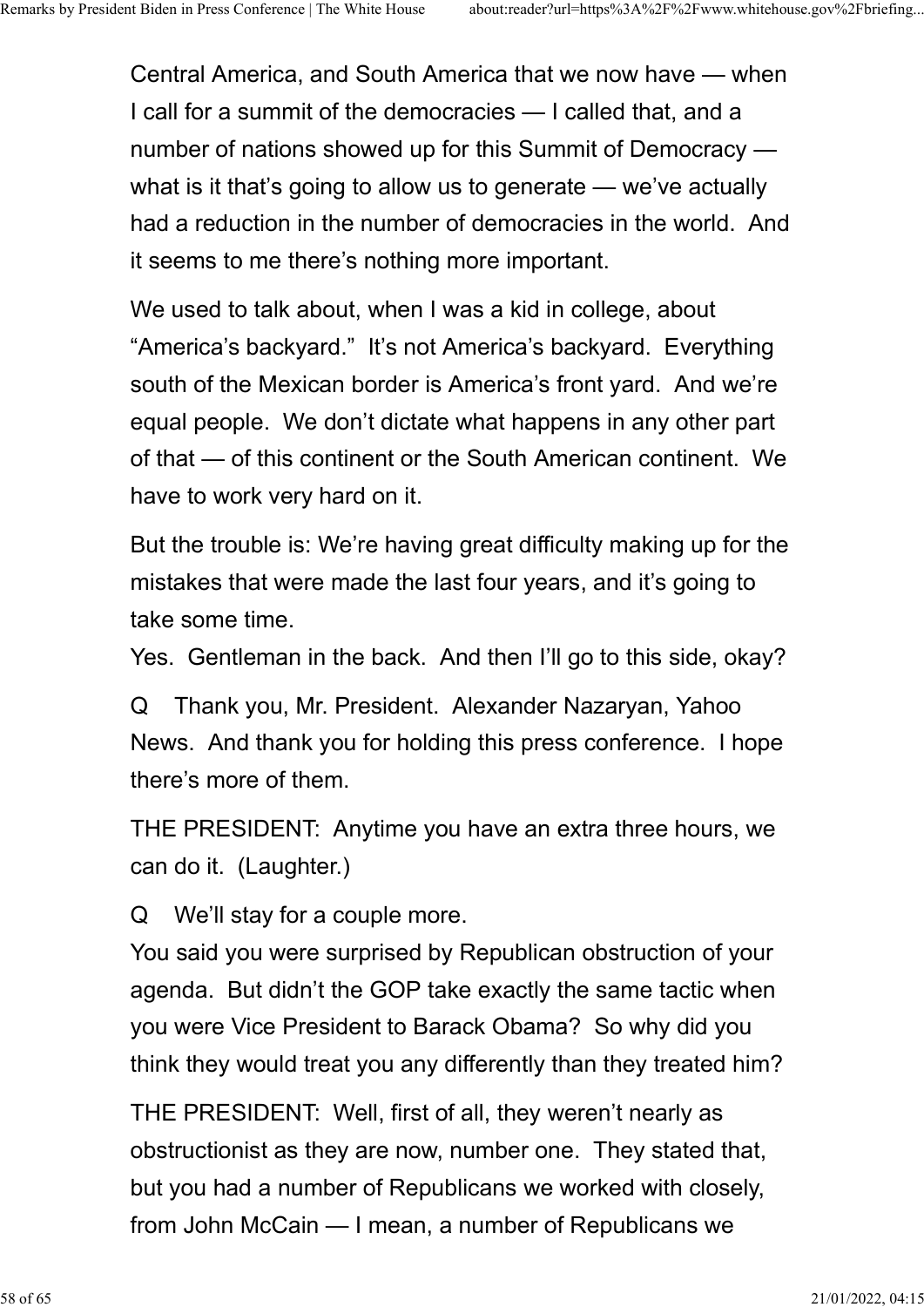worked closely with. Even, back in those days, Lindsey Graham.

And so the difference here is there seems to be a desire to work — and I didn't say "my" agenda; I'm saying, what are they for? What — what is their agenda? They had an agenda back in the administration when — the eight years we were president and vice president, but I don't know what their agenda is now. What is it?

The American public is outraged about the tax structure we have in America. What are they proposing to do about it? Anything? Have you heard anything? I mean, anything. I haven't heard anything.

The American public is outraged about the fact that we're the the state of the environment — the vast majority of the public. What have they done to do anything to ameliorate the climate change that's occurring, other than to deny it exists?

So, what I'm saying is the difference between then and now is not only the announcement that was made: "Anything to stop Barack Obama." I get that part. But what eventually happened? We were able to get some things done. We were able to work through some things. On the stuff that was really consequential, in terms of ideologically divisive, it was a real fight.

But so — but I don't think there's a time when I — I mean, I wonder what would be the Republican platform right now. What do you think? What do you think their position on taxes are? What do you think their position on — on human rights is? What do you think their position is on whether or not we should — on what we should do about the cost of prescription drugs? What do you think?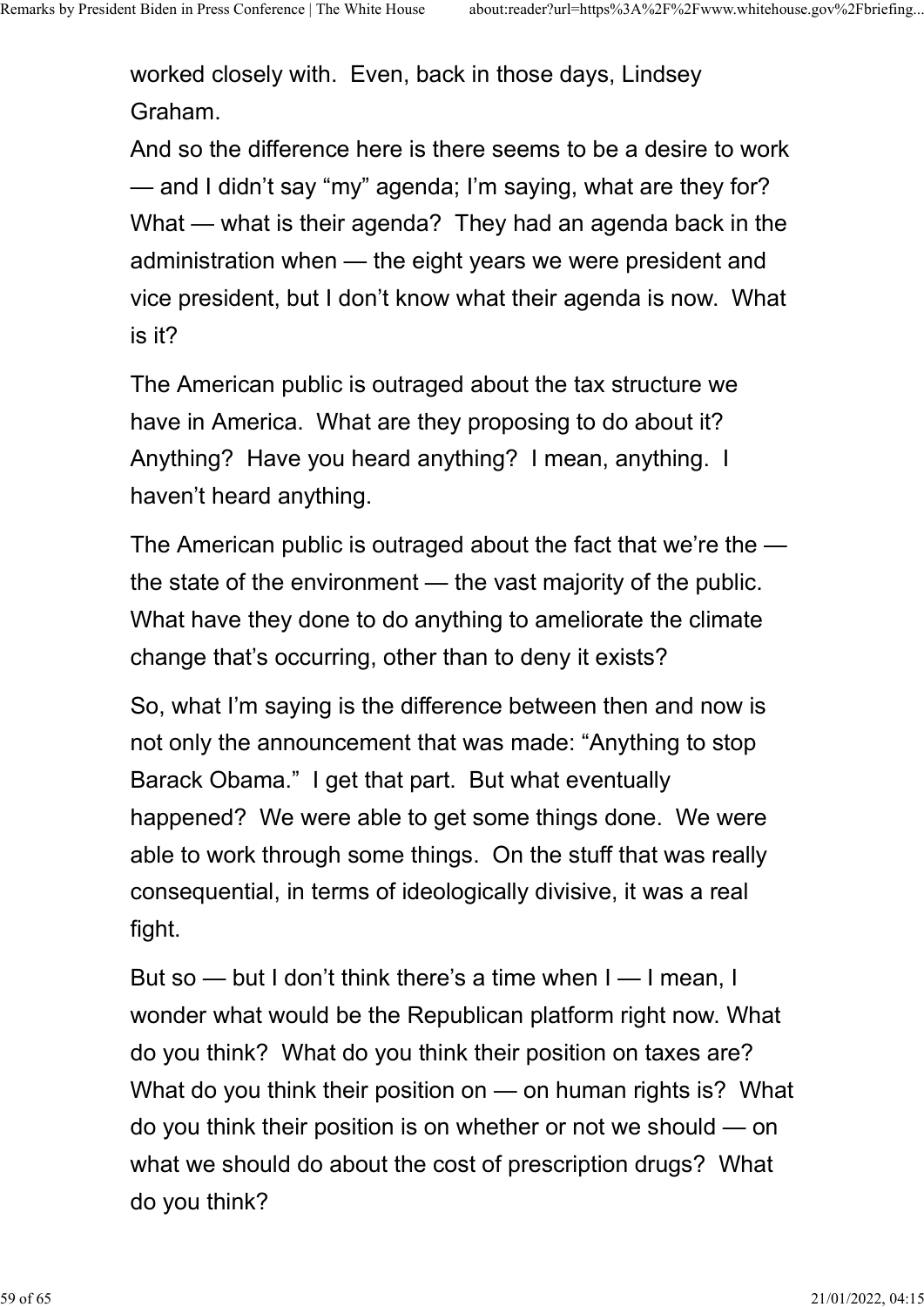I mean, I just — I, honest to God, don't know what they're for, yet I know a lot of these senators and congressmen, and I know they do have things they want to support, whether they're things I want or not. But you don't hear much about that.

And every once in a while, when you hear something where there's a consensus — it's important, but a small item, and it doesn't get much coverage at all where it occurs. I'm not meaning "coverage." I mean, there's not much discussion about it.

So I just think it's a different — and I don't know that no matter how strongly one supports, as a Republican, and/or supports the president — the former president of the United States — I don't know how we can't look at what happened on January 6th and think, "That's — that's a problem. That's a real problem."

Q One more question, Mr. President. There's been a —

THE PRESIDENT: By the way, it's a quarter of, guys, so I'm going to do this — just let's — if you manage to make easy questions, then I'll give you quick answers.

Q There's an increasing concern, I think among some Democrats, that even if schools do continue to open — and I get that most of them are now open — Republicans will weaponize this narrative of you — of you and other leading Democrats allowing them to stay closed in the midterms next year and that — you know, obviously, that issue has a lot of traction with suburban parents, as I think you saw in Virginia —

THE PRESIDENT: What do you mean "allowing"? I'm confused by the question. I'm sorry.

Q Well, that — could school reopenings or closures become a potent midterm issue for Republicans to win back the suburbs?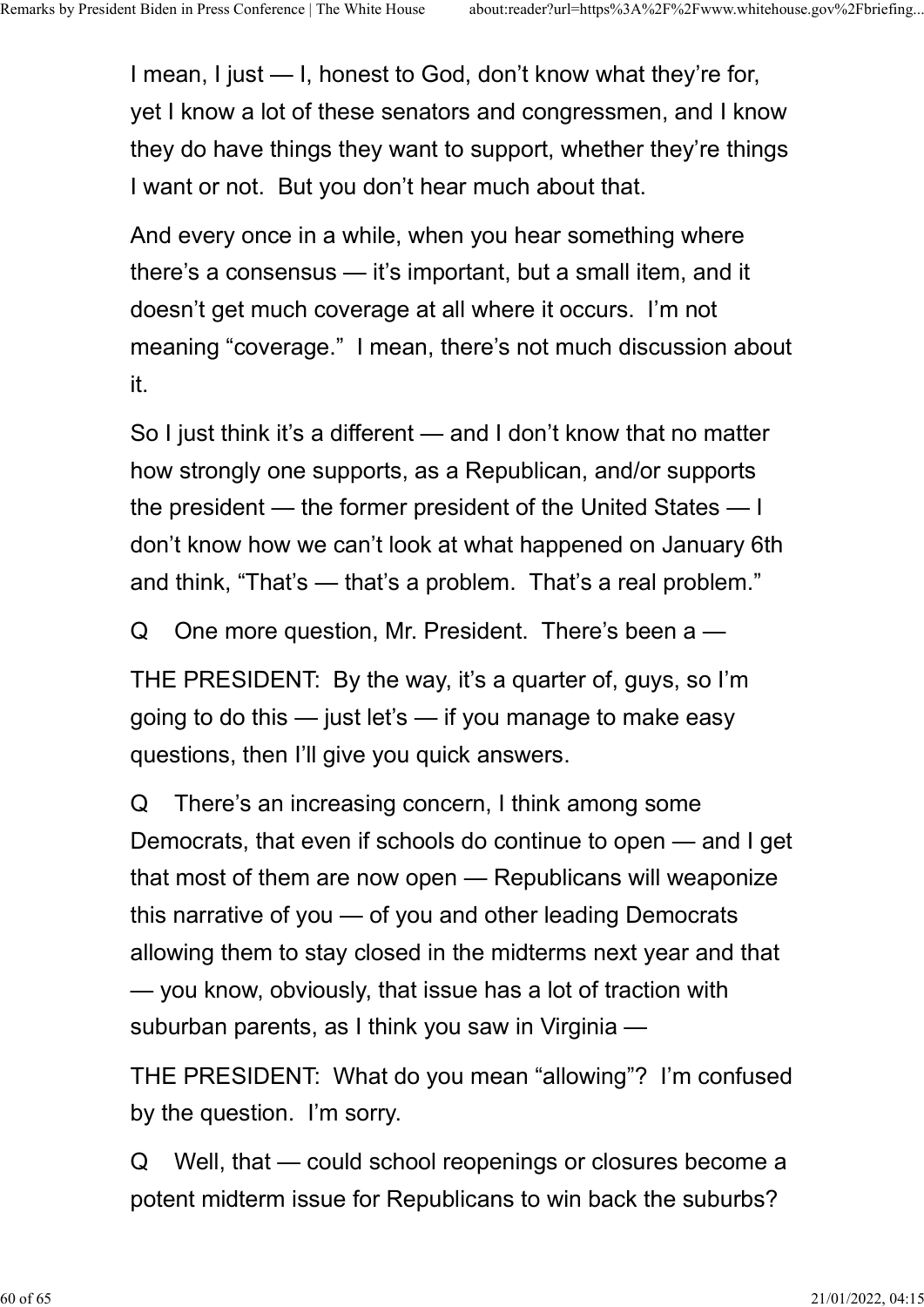THE PRESIDENT: Oh, I think it could be, but I hope to God that they're — that — look, maybe I'm kidding myself, but as time goes on, the voter who is just trying to figure out, as I said, how to take care of their family, put three squares on the table, stay safe, able to pay their mortgage or their rent, et cetera, has — is becoming much more informed on the motives of some of the political players and some of the — and the political parties. And I think that they are not going to be as susceptible to believing some of the outlandish things that have been said and continue to be said.

You know, every — every president, not necessarily in the first 12 months, but every president in the first couple of years almost every president, excuse me, of the last presidents — at least four of them — have had polling numbers that are 44 percent favorable.

So, it's this idea that  $-$  but you all  $-$  not you all  $-$  but now it is, "Well, Biden is at — one poll showed him at 33 percent. The average is 44 — 44, 45 percent. One polled him at 49 percent."

I mean, the idea that — the American public are trying to sift their way through what's real and what's fake. And I don't think as — I've never seen a time when the political coverage — the choice of what political coverage a voter looks to has as much impact on as what they believe; they go to get reinforced in their views, whether it's MSNBC or whether it's Fox or whatever.

I mean — and one of the things I find fascinating that's happening — and you all are dealing with it every day — and it will impact on how things move — is that a lot of the speculation in the polling data shows that the — that the cables are heading south; they're losing viewership. You know?

Well, Fox is okay for a while, but it's not gated. And a lot of the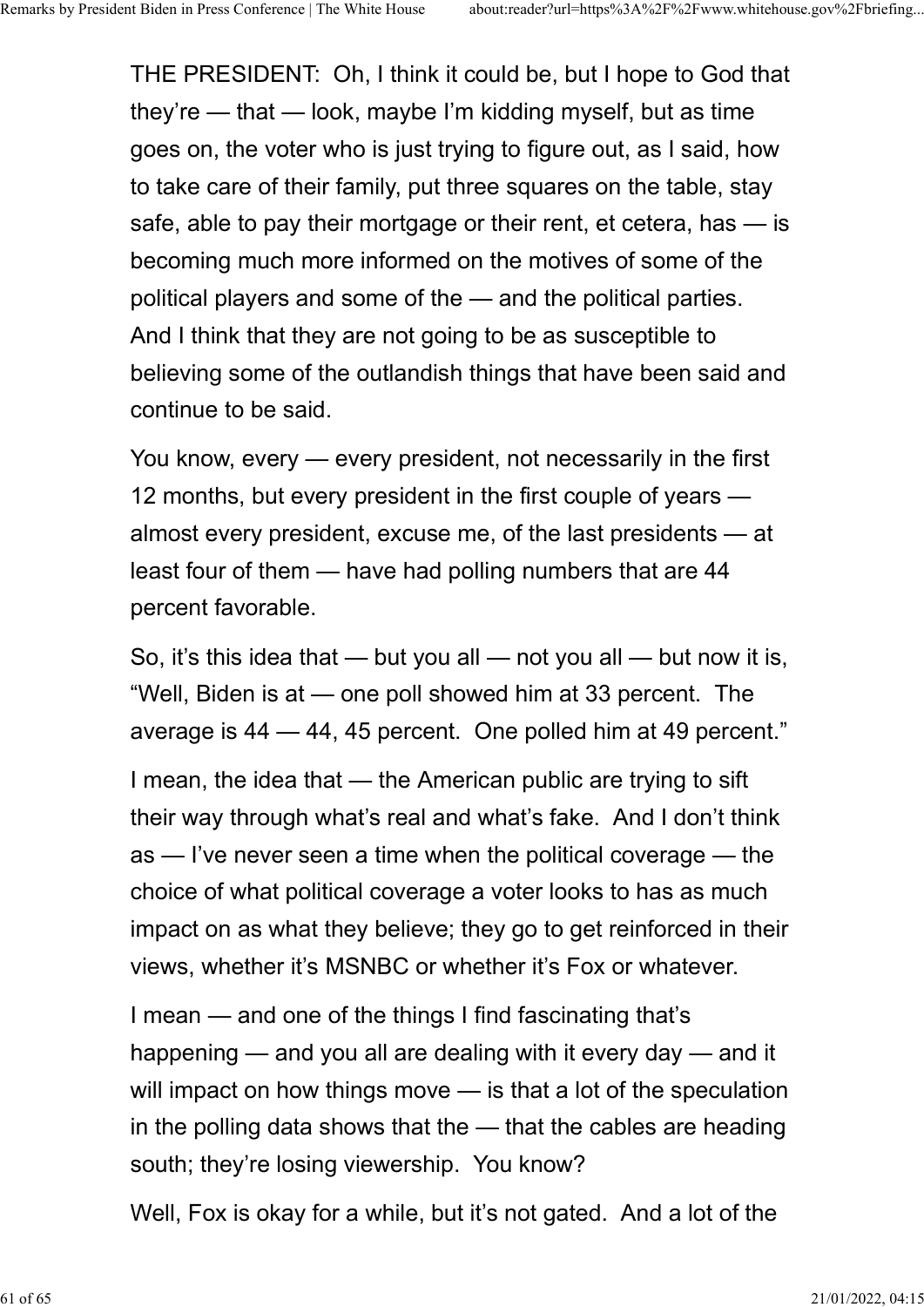rest are predicted to be not very much in the mix in the next four to five years. I don't know whether that's true or not.

But I do know that we have sort of put everybody in — put themselves in certain alleys. And they've decided that, you know, how many people who watch MSNBC also watch Fox, other than a politician trying to find out what's going on in both places? How many people —

Again, I'm no expert in any of this. But the fact is, I think you have to acknowledge that what gets covered now is necessarily a little bit different than what gets covered in the past.

I've had a couple — well, I shouldn't get into this.

But the nature not — the nature of the way things get covered — and this is my observation over the years I've been involved in public life — changed. And it's changed because of everything from a thing called the Internet. It's changed because of the way in which we have self-identified perspectives based on what channel you turn on, what — what network you look at — not network, but what cable you look at. And it's — it's never quite been like that.

Anyway.

Q On behalf of the Correspondents' Association, thank you very much for —

THE PRESIDENT: And then I'll go to you.

 $Q \equiv$  for standing for our questions. We hope the public has found it as enlightening as those of us in the room have.

I want to ask you, sir, about one of the —

THE PRESIDENT: You mean, I can still stand? It's amazing.

Q Right. We appreciate it. We very much do.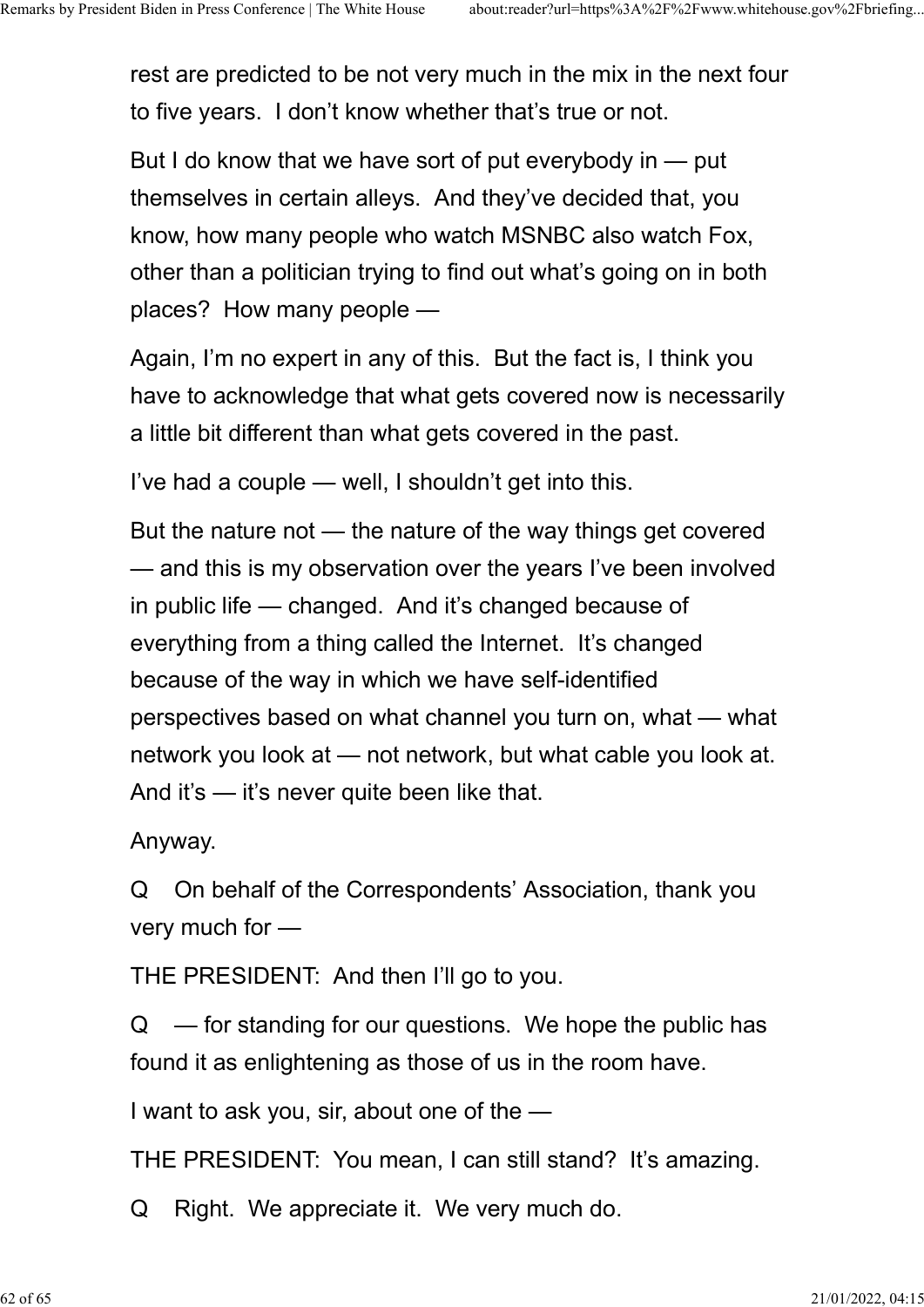So, the question I want to ask you gets to accountability, sir, on one of the top public concerns, of course, which is the coronavirus and the government's response to it.

Whether it's confusion over what style of mask to wear, when to test, how to test, where to test — you know, the public is confused, sir, and you see that in the drop-off in the polling on this question.

Why did you tell Jeff that you were satisfied with your team? Why are you not willing to make or interested in making any changes, either at the CDC or other agencies, given the fact that the messages have been so confusing?

THE PRESIDENT: Well, first of all, the messages, to the extent they've been confusing, is because the scientists — they're learning more. They're learning more about what's needed and what's not needed.

And so, the fact is that the one piece that has gotten a lot of attention is the communications capacity of the CDC.

Well, she came along and said, "Look, I'm not a…" — I mean, "I'm a scientist. And I'm learning. I'm learning how to deal with stating what is the case that we've observed."

But, look, I think that it's a little bit like saying — when we went through the whole issue of how to deal with polio and the polio shots, what was said in the beginning was, "Oh, no, it's changed a little bit. We moved this way and that way."

Or when we dealt with anything else.

I mean, it's — this was a brand new virus, a brand-new phenomenon. Some of it was deadly, other was more communicable.

This is this is an unfolding story. It's the nature of the way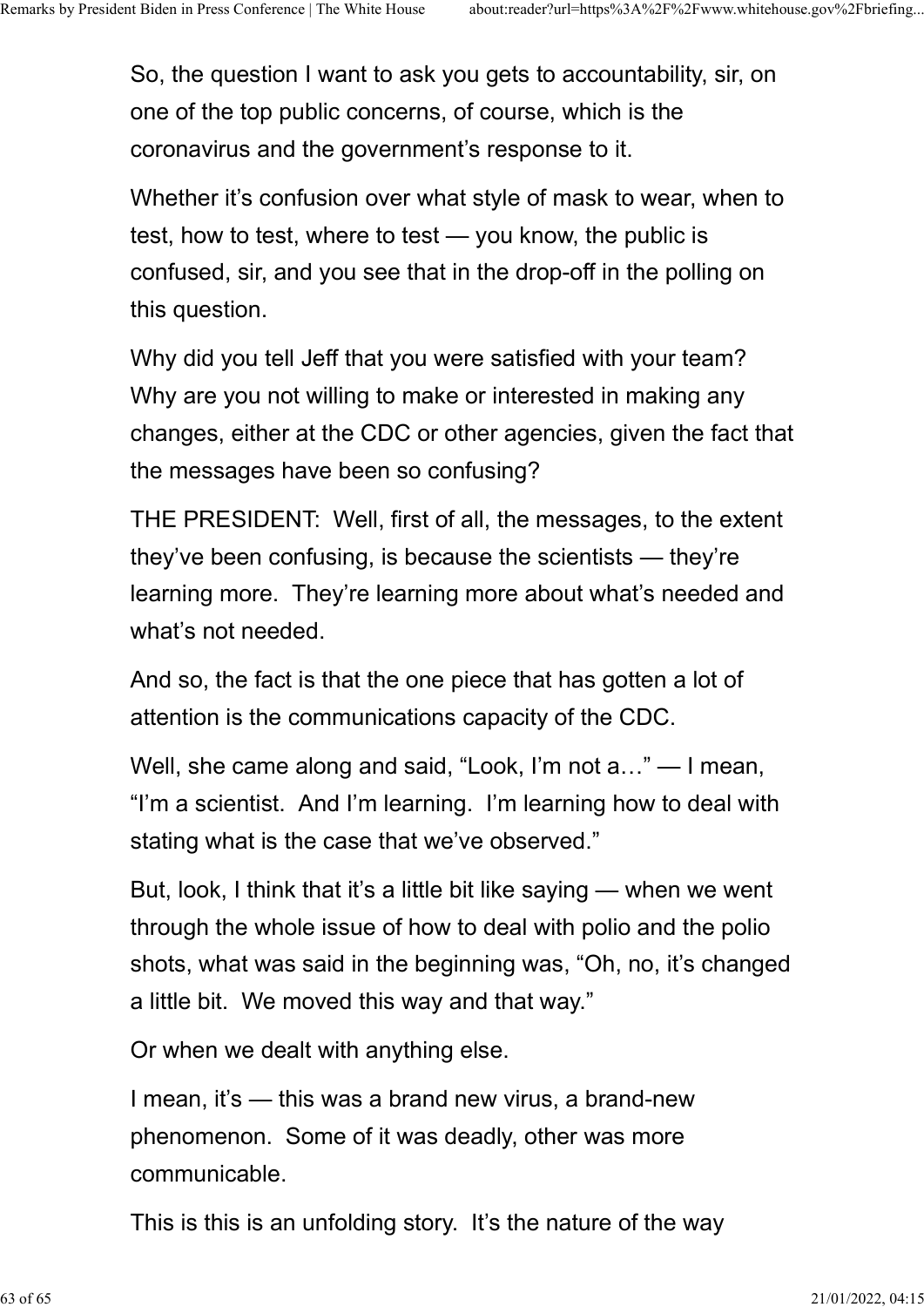diseases spread. We're going to learn about it in a lot of other areas, not just COVID-19.

And so, I think — you know, I look at it this way: Think about how astounding it was within the timeframe that it took to be able to come up with a vaccine. You used to write about that. Pretty amazing how rapidly they came up with a vaccine that saved hundreds of thousands of lives.

Did everything get right? No.

And, by the way, the idea whether we — anyway. I'm talking too much.

Q Thank you, Mr. President.

THE PRESIDENT: Yes, ma'am.

Q I have two really simple questions. I promise. You campaigned on canceling \$10,000 in student loans. Do you still plan to do so, and when?

And then, my second question is: Now that you've clarified the Bull Connor comments, do you plan to reach out to Republicans like Mitt Romney to talk about reforming the Electoral Count Act?

THE PRESIDENT: Yes, I'm happy to speak out. I've — I've met with — I've talked to Mitt on other occasions.

And, by the way, I reached out to the Minority Leader as well at the time that he made his speech.

And so, I have no reluctance to reach out to any Republican and anyone who — and I've made it clear.

Look, I've now had the opportunity to travel because of funerals and eulogies I've made and attended — and congressmen and senators who have come along with me. I don't — don't hold